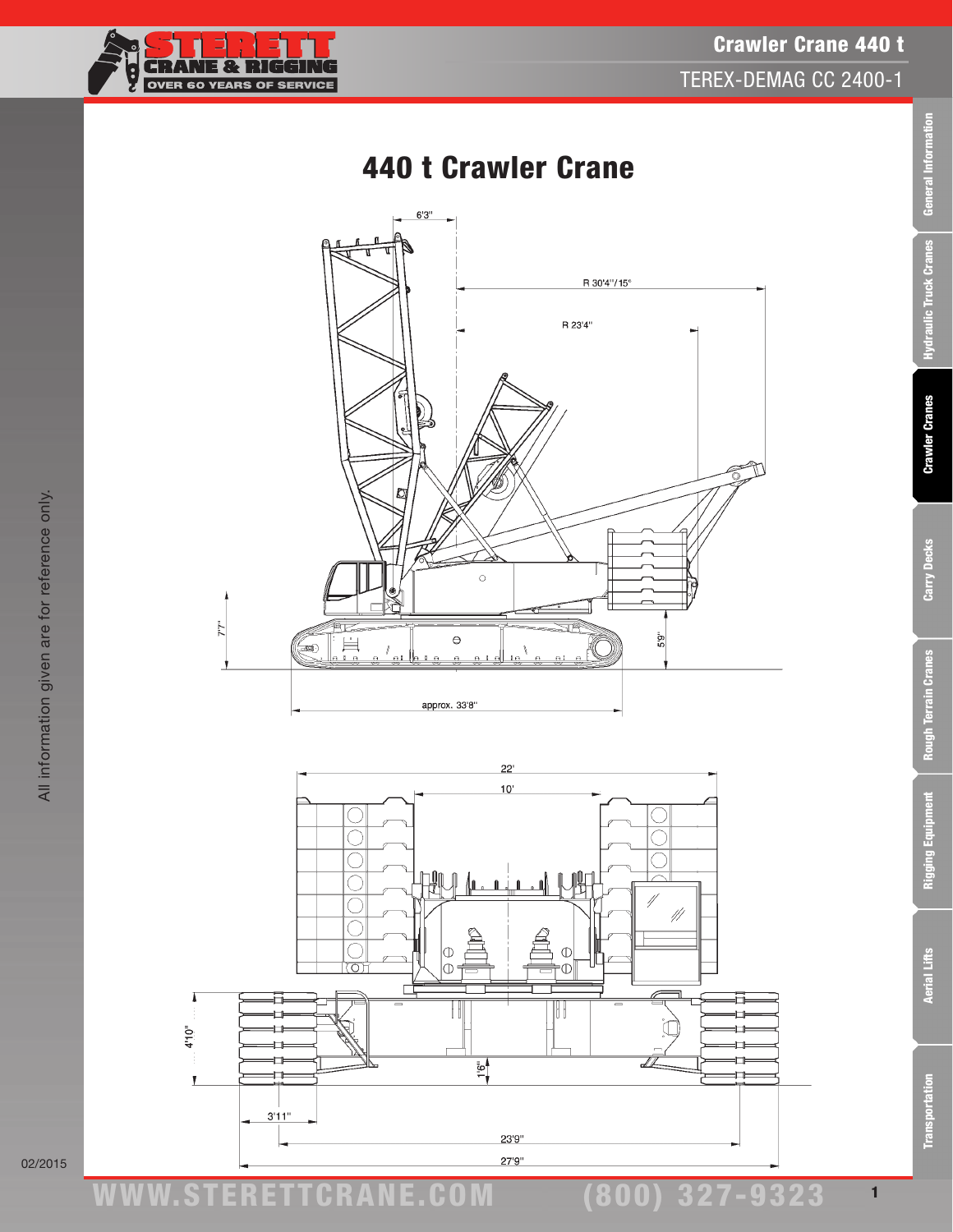

### **SUPERLIFT CONFIGURATIONS**





 $\sqrt{29'6'' - 49'3''}$ **VARIO-SL** 



(800) 327-9323 www.STERETTCRAnE.Com

Rigging Equipment

2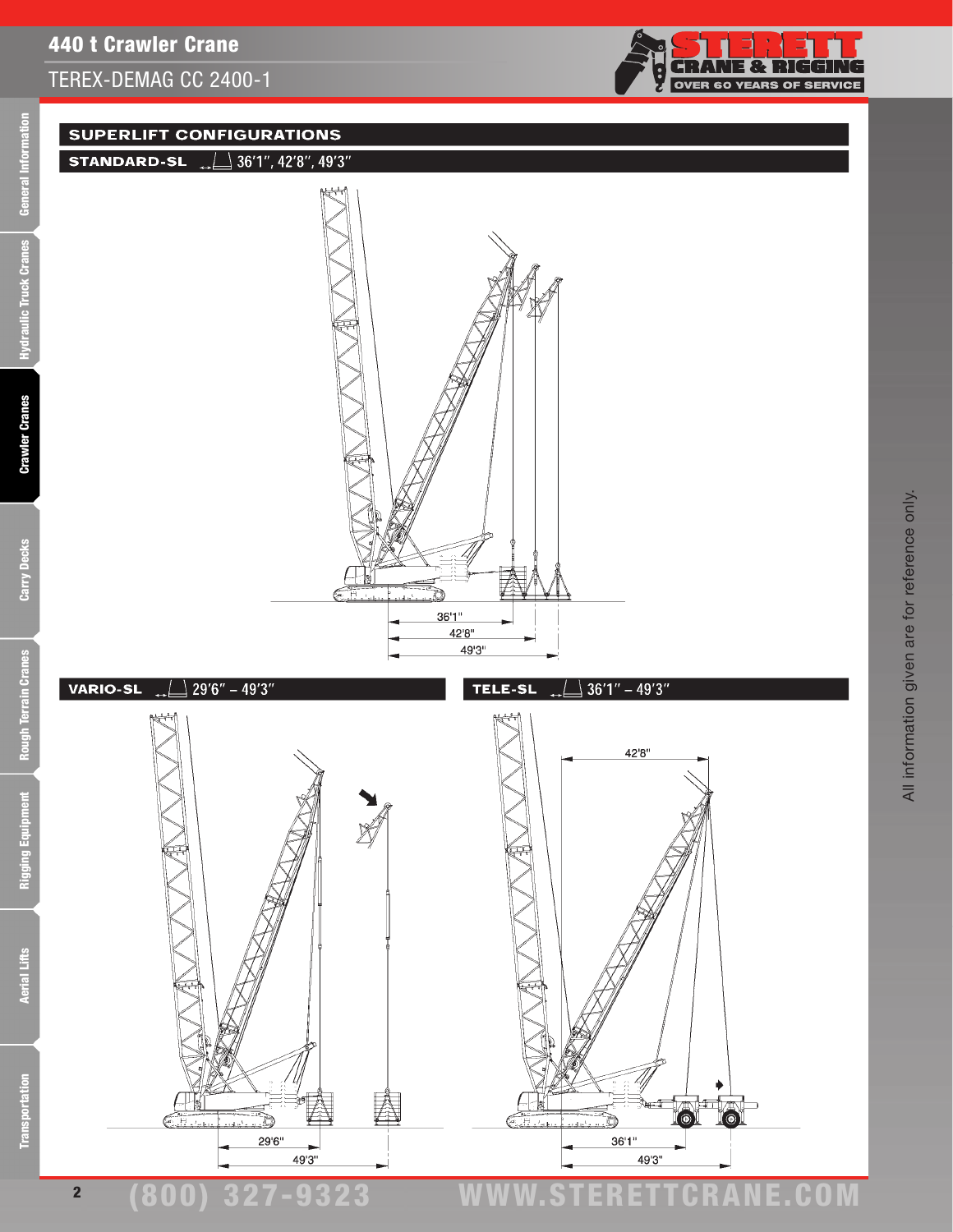

02/2015

General Information

Rigging Equipment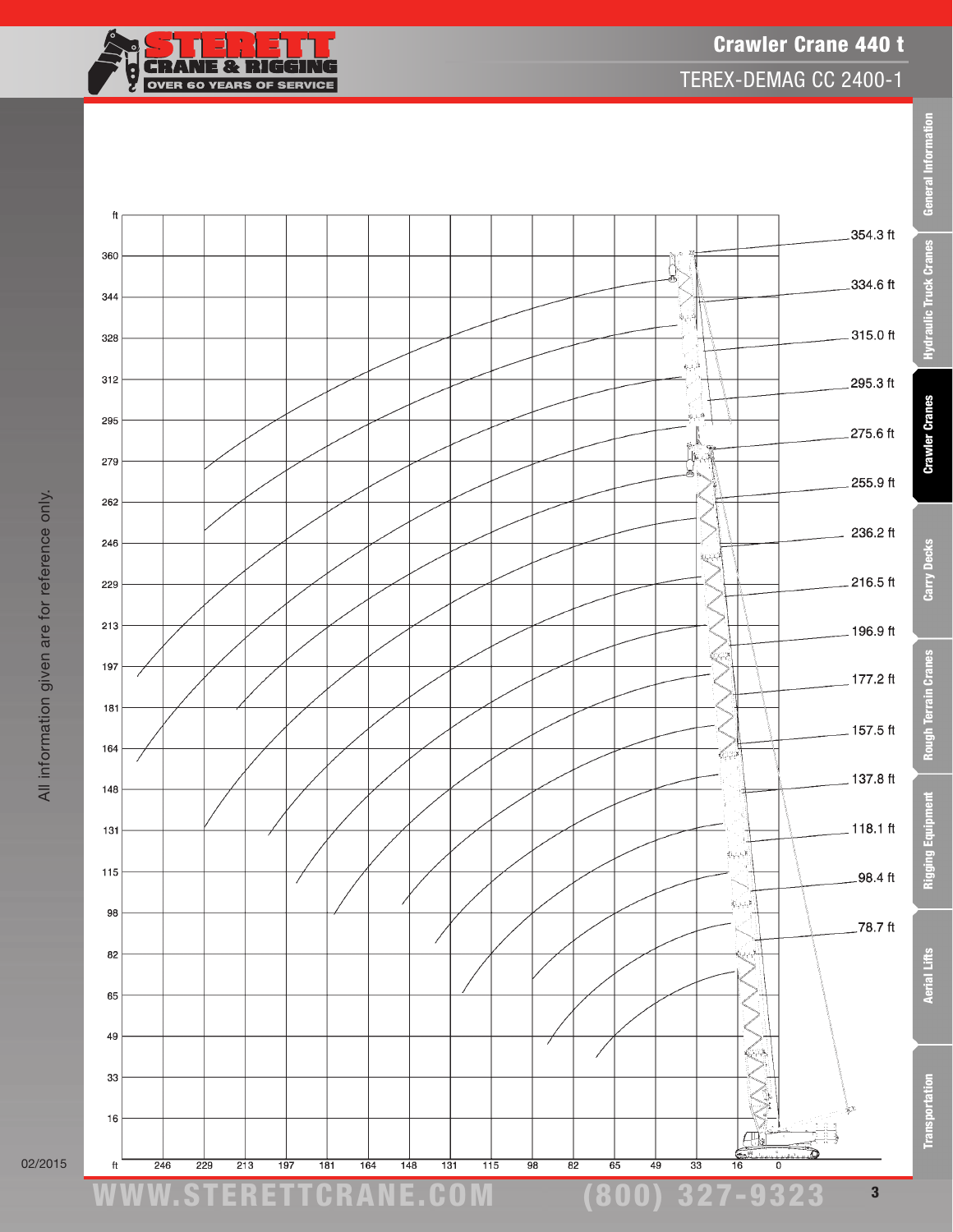|       | 78.7-275.6 ft<br><b>SH</b> |       |                                 | 352,700 lbs |       | 這<br>23'9" |       | $360^\circ$ |       |       | 75<br>75% |       |
|-------|----------------------------|-------|---------------------------------|-------------|-------|------------|-------|-------------|-------|-------|-----------|-------|
| ft    | 78.7                       | 98.4  | 118.1                           | 137.8       | 157.5 | 177.2      | 196.9 | 216.5       | 236.2 | 255.9 | 275.6*    | ft    |
| 23    |                            |       | 679                             | 626.1       |       |            |       |             |       |       |           | 23    |
| 26.2  |                            |       | 582                             | 542.3       | 507.1 | 476.2      |       |             |       |       |           | 26.2  |
| 29.5  |                            | 544.5 | 509.3                           | 476.2       | 449.7 | 423.3      | 400.1 | 379.2       |       |       |           | 29.5  |
| 32.8  | 511.5                      | 480.6 | 451.9                           | 425.5       | 402.3 | 380.3      | 360.5 | 342.8       | 326.3 | 310.9 |           | 32.8  |
| 39.4  | 385.8                      | 383.6 | 367.1                           | 348.3       | 331.8 | 315.3      | 300.9 | 286.6       | 273.4 | 262.4 | 250.2     | 39.4  |
| 45.9  | 306.4                      | 304.2 | 302                             | 294.3       | 281.1 | 267.9      | 255.7 | 244.7       | 234.8 | 224.9 | 215.6     | 45.9  |
| 52.5  | 253.5                      | 251.3 | 248                             | 245.8       | 242.5 | 231.5      | 221.6 | 213.4       | 204.1 | 196.4 | 188.1     | 52.5  |
| 59.1  | 215.8                      | 213   | 210.3                           | 207.9       | 205.9 | 203.7      | 195.1 | 187.8       | 179.7 | 173.3 | 165.8     | 59.1  |
| 65.6  | 187                        | 184.3 | 181.4                           | 178.8       | 176.8 | 175        | 173.3 | 166.9       | 159.8 | 153.9 | 147.3     | 65.6  |
| 72.2  | 164.7                      | 161.8 | 159                             | 156.3       | 154.3 | 152.3      | 150.8 | 149.5       | 143.1 | 138   | 131.8     | 72.2  |
| 78.7  |                            | 144   | 140.9                           | 138.2       | 136   | 134.3      | 132.5 | 131.4       | 129   | 124.3 | 118.8     | 78.7  |
| 85.3  |                            | 129.2 | 126.1                           | 123.5       | 121.3 | 119.3      | 117.7 | 116.4       | 114.9 | 112.7 | 107.4     | 85.3  |
| 91.9  |                            | 117.3 | 114                             | 111.1       | 108.9 | 106.9      | 105.2 | 104.1       | 102.3 | 101.6 | 97.4      | 91.9  |
| 98.4  |                            |       | 103.8                           | 100.8       | 98.5  | 96.3       | 94.6  | 93.5        | 91.7  | 91.1  | 88.8      | 98.4  |
| 111.5 |                            |       |                                 | 84.4        | 81.8  | 79.8       | 77.8  | 76.5        | 74.7  | 74.1  | 72.1      | 111.5 |
| 124.7 |                            |       |                                 | 72.1        | 69.4  | 67         | 65    | 63.7        | 61.7  | 60.8  | 58.6      | 124.7 |
| 137.8 |                            |       |                                 |             | 59.7  | 57.1       | 54.9  | 53.1        | 50.9  | 50    | 47.6      | 137.8 |
| 150.9 |                            |       |                                 |             |       | 49.2       | 46.5  | 44.5        | 42.3  | 41.2  | 38.8      | 150.9 |
| 164   |                            |       |                                 |             |       |            | 39.5  | 37.5        | 35.1  | 34    | 31.7      | 164   |
| 177.2 |                            |       |                                 |             |       |            | 34    | 31.7        | 29.3  | 28    | 25.6      | 177.2 |
| 190.3 |                            |       |                                 |             |       |            |       | 27.1        | 24.3  | 22.9  | 20.5      | 190.3 |
| 203.4 |                            |       |                                 |             |       |            |       |             | 20.1  | 18.7  | 16.1      | 203.4 |
| 216.5 |                            |       |                                 |             |       |            |       |             |       | 15    | 12.3      | 216.5 |
| 229.7 |                            |       |                                 |             |       |            |       |             |       | 11.9  | 9.3       | 229.7 |
|       |                            |       | with 88,200 lbs central ballast |             |       |            |       |             |       |       |           |       |

\* with assist crane

4

**CRANE & RIGGING**<br>OVER 60 YEARS OF SERVICE

Ş

**Cranes** 

Carry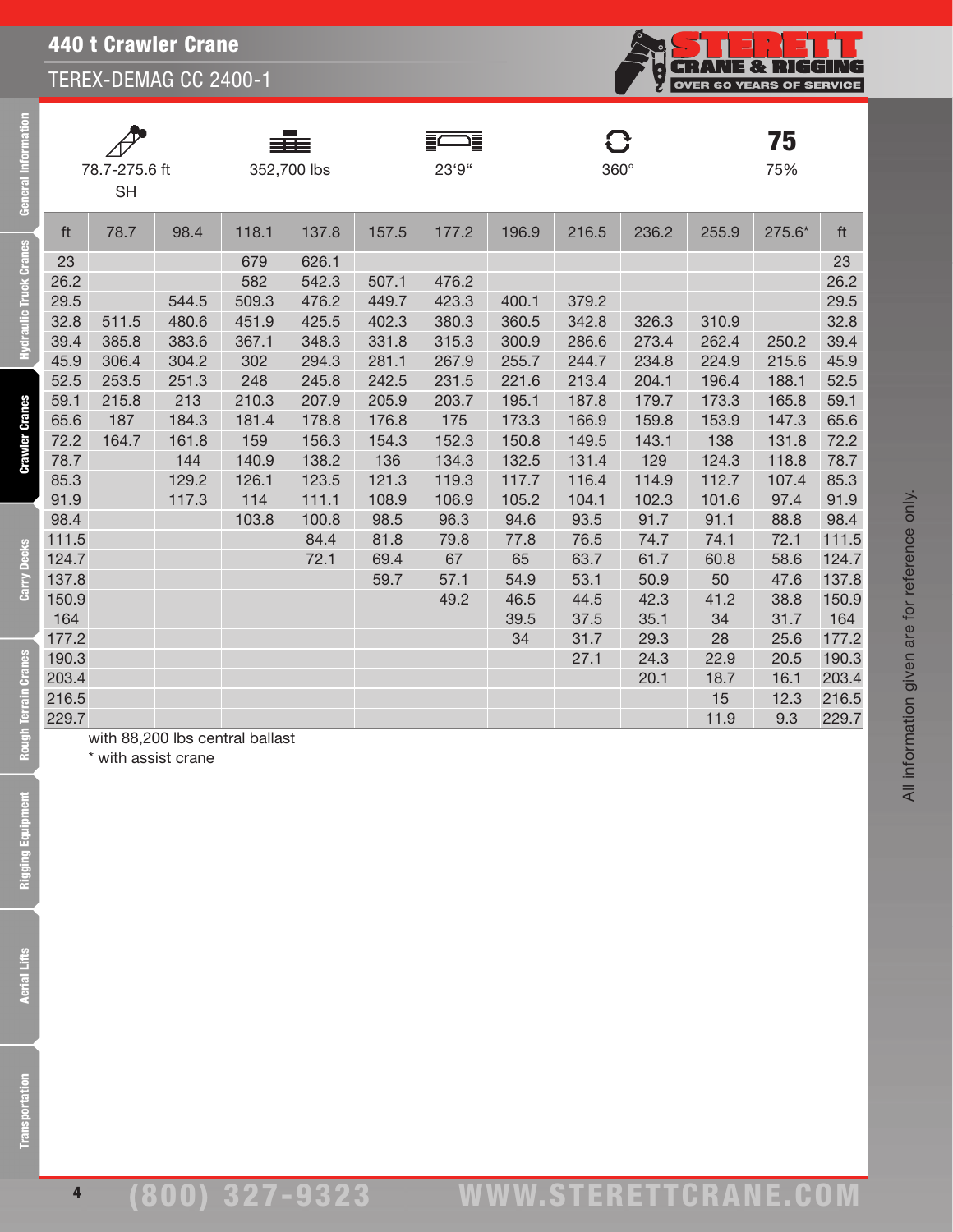

|       | 78.7-275.6 ft<br>220,500 lbs<br><b>SH</b> |       | 這<br>23'9" |       | $360^\circ$ |       |       | 75<br>75% |       | General Information    |
|-------|-------------------------------------------|-------|------------|-------|-------------|-------|-------|-----------|-------|------------------------|
| 137.8 | ft<br>98.4<br>118.1<br>78.7               | 157.5 | 177.2      | 196.9 | 216.5       | 236.2 | 255.9 | 275.6*    | ft    |                        |
|       | 18<br>586.4                               |       |            |       |             |       |       |           | 18    | Hydraulic Truck Cranes |
|       | 19.7<br>571<br>571                        |       |            |       |             |       |       |           | 19.7  |                        |
| 396.8 | 23<br>515.9<br>469.6<br>429.9             |       |            |       |             |       |       |           | 23    |                        |
| 341.7 | 26.2<br>431<br>396.8<br>368.2             | 317.5 | 296.5      |       |             |       |       |           | 26.2  |                        |
| 298.7 | 29.5<br>369.3<br>343.9<br>319.7           | 280   | 262.4      | 246.9 | 232.6       |       |       |           | 29.5  |                        |
| 265.7 | 32.8<br>302<br>283.3<br>320.8             | 249.1 | 234.8      | 221.6 | 209.4       | 197.5 | 187.2 |           | 32.8  |                        |
| 215.8 | 39.4<br>235.9<br>238.1<br>228.2           | 203.9 | 192.7      | 182.1 | 172.8       | 163.4 | 155.4 | 146.8     | 39.4  |                        |
| 180.3 | 45.9<br>188.1<br>185.4<br>183             | 170.9 | 161.8      | 153.2 | 145.7       | 137.8 | 131.4 | 124.1     | 45.9  |                        |
| 146.6 | 52.5<br>151.5<br>154.1<br>149             | 144.6 | 138.2      | 131   | 124.8       | 117.9 | 112.4 | 106       | 52.5  | <b>Crawler Cranes</b>  |
| 122.1 | 59.1<br>129.9<br>127.2<br>124.6           | 120.2 | 118.4      | 113.3 | 108         | 102.1 | 97.2  | 91.5      | 59.1  |                        |
| 103.6 | 65.6<br>111.8<br>108.9<br>106.3           | 101.6 | 99.9       | 98.3  | 94.4        | 88.8  | 84.7  | 79.6      | 65.6  |                        |
| 89.3  | 72.2<br>97.7<br>94.8<br>91.9              | 87.3  | 85.5       | 83.8  | 82.7        | 78    | 74.1  | 69.4      | 72.2  |                        |
| 77.8  | 78.7<br>83.6<br>80.5                      | 75.8  | 73.9       | 72.3  | 71          | 68.8  | 65.3  | 60.8      | 78.7  |                        |
| 68.6  | 85.3<br>74.3<br>71.2                      | 66.4  | 64.4       | 62.6  | 61.5        | 59.7  | 57.5  | 53.4      | 85.3  |                        |
| 60.6  | 91.9<br>63.5<br>66.8                      | 58.4  | 56.4       | 54.7  | 53.1        | 51.1  | 50.5  | 47        | 91.9  | <b>Decks</b>           |
| 54.2  | 98.4<br>57.1                              | 51.8  | 49.6       | 47.6  | 46.1        | 44.1  | 43.2  | 41        | 98.4  |                        |
| 43.9  | 111.5                                     | 41    | 38.4       | 36.2  | 34.6        | 32.6  | 31.7  | 29.5      | 111.5 | Carry                  |
| 35.9  | 124.7                                     | 32.6  | 30         | 27.6  | 26          | 23.8  | 22.9  | 20.7      | 124.7 |                        |
|       | 137.8                                     | 26.5  | 23.4       | 20.9  | 19.2        | 17    | 15.9  | 13.7      | 137.8 |                        |
|       | 150.9                                     |       | 18.3       | 15.7  | 13.9        | 11.5  | 10.4  | 8.2       | 150.9 |                        |
|       | 164                                       |       |            | 11.5  | 9.5         | 7.1   |       |           | 164   |                        |
|       | 177.2                                     |       |            | 8.2   |             |       |       |           | 177.2 |                        |
|       | * with assist crane                       |       |            |       |             |       |       |           |       | Rough Terrain Cranes   |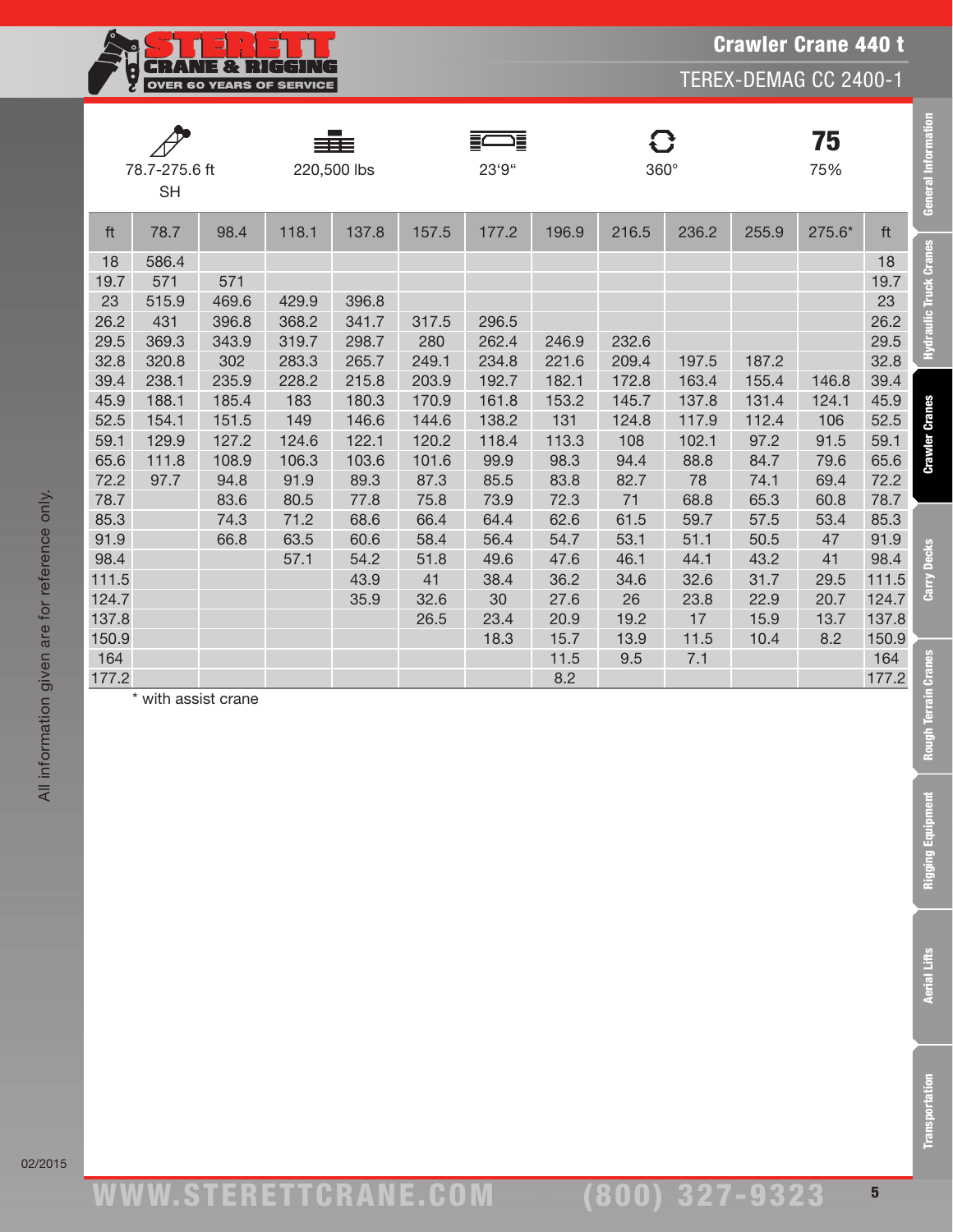440 t Crawler Crane

TEREX-DEMAG CC 2400-1



All information given are for reference only.

All information given are for reference only.

| <b>General Information</b>    |                | 137.8-354.3 ft<br>SH/LH |                                                 |                                 | 352,700 lbs    |                |                | ≣<br>23'9"     |              | $360^\circ$  |                |                | 75<br>75%      |                |
|-------------------------------|----------------|-------------------------|-------------------------------------------------|---------------------------------|----------------|----------------|----------------|----------------|--------------|--------------|----------------|----------------|----------------|----------------|
|                               | ft             | 137.8                   | 157.5                                           | 177.2                           | 196.9          | 216.5          | 236.2          | 255.9          | 275.6        | 295.3**      | $315*$         | 334.6*         | 354.3*         | ft             |
| <b>Hydraulic Truck Cranes</b> | 23             | 418.9                   |                                                 |                                 |                |                |                |                |              |              |                |                |                | 23             |
|                               | 26.2           | 418.9                   | 418.9                                           | 418.9                           |                |                |                |                |              |              |                |                |                | 26.2           |
|                               | 29.5           | 418.9                   | 418.9                                           | 418.9                           | 402.3          | 384.7          |                |                |              |              |                |                |                | 29.5           |
|                               | 32.8           | 418.9                   | 410.1                                           | 388                             | 368.2          | 350.5          | 332.9          | 306.4          |              |              |                |                |                | 32.8           |
|                               | 39.4           | 356                     | 339.5                                           | 323                             | 308.6          | 294.3          | 281.1          | 267.9          | 248          | 203.3        | 196            | 158.3          |                | 39.4           |
|                               | 45.9           | 302                     | 288.8                                           | 275.6                           | 264.6          | 252.4          | 241.4          | 231.5          | 222.7        | 199.1        | 196            | 158.3          | 131.6          | 45.9           |
|                               | 52.5<br>59.1   | 254.6<br>216.5          | 250.2<br>214.5                                  | 240.3<br>212.1                  | 230.4<br>203.7 | 220.5<br>195.3 | 211.9<br>187.4 | 202.8<br>179.7 | 196<br>173.7 | 189.2<br>168 | 180.3<br>160.1 | 155.6<br>150.1 | 129.9<br>126.1 | 52.5<br>59.1   |
|                               | 65.6           | 187.6                   | 185.4                                           | 183.4                           | 181.4          | 174.6          | 167.6          | 160.5          | 155.4        | 150.4        | 143.1          | 138.5          | 122.6          | 65.6           |
|                               | 72.2           | 164.9                   | 162.7                                           | 160.7                           | 158.5          | 156.5          | 150.8          | 144.6          | 140          | 135.6        | 128.8          | 124.6          | 118.8          | 72.2           |
| <b>Crawler Cranes</b>         | 78.7           | 146.8                   | 144.6                                           | 142.4                           | 140.4          | 138.2          | 136.2          | 131            | 127          | 122.8        | 116.6          | 112.9          | 108.9          | 78.7           |
|                               | 85.3           | 131.8                   | 129.6                                           | 127.4                           | 125.4          | 123.2          | 121.3          | 119.3          | 115.5        | 111.8        | 106            | 102.5          | 98.8           | 85.3           |
|                               | 91.9           | 119.5                   | 117.3                                           | 115.1                           | 112.9          | 110.9          | 108.7          | 107.1          | 105.6        | 102.3        | 96.8           | 93.5           | 90.2           | 91.9           |
|                               | 98.4           | 109.1                   | 106.7                                           | 104.5                           | 102.3          | 100.3          | 98.1           | 96.6           | 95.9         | 93.9         | 88.6           | 85.5           | 82.2           | 98.4           |
|                               | 111.5          | 92.6                    | 89.9                                            | 87.7                            | 85.5           | 83.3           | 81.1           | 79.6           | 78.9         | 78           | 74.7           | 72.1           | 69.2           | 111.5          |
|                               | 124.7          | 80                      | 77.4                                            | 75                              | 72.5           | 70.3           | 68.3           | 66.6           | 65.9         | 65           | 62.6           | 61.1           | 58.4           | 124.7          |
| Carry Decks                   | 137.8          |                         | 67.5                                            | 64.8                            | 62.6           | 60.2           | 58             | 56.2           | 55.6         | 54.7         | 51.8           | 50.5           | 49.6           | 137.8          |
|                               | 150.9          |                         |                                                 | 56.9                            | 54.5           | 52             | 49.8           | 47.6           | 46.7         | 45.9         | 43             | 41.4           | 40.8           | 150.9          |
|                               | 164            |                         |                                                 |                                 | 47.8           | 45.4           | 42.5           | 40.6           | 39.5         | 38.6         | 35.5           | 34.2           | 33.3           | 164            |
|                               | 177.2          |                         |                                                 |                                 | 42.5           | 39.5           | 36.8           | 34.4           | 33.3         | 32.4         | 29.5           | 28             | 27.1           | 177.2          |
|                               | 190.3<br>203.4 |                         |                                                 |                                 |                | 34.8           | 31.7           | 29.3<br>25.1   | 28.2<br>23.8 | 27.1<br>22.7 | 24.3<br>19.8   | 22.9           | 21.8           | 190.3<br>203.4 |
|                               | 216.5          |                         |                                                 |                                 |                |                | 27.6           | 21.4           | 20.3         | 19           | 15.9           |                |                | 216.5          |
|                               | 229.7          |                         |                                                 |                                 |                |                |                |                | 17           | 15.7         | 12.6           |                |                | 229.7          |
| Rough Terrain Cranes          | 242.8          |                         |                                                 |                                 |                |                |                |                | 14.1         | 12.8         | 9.7            |                |                | 242.8          |
|                               | 255.9          |                         |                                                 |                                 |                |                |                |                |              | 10.4         | 7.1            |                |                | 255.9          |
| Rigging Equipment             |                |                         | * with assist crane<br>** idler wheel supported | with 88,200 lbs central ballast |                |                |                |                |              |              |                |                |                |                |
| <b>Aerial Lifts</b>           |                |                         |                                                 |                                 |                |                |                |                |              |              |                |                |                |                |
| <b>Transportation</b>         |                |                         |                                                 |                                 |                |                |                |                |              |              |                |                |                |                |

6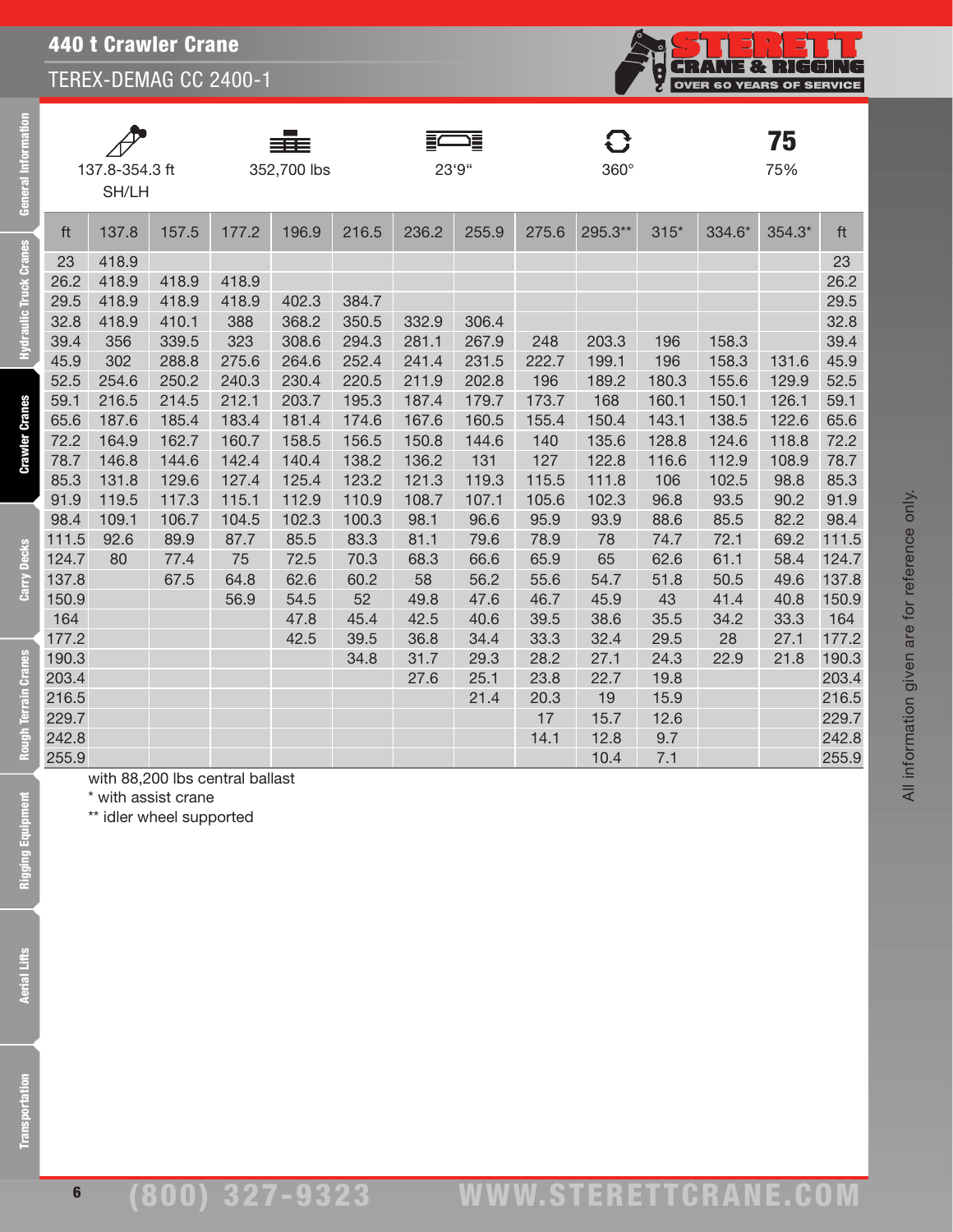**CRANE & RIGGIR** Ş OVER 60 YEARS OF SERVICE

|       |                |       |       | ≡≡≡         |       |       | 這     |       | O           |        |        | 75     |       |
|-------|----------------|-------|-------|-------------|-------|-------|-------|-------|-------------|--------|--------|--------|-------|
|       | 137.8-354.3 ft |       |       | 220,500 lbs |       | 23'9" |       |       | $360^\circ$ |        |        | 75%    |       |
|       | SH/LH          |       |       |             |       |       |       |       |             |        |        |        |       |
|       |                |       |       |             |       |       |       |       |             |        |        |        |       |
| ft    | 137.8          | 157.5 | 177.2 | 196.9       | 216.5 | 236.2 | 255.9 | 275.6 | 295.3**     | $315*$ | 334.6* | 354.3* | ft    |
| 23    | 403.4          |       |       |             |       |       |       |       |             |        |        |        | 23    |
| 26.2  | 348.3          | 325.2 | 304.2 |             |       |       |       |       |             |        |        |        | 26.2  |
| 29.5  | 306.4          | 287.7 | 270.1 | 254.6       | 239.2 |       |       |       |             |        |        |        | 29.5  |
| 32.8  | 273.4          | 256.8 | 242.5 | 229.3       | 216.5 | 204.6 | 193.1 |       |             |        |        |        | 32.8  |
| 39.4  | 222.7          | 211.9 | 200.6 | 190         | 180.1 | 170.6 | 161.6 | 154.5 | 147.5       | 138.9  | 132.5  |        | 39.4  |
| 45.9  | 188.3          | 178.8 | 170   | 161.4       | 153.2 | 145.3 | 137.6 | 131.8 | 126.1       | 118.6  | 113.3  | 108.2  | 45.9  |
| 52.5  | 155.2          | 153.2 | 146.6 | 139.3       | 132.3 | 125.4 | 118.8 | 114   | 109.1       | 102.3  | 97.9   | 93.5   | 52.5  |
| 59.1  | 130.7          | 128.8 | 126.8 | 121.7       | 115.5 | 109.6 | 103.6 | 99.4  | 95.2        | 89.1   | 85.3   | 81.4   | 59.1  |
| 65.6  | 112.2          | 110.2 | 108   | 106         | 102.1 | 96.6  | 91.3  | 87.5  | 83.8        | 78     | 74.5   | 71     | 65.6  |
| 72.2  | 97.9           | 95.7  | 93.7  | 91.5        | 89.5  | 85.8  | 80.9  | 77.6  | 74.3        | 68.8   | 65.5   | 62.4   | 72.2  |
| 78.7  | 86.4           | 84.2  | 82    | 80          | 77.8  | 75.8  | 71.9  | 69    | 65.9        | 60.6   | 57.8   | 54.9   | 78.7  |
| 85.3  | 76.9           | 74.7  | 72.5  | 70.3        | 68.3  | 66.4  | 64.4  | 61.5  | 58.9        | 53.8   | 51.1   | 48.3   | 85.3  |
| 91.9  | 69             | 66.8  | 64.6  | 62.4        | 60.4  | 58.4  | 56.9  | 55.1  | 52.5        | 47.6   | 45.2   | 42.5   | 91.9  |
| 98.4  | 62.6           | 60.2  | 58    | 55.8        | 53.6  | 51.6  | 49.8  | 48.9  | 47          | 42.3   | 39.9   | 37.5   | 98.4  |
| 111.5 | 52             | 49.6  | 47.2  | 45          | 42.5  | 40.1  | 38.1  | 37.3  | 36.4        | 33.1   | 30.6   | 28.4   | 111.5 |
| 124.7 | 44.3           | 41.7  | 39.2  | 36.4        | 34    | 31.3  | 29.3  | 28.4  | 27.6        | 24.7   | 22.3   | 20.3   | 124.7 |
| 137.8 |                | 35.5  | 32.6  | 29.8        | 27.1  | 24.5  | 22.5  | 21.6  | 20.7        | 17.9   | 15.7   | 13.9   | 137.8 |

150.9 27.3 24.5 21.6 19 17 15.9 15 12.1 10.4 8.6 150.9 164 20.1 17.2 14.6 12.3 11.2 10.4 7.5 6 164 177.2 16.8 13.7 10.8 8.6 7.5 6.4 177.2

All information given are for reference only. All information given are for reference only.

190.3 10.8 7.7 190.3 \* with assist crane

\*\* idler wheel supported

Crawler Crane 440 t TEREX-DEMAG CC 2400-1

02/2015

Transportation Aerial Lifts Rigging Equipment Rough Terrain Cranes Carry Decks Crawler Cranes Hydraulic Truck Cranes General Information

**Rough Terrain Cranes** 

**Rigging Equipment** 

**Aerial Lifts** 

**Transportation** 

Carry Decks

General Information

**Hydraulic Truck Cranes** 

**Crawler Cranes**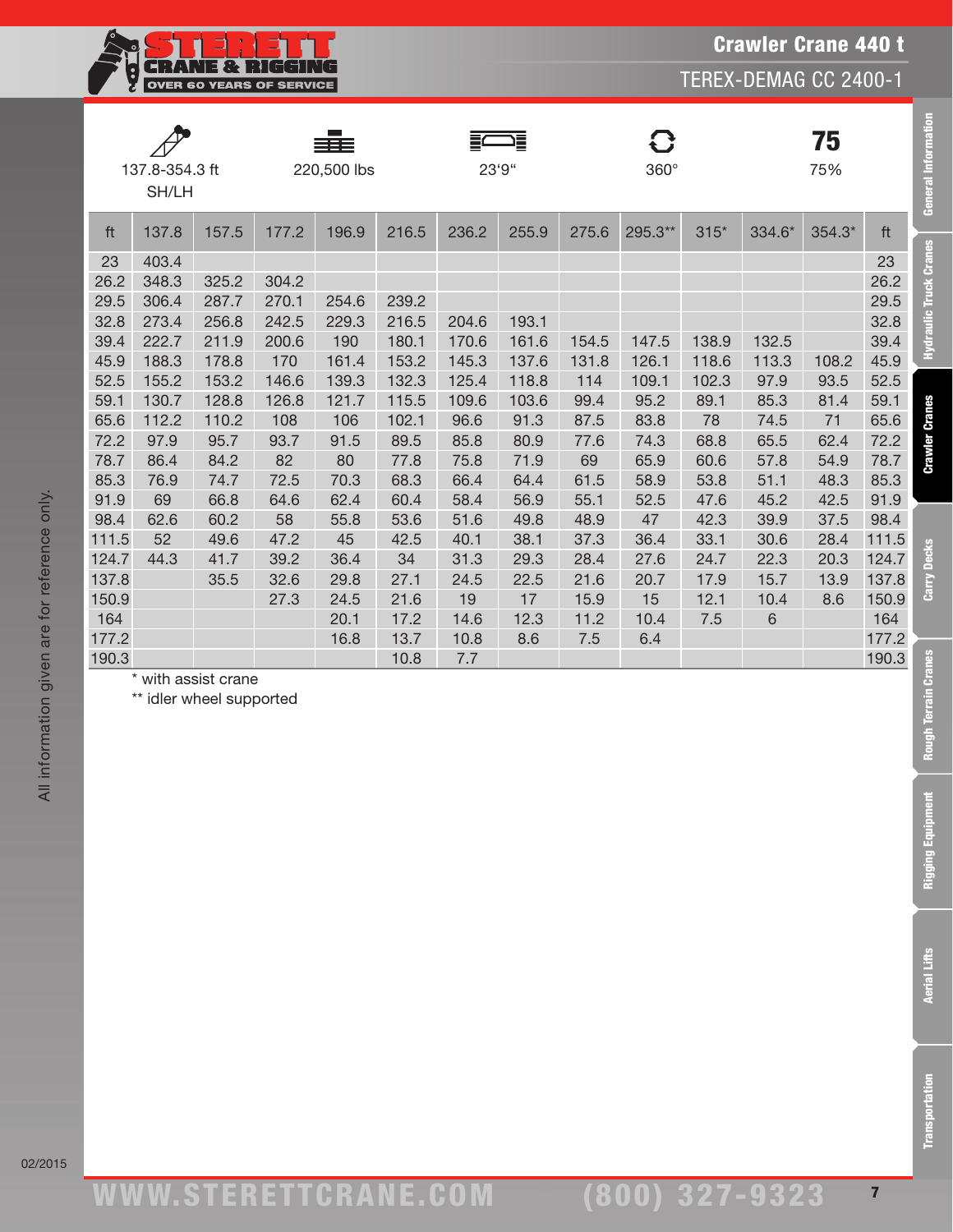|       |                | ≡≣<br>≣4    | ᆖ⋾     | 75<br>C            |       |
|-------|----------------|-------------|--------|--------------------|-------|
|       | 275.6-334.6 ft | 352,700 lbs | 23'9"  | $360^\circ$<br>75% |       |
|       | SGLmax.        |             |        |                    |       |
|       |                |             |        |                    |       |
| ft    | 275.6**        | 295.3*      | $315*$ | 334.6*             | ft    |
| 36.1  | 274.5          | 241.4       |        |                    | 36.1  |
| 39.4  | 253.5          | 241.4       | 210.1  | 176.6              | 39.4  |
| 42.7  | 234.8          | 224.9       | 210.1  | 176.6              | 42.7  |
| 45.9  | 219.4          | 209.7       | 200.4  | 176.6              | 45.9  |
| 52.5  | 191.8          | 183.6       | 175.7  | 167.8              | 52.5  |
| 59.1  | 169.8          | 162.3       | 155.2  | 148.4              | 59.1  |
| 65.6  | 151.2          | 144.6       | 138.5  | 132.1              | 65.6  |
| 72.2  | 135.8          | 129.9       | 124.1  | 118.4              | 72.2  |
| 78.7  | 122.8          | 117.3       | 111.8  | 106.5              | 78.7  |
| 85.3  | 111.3          | 106.3       | 101.2  | 96.1               | 85.3  |
| 91.9  | 101.6          | 96.6        | 91.7   | 87.1               | 91.9  |
| 98.4  | 92.6           | 88.2        | 83.6   | 78.9               | 98.4  |
| 111.5 | 75.6           | 73.9        | 69.9   | 65.5               | 111.5 |
| 124.7 | 62.6           | 60.4        | 58.4   | 54.7               | 124.7 |
| 137.8 | 51.8           | 49.6        | 47.4   | 44.5               | 137.8 |
| 150.9 | 43             | 40.6        | 38.4   | 35.7               | 150.9 |
| 164   | 35.7           | 33.3        | 31.1   | 28.4               | 164   |
| 177.2 | 29.5           | 27.3        | 24.9   | 22.3               | 177.2 |
| 190.3 | 24.5           | 22          | 19.8   | 17                 | 190.3 |
| 203.4 | 20.1           | 17.6        | 15.2   |                    | 203.4 |
| 216.5 | 16.3           | 13.9        | 11.5   |                    | 216.5 |
| 229.7 | 13.2           | 10.6        | 8.2    |                    | 229.7 |
| 242.8 | 10.4           | 7.7         |        |                    | 242.8 |

eral Information

ic Truck Cranes

with 88,200 lbs central ballast

\* with assist crane

\*\* idler wheel supported

For SH/LH SGLmax. a boom power-kit is required



All information given are for reference only.

All information given are for reference only.

**CRANE & RIGGING**<br>OVER 60 YEARS OF SERVICE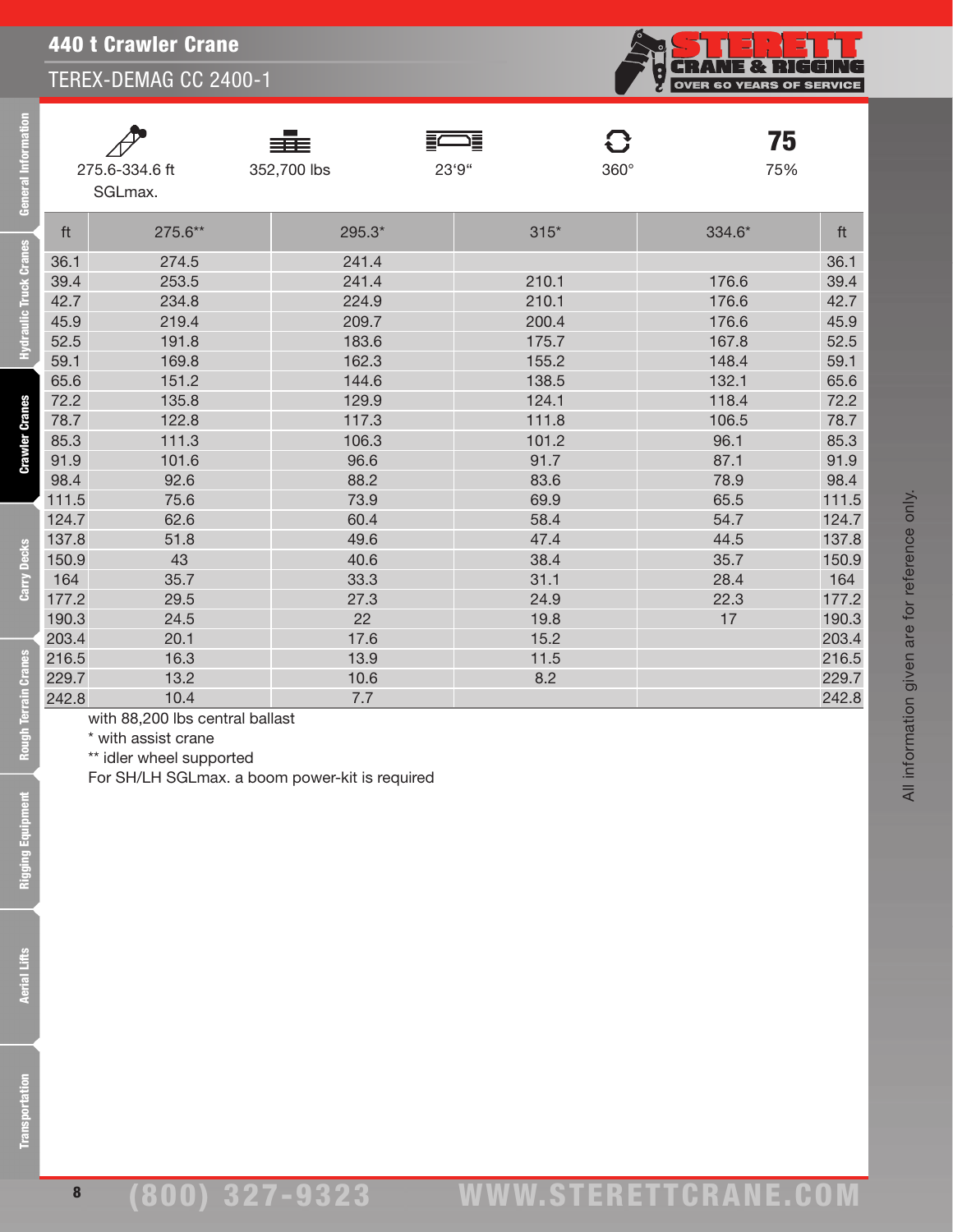General Information

TEREX-DEMAG CC 2400-1





All information given are for reference only. All information given are for reference only.

02/2015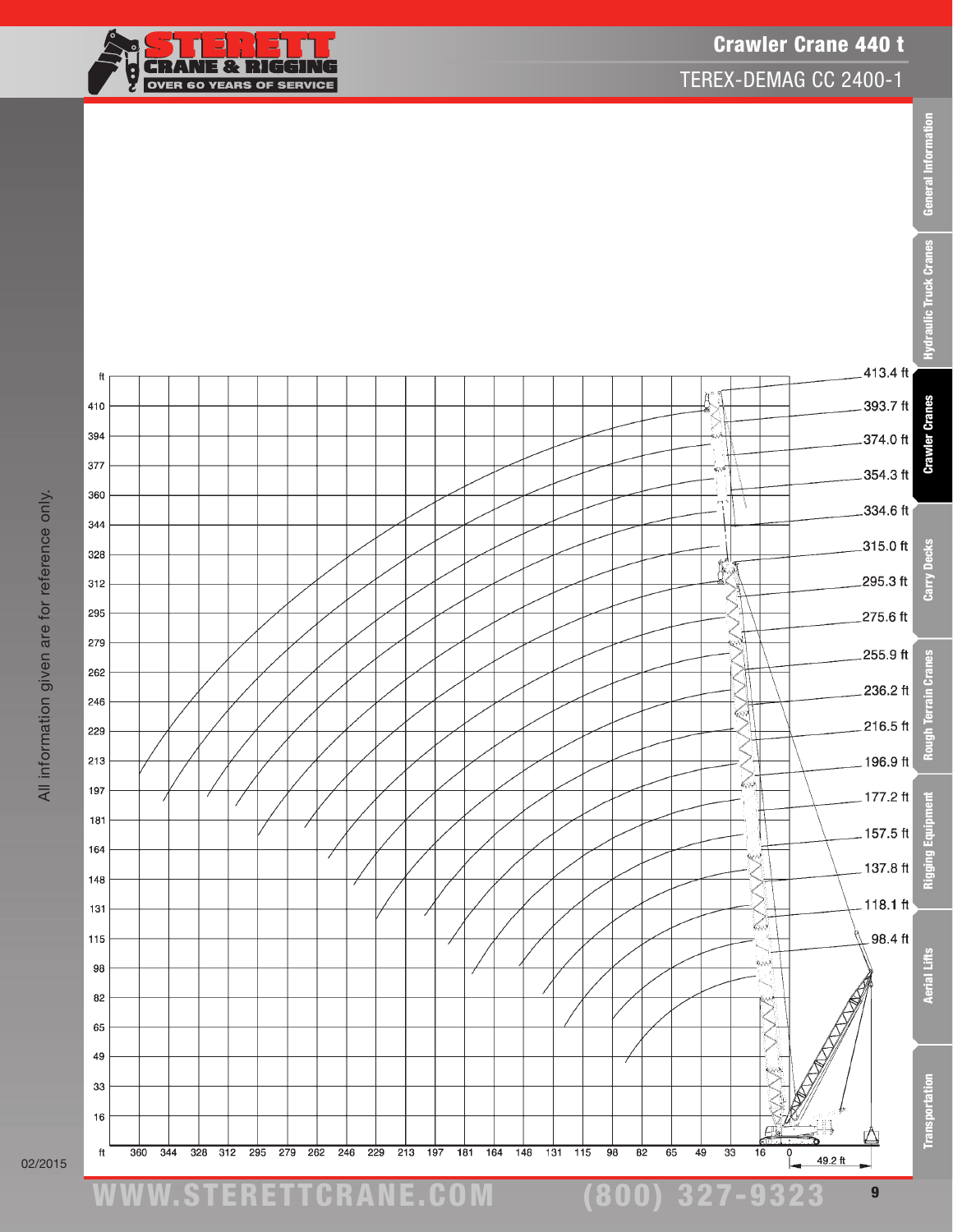## 440 t Crawler Crane

TEREX-DEMAG CC 2400-1

| Genera                        |                         | 98.4-315 ft<br><b>SSL</b> | 98.4 ft                 |                                 | 352,700 lbs             |                         | 0-551,000 lbs<br>29.5-49.2 ft |                         | 23'9"                   |                         | $360^\circ$             | 75<br>75%               |                         |
|-------------------------------|-------------------------|---------------------------|-------------------------|---------------------------------|-------------------------|-------------------------|-------------------------------|-------------------------|-------------------------|-------------------------|-------------------------|-------------------------|-------------------------|
|                               | ft                      | 98.4                      | 118.1                   | 137.8                           | 157.5                   | 177.2                   | 196.9                         | 216.5                   | 236.2                   | 275.6                   | 295.3                   | 315                     | ft                      |
| <b>Hydraulic Truck Cranes</b> | 19.7<br>23              | 881.8<br>881.8            | 881.8                   | 881.8                           |                         |                         |                               |                         |                         |                         |                         |                         | 19.7<br>23              |
|                               | 26.2<br>29.5<br>32.8    | 881.8<br>881.8<br>881.8   | 881.8<br>881.8<br>881.8 | 881.8<br>881.8<br>881.8         | 844.4<br>844.4<br>844.4 | 771.6<br>771.6<br>771.6 | 674.6<br>670.2                | 582<br>582              | 502.7                   |                         |                         |                         | 26.2<br>29.5<br>32.8    |
|                               | 39.4<br>45.9<br>52.5    | 881.8<br>791.5<br>687.8   | 881.8<br>804.7<br>712.1 | 881.8<br>798.1<br>709.9         | 837.8<br>771.6<br>703.3 | 771.6<br>743<br>683.4   | 668<br>668<br>628.3           | 577.6<br>577.6<br>564.4 | 500.4<br>500.4<br>500.4 | 378.1<br>374.8<br>372.6 | 320.8<br>320.8<br>320.8 | 278.9<br>278.9<br>278.9 | 39.4<br>45.9<br>52.5    |
| <b>Crawler Cranes</b>         | 59.1<br>65.6            | 586.4<br>520.3            | 632.7<br>562.2          | 630.5<br>566.6                  | 628.3<br>564.4          | 623.9<br>560            | 586.4<br>549                  | 535.7<br>507.1          | 480.6<br>463            | 371.5<br>363.8          | 319.7<br>318.6          | 278.9<br>278.9          | 59.1<br>65.6            |
|                               | 72.2<br>78.7<br>85.3    | 478.4<br>418.9<br>363.8   | 485<br>451.9<br>418.9   | 507.1<br>463<br>421.1           | 507.1<br>458.6<br>417.8 | 507.1<br>456.4<br>416.7 | 504.9<br>456.4<br>416.7       | 480.6<br>456.4<br>415.6 | 445.3<br>425.5<br>405.7 | 356<br>349.4<br>341.7   | 310.9<br>306.4<br>302   | 275.6<br>270.1<br>266.8 | 72.2<br>78.7<br>85.3    |
|                               | 91.9<br>98.4            | 314.2                     | 381.4<br>339.5          | 386.9<br>357.1                  | 385.8<br>356            | 381.4<br>354.9          | 381.4<br>351.6                | 381.4<br>350.5          | 380.3<br>350.5          | 328.5<br>315.3          | 295.4<br>285.5          | 263.5<br>257.9          | 91.9<br>98.4            |
| Carry Decks                   | 111.5<br>124.7<br>137.8 |                           |                         | 308.6<br>251.3                  | 307.5<br>270.1<br>235.9 | 305.3<br>267.9<br>238.1 | 304.2<br>266.8<br>237         | 302<br>265.7<br>235.9   | 300.9<br>263.5<br>234.8 | 288.8<br>261.2<br>231.5 | 264.6<br>243.6<br>223.8 | 241.4<br>223.8<br>209.4 | 111.5<br>124.7<br>137.8 |
|                               | 150.9<br>164<br>177.2   |                           |                         |                                 |                         | 213.8                   | 212.3<br>191.8<br>173.9       | 211.2<br>190.7<br>173.3 | 209.9<br>189.2<br>171.7 | 208.1<br>187.2<br>169.5 | 203.3<br>182.5<br>168.9 | 194<br>178.8<br>163.4   | 150.9<br>164<br>177.2   |
| Rough Terrain Cranes          | 190.3<br>203.4          |                           |                         |                                 |                         |                         |                               | 158.5                   | 156.7<br>144            | 154.5<br>141.5          | 153.7<br>140.4          | 152.1<br>138.9          | 190.3<br>203.4          |
|                               | 216.5<br>229.7<br>242.8 |                           |                         |                                 |                         |                         |                               |                         |                         | 130.1<br>120.2<br>109.1 | 129.2<br>119<br>110.2   | 127.4<br>117.3<br>108.5 | 216.5<br>229.7<br>242.8 |
| E                             | 255.9<br>269            |                           |                         |                                 |                         |                         |                               |                         |                         |                         | 99.2                    | 100.5<br>91.3           | 255.9<br>269            |
| Rigging Equip                 |                         |                           |                         | with 88,200 lbs central ballast |                         |                         |                               |                         |                         |                         |                         |                         |                         |
|                               |                         |                           |                         |                                 |                         |                         |                               |                         |                         |                         |                         |                         |                         |
| <b>Aerial Lifts</b>           |                         |                           |                         |                                 |                         |                         |                               |                         |                         |                         |                         |                         |                         |
|                               |                         |                           |                         |                                 |                         |                         |                               |                         |                         |                         |                         |                         |                         |
| ansportation                  |                         |                           |                         |                                 |                         |                         |                               |                         |                         |                         |                         |                         |                         |

**CRANE & RIGGING**<br>OVER 60 YEARS OF SERVICE

Ş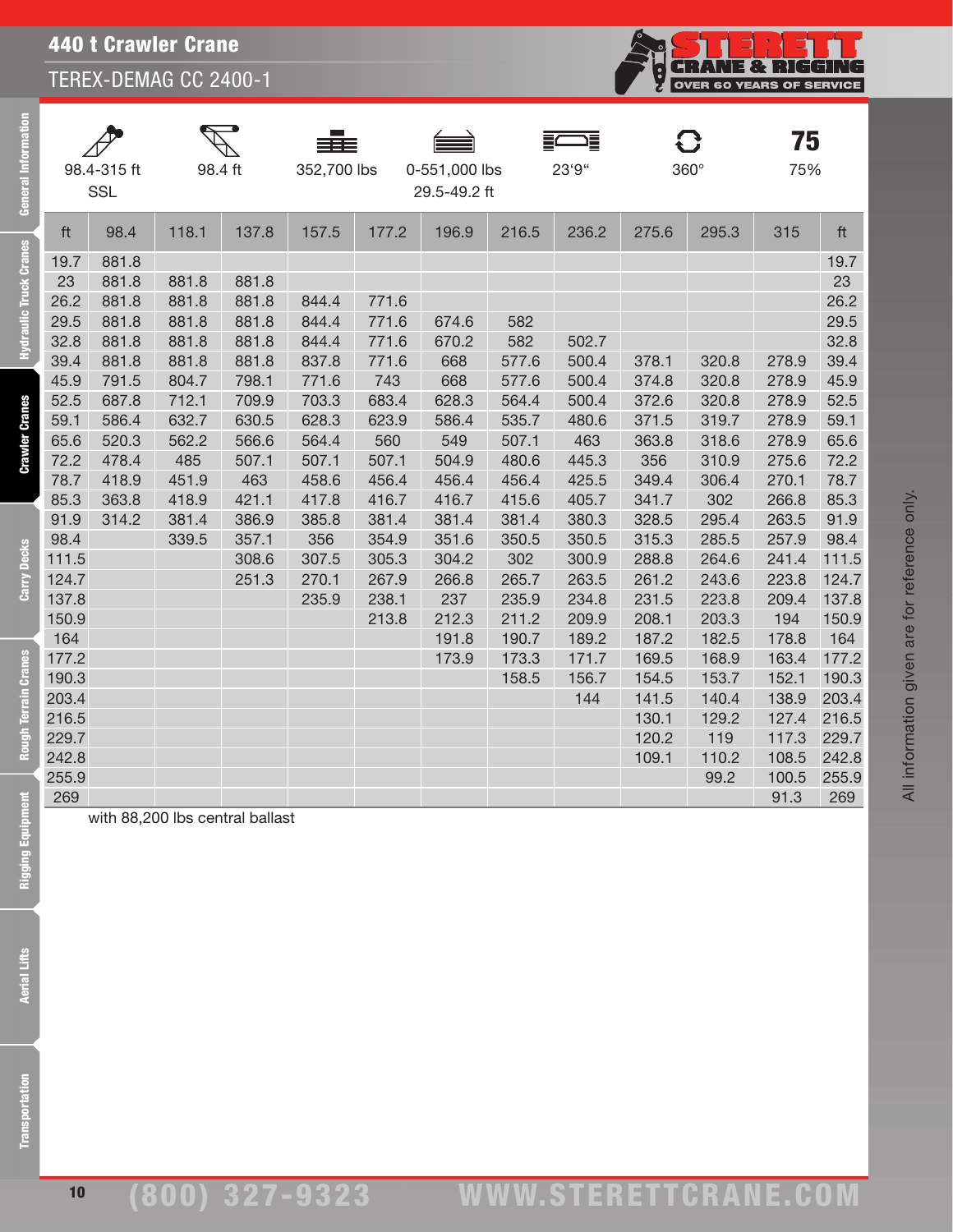

Crawler Crane 440 t

|       | 98.4-315 ft<br><b>SSL</b> | 98.4 ft                         |       | 352,700 lbs |       | 0 lbs<br>29.5 ft | 這<br>23'9" |       | $360^\circ$ |       | 75<br>75% |       | <b>General Information</b> |
|-------|---------------------------|---------------------------------|-------|-------------|-------|------------------|------------|-------|-------------|-------|-----------|-------|----------------------------|
| ft    | 98.4                      | 118.1                           | 137.8 | 157.5       | 177.2 | 196.9            | 216.5      | 236.2 | 275.6       | 295.3 | 315       | ft    |                            |
| 19.7  | 791.5                     |                                 |       |             |       |                  |            |       |             |       |           | 19.7  | Hydraulic Truck Cranes     |
| 23    | 745.2                     | 705.5                           | 650.4 |             |       |                  |            |       |             |       |           | 23    |                            |
| 26.2  | 650.4                     | 604.1                           | 564.4 | 526.9       | 493.8 |                  |            |       |             |       |           | 26.2  |                            |
| 29.5  | 564.4                     | 529.1                           | 496   | 467.4       | 440.9 | 416.7            | 394.6      |       |             |       |           | 29.5  |                            |
| 32.8  | 489.4                     | 469.6                           | 443.1 | 418.9       | 396.8 | 375.9            | 357.1      | 339.5 |             |       |           | 32.8  |                            |
| 39.4  | 384.7                     | 382.5                           | 363.8 | 346.1       | 328.5 | 313.1            | 299.8      | 285.5 | 261.2       | 250.2 | 239.2     | 39.4  |                            |
| 45.9  | 314.2                     | 312                             | 306.4 | 293.2       | 280   | 267.9            | 256.8      | 245.8 | 226         | 217.2 | 207.9     | 45.9  |                            |
| 52.5  | 259                       | 256.8                           | 254.6 | 252.4       | 242.5 | 232.6            | 222.7      | 214.3 | 197.5       | 190   | 182.1     | 52.5  |                            |
| 59.1  | 220.5                     | 218                             | 215.6 | 213.6       | 212.1 | 204.8            | 197.1      | 188.9 | 174.6       | 168   | 160.9     | 59.1  |                            |
| 65.6  | 190.9                     | 188.3                           | 185.6 | 183.9       | 182.1 | 180.6            | 175.3      | 168.2 | 155.4       | 149.7 | 143.3     | 65.6  | <b>Crawler Cranes</b>      |
| 72.2  | 167.8                     | 165.1                           | 162.5 | 160.5       | 158.7 | 157.2            | 156.1      | 150.8 | 139.6       | 134.3 | 128.5     | 72.2  |                            |
| 78.7  | 149.3                     | 146.6                           | 144   | 142         | 140   | 138.5            | 137.1      | 135.6 | 125.9       | 121.3 | 115.7     | 78.7  |                            |
| 85.3  | 134.3                     | 131.4                           | 128.8 | 126.5       | 124.8 | 123              | 121.9      | 120.2 | 114         | 109.8 | 104.7     | 85.3  |                            |
| 91.9  | 121.9                     | 118.8                           | 116   | 114         | 112   | 110.2            | 108.9      | 107.4 | 103.8       | 99.9  | 95        | 91.9  |                            |
| 98.4  |                           | 108.2                           | 105.4 | 103.2       | 101.2 | 99.4             | 98.1       | 96.3  | 93.9        | 91.1  | 86.6      | 98.4  |                            |
| 111.5 |                           |                                 | 88.4  | 86          | 84    | 82               | 80.7       | 78.9  | 76.3        | 75.2  | 72.3      | 111.5 | <b>Decks</b>               |
| 124.7 |                           |                                 | 75.8  | 73.2        | 70.8  | 68.8             | 67.5       | 65.7  | 62.8        | 61.5  | 59.5      | 124.7 | Carry                      |
| 137.8 |                           |                                 |       | 63.3        | 60.6  | 58.4             | 57.1       | 54.9  | 51.6        | 50.3  | 48.1      | 137.8 |                            |
| 150.9 |                           |                                 |       |             | 52.5  | 50               | 48.3       | 45.9  | 42.5        | 41.2  | 39        | 150.9 |                            |
| 164   |                           |                                 |       |             |       | 43               | 41         | 38.6  | 35.1        | 33.7  | 31.5      | 164   |                            |
| 177.2 |                           |                                 |       |             |       | 37.3             | 35.1       | 32.4  | 28.9        | 27.3  | 25.1      | 177.2 | <b>Cranes</b>              |
| 190.3 |                           |                                 |       |             |       |                  | 30         | 27.3  | 23.6        | 22    | 19.8      | 190.3 |                            |
| 203.4 |                           |                                 |       |             |       |                  |            | 22.7  | 19          | 17.4  | 15        | 203.4 | Terrain                    |
| 216.5 |                           |                                 |       |             |       |                  |            |       | 14.6        | 13    | 10.6      | 216.5 |                            |
| 229.7 |                           |                                 |       |             |       |                  |            |       | 10.6        | 9     |           | 229.7 | <b>Rough</b>               |
| 242.8 |                           |                                 |       |             |       |                  |            |       | 7.3         |       |           | 242.8 |                            |
|       |                           | with 88,200 lbs central ballast |       |             |       |                  |            |       |             |       |           |       |                            |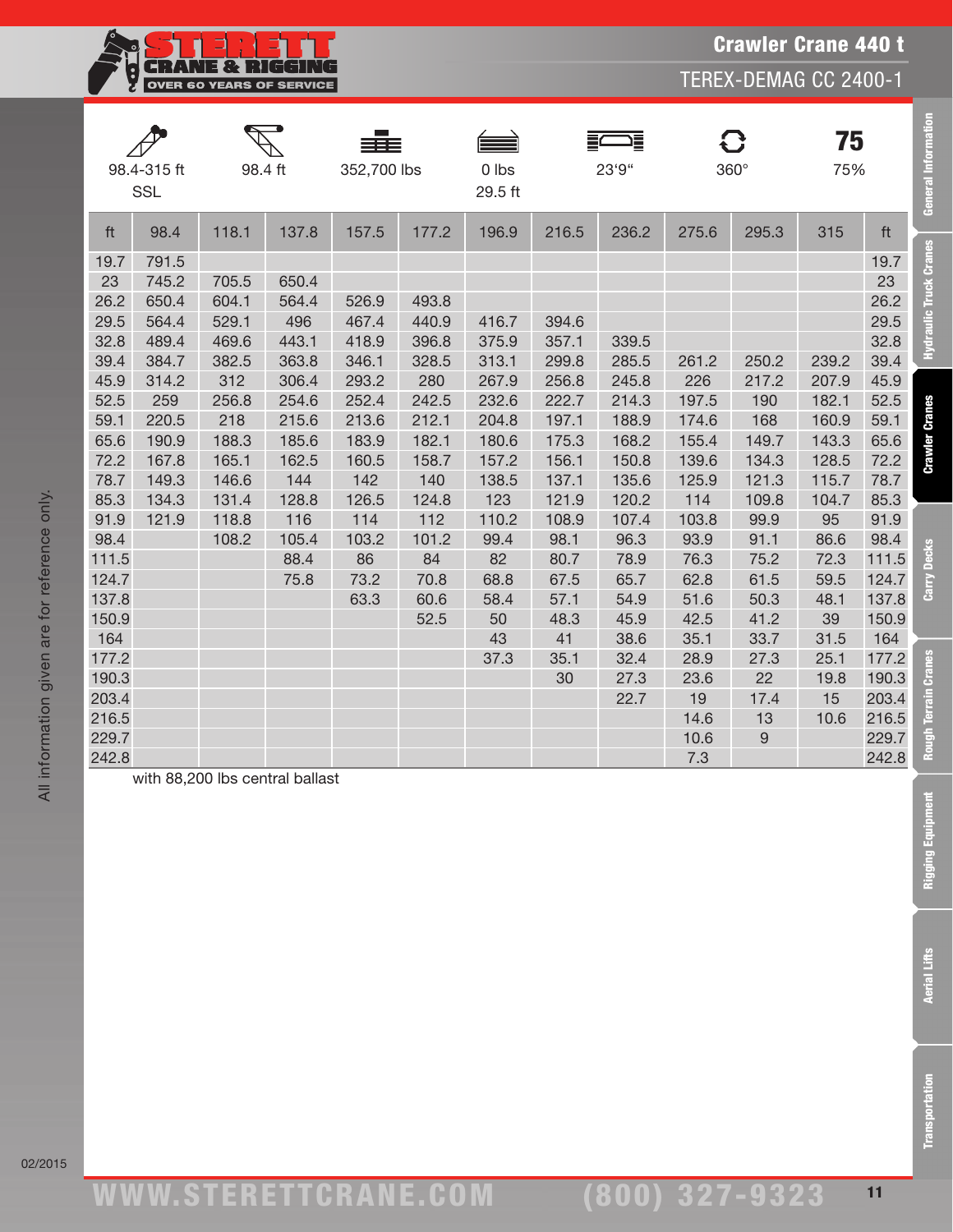# 440 t Crawler Crane

TEREX-DEMAG CC 2400-1

| ළි                    |              | 255.9-413.4 ft<br>SSL/LSL | 98.4 ft                         |                | 352,700 lbs  | 0-551,000 lbs<br>29.5-49.2 ft | 23'9"          |                | $360^\circ$  | 75<br>75%    |              |
|-----------------------|--------------|---------------------------|---------------------------------|----------------|--------------|-------------------------------|----------------|----------------|--------------|--------------|--------------|
|                       | ft           | 255.9                     | 275.6                           | 295.3          | 315          | 334.6                         | 354.3          | 374            | 393.7        | 413.4        | ft           |
| $\mathbf{\hat{c}}$    | 32.8         | 379.2                     |                                 |                |              |                               |                |                |              |              | 32.8         |
| lic Truck Cran        | 36.1         | 379.2                     | 348.3                           | 313.1          |              |                               |                |                |              |              | 36.1         |
|                       | 39.4         | 379.2                     | 348.3                           | 313.1          | 277.8        | 233.7                         |                |                |              |              | 39.4         |
|                       | 45.9         | 379.2                     | 348.3                           | 310.9          | 277.8        | 233.7                         | 201.7          | 171.3          | 145.3        | 123          | 45.9         |
|                       | 52.5         | 377                       | 348.3                           | 308.6          | 277.8        | 231.5                         | 200.2          | 169.1          | 144.2        | 122.1        | 52.5         |
|                       | 59.1         | 371.5                     | 348.3                           | 306.4          | 277.8        | 230.4                         | 198.6          | 167.1          | 142          | 120.2        | 59.1         |
|                       | 65.6         | 362.7                     | 348.3                           | 303.1          | 277.8        | 228.2                         | 197.1          | 166            | 140          | 118.4        | 65.6         |
|                       | 72.2         | 354.9                     | 348.3                           | 297.6          | 275.6        | 227.1                         | 195.6          | 165.6          | 139.1        | 116.6        | 72.2         |
| <b>Crawler Cranes</b> | 78.7         | 346.1                     | 348.3                           | 292.1          | 271.2        | 224.9                         | 193.6          | 164.9          | 138.2        | 115.5        | 78.7         |
|                       | 85.3         | 323                       | 347.2                           | 291            | 267.9        | 223.8                         | 191.4          | 162.5          | 136.7        | 115.1        | 85.3         |
|                       | 91.9         | 310.9                     | 321.9                           | 288.8          | 263.5        | 221.6                         | 190.5          | 160.1          | 134          | 113.1        | 91.9         |
|                       | 98.4         | 295.4                     | 309.7                           | 271.2          | 257.9        | 220.5                         | 190            | 157.6          | 131.6        | 111.1        | 98.4         |
|                       | 111.5        | 271.2                     | 285.5                           | 253.5          | 243.6        | 211.6                         | 186.7          | 152.6          | 129          | 106.9        | 111.5        |
|                       | 124.7        | 248                       | 263.5                           | 233.7          | 223.8        | 201.1                         | 179            | 147.3          | 126.3        | 106.3        | 124.7        |
| <b>Decks</b>          | 137.8        | 227.1                     | 232.6                           | 221.6          | 211.9        | 190.7                         | 171.3          | 142.2          | 121.7        | 102.3        | 137.8        |
|                       | 150.9        | 210.5                     | 210.3                           | 208.3          | 202.6        | 182.5                         | 164            | 137.1          | 116.8        | 98.5         | 150.9        |
| È<br>డే               | 164<br>177.2 | 190.3<br>172.8            | 189.6<br>172.2                  | 188.9<br>171.5 | 187<br>170.9 | 175.9<br>169.5                | 158.1<br>152.1 | 131.8<br>125.7 | 112<br>107.1 | 94.8         | 164<br>177.2 |
|                       | 190.3        | 157.9                     | 157.2                           | 156.5          | 155.9        | 155.9                         | 145.7          | 120.4          | 102.3        | 90.8<br>87.1 | 190.3        |
|                       | 203.4        | 145.1                     | 144.4                           | 143.7          | 142.9        | 142.9                         | 139.6          | 114.9          | 97.7         | 83.1         | 203.4        |
|                       | 216.5        | 134                       | 133.2                           | 132.5          | 131.6        | 131.4                         | 131.4          | 107.1          | 92.8         | 79.4         | 216.5        |
| <b>Cranes</b>         | 229.7        |                           | 123.5                           | 122.6          | 121.7        | 121.5                         | 121.3          | 102.1          | 86           | 75.6         | 229.7        |
|                       | 242.8        |                           | 114.9                           | 113.8          | 112.9        | 112.4                         | 112.4          | 97.2           | 82.2         | 72.1         | 242.8        |
| <b>Terrain</b>        | 255.9        |                           |                                 | 106            | 104.9        | 104.5                         | 104.3          | 92.8           | 78.7         | 68.6         | 255.9        |
|                       | 269          |                           |                                 |                | 98.1         | 97.4                          | 97.2           | 88.4           | 76.1         | 65.5         | 269          |
|                       | 282.2        |                           |                                 |                |              | 91.3                          | 90.8           | 84.2           | 73.4         | 63.5         | 282.2        |
|                       | 295.3        |                           |                                 |                |              | 85.5                          | 84.9           | 79.8           | 70.8         | 61.7         | 295.3        |
|                       | 308.4        |                           |                                 |                |              |                               | 79.6           | 75.4           | 68.1         | 59.7         | 308.4        |
|                       | 321.5        |                           |                                 |                |              |                               |                | $\sqrt{1}$     | 65.5         | 58           | 321.5        |
|                       | 334.6        |                           |                                 |                |              |                               |                |                | 62.8         | 56.2         | 334.6        |
| Rigging Equipn        | 347.8        |                           |                                 |                |              |                               |                |                | 60.2         | 54.2         | 347.8        |
|                       | 360.9        |                           |                                 |                |              |                               |                |                |              | 52.5         | 360.9        |
| <b>Aerial Lifts</b>   |              |                           | with 88,200 lbs central ballast |                |              |                               |                |                |              |              |              |
| ansportation          |              |                           |                                 |                |              |                               |                |                |              |              |              |

**CRANE & RIGGING**<br>OVER 60 YEARS OF SERVICE

i<br>k

**Aerial Lifts**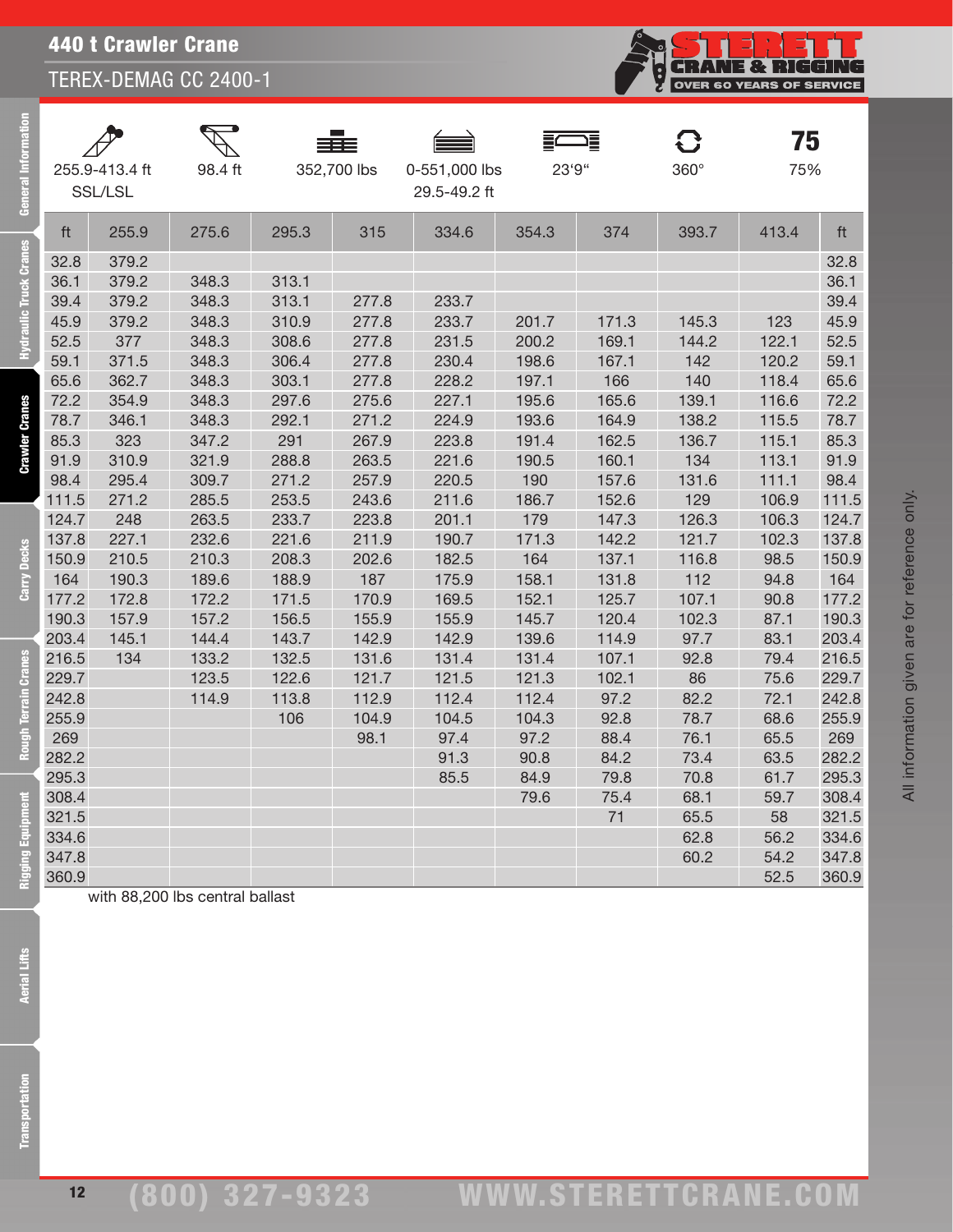TEREX-DEMAG CC 2400-1

|                | 255.9-413.4 ft<br>SSL/LSL | 98.4 ft                         |              | 352,700 lbs | $0$ lbs<br>29.5 ft | 23'9"       |             | $360^\circ$ | 75<br>75%   |                | <b>General Information</b>    |
|----------------|---------------------------|---------------------------------|--------------|-------------|--------------------|-------------|-------------|-------------|-------------|----------------|-------------------------------|
| ft             | 255.9                     | 275.6                           | 295.3        | 315         | 334.6              | 354.3       | 374         | 393.7       | 413.4       | ft             |                               |
| 32.8           | 328.5                     |                                 |              |             |                    |             |             |             |             | 32.8           | <b>Hydraulic Truck Cranes</b> |
| 36.1           | 302                       | 289.9                           | 277.8        |             |                    |             |             |             |             | 36.1           |                               |
| 39.4           | 278.9                     | 267.9                           | 257.9        | 248         | 205.7              |             |             |             |             | 39.4           |                               |
| 45.9           | 240.3                     | 231.5                           | 223.8        | 215.8       | 205.7              | 168         | 141.8       | 119         | 96.1        | 45.9           |                               |
| 52.5           | 210.8                     | 203.7                           | 196.9        | 190         | 183.6              | 167.6       | 141.8       | 119         | 96.1        | 52.5           |                               |
| 59.1           | 186.7                     | 180.8                           | 174.8        | 168.9       | 163.4              | 157.9       | 141.8       | 119         | 96.1        | 59.1           |                               |
| 65.6           | 166.9                     | 161.6                           | 156.5        | 151.5       | 146.6              | 141.5       | 136.9       | 119         | 96.1        | 65.6           |                               |
| 72.2           | 150.1                     | 145.7                           | 141.1        | 136.7       | 132.3              | 127.9       | 123.7       | 119         | 96.1        | 72.2           |                               |
| 78.7           | 136                       | 132.1                           | 128.1        | 123.9       | 119.9              | 116         | 112         | 108.7       | 96.1        | 78.7           |                               |
| 85.3           | 121.9                     | 120.4                           | 116.6        | 112.9       | 109.3              | 105.6       | 102.1       | 99          | 95.5        | 85.3           | <b>Crawler Cranes</b>         |
| 91.9           | 108.9                     | 108.2                           | 106.7        | 103.2       | 99.9               | 96.6        | 93.3        | 90.4        | 87.1        | 91.9           |                               |
| 98.4           | 98.1                      | 97.4                            | 96.6         | 94.8        | 91.7               | 88.4        | 85.3        | 82.7        | 79.6        | 98.4           |                               |
| 111.5          | 80.5                      | 79.8                            | 79.1         | 78.3        | 77.6               | 74.7        | 72.1        | 69.7        | 67          | 111.5          |                               |
| 124.7          | 67.2                      | 66.4                            | 65.7         | 64.8        | 64.6               | 63.7        | 61.3        | 59.1        | 56.7        | 124.7          |                               |
| 137.8          | 56.4                      | 55.6                            | 54.7         | 53.6        | 53.4               | 53.1        | 52.2        | 50.3        | 47.8        | 137.8          | <b>Decks</b>                  |
| 150.9          | 47.6                      | 46.5                            | 45.6         | 44.5        | 44.1               | 43.9        | 43.2        | 42.8        | 40.6        | 150.9          |                               |
| 164            | 40.1                      | 39                              | 38.1         | 37          | 36.6               | 36.4        | 35.5        | 35.3        | 34          | 164            | Carry                         |
| 177.2          | 34                        | 32.8                            | 32           | 30.6        | 30.2               | 29.8        | 29.1        | 28.9        | 28          | 177.2          |                               |
| 190.3          | 28.9                      | 27.8                            | 26.7         | 25.4        | 24.9               | 24.5        | 23.1        | 22.9        | 22.3        | 190.3          |                               |
| 203.4          | 24.5                      | 23.4                            | 22.3         | 20.9        | 20.3               | 19.8        | 19.2        | 17.6        | 17          | 203.4          |                               |
| 216.5<br>229.7 | 20.3                      | 19                              | 17.9         | 16.5        | 16.1               | 15.7        | 14.8        | 14.6        | 13.9<br>9.7 | 216.5          | <b>Cranes</b>                 |
| 242.8          |                           | 15.4<br>12.3                    | 14.1<br>10.8 | 12.8<br>9.5 | 12.1<br>8.8        | 11.7<br>8.2 | 10.8<br>7.3 | 10.6<br>6.8 | 6.2         | 229.7<br>242.8 |                               |
| 255.9          |                           |                                 | 7.9          | 6.4         | 5.7                |             |             |             |             | 255.9          |                               |
|                |                           | with 88,200 lbs central ballast |              |             |                    |             |             |             |             |                | <b>Rough Terrain</b>          |
|                |                           |                                 |              |             |                    |             |             |             |             |                | nent<br>Rigging Equipm        |
|                |                           |                                 |              |             |                    |             |             |             |             |                | <b>Aerial Lifts</b>           |
|                |                           |                                 |              |             |                    |             |             |             |             |                | ransportation                 |

**CRANE & RIGGING** OVER 60 YEARS OF SERVICE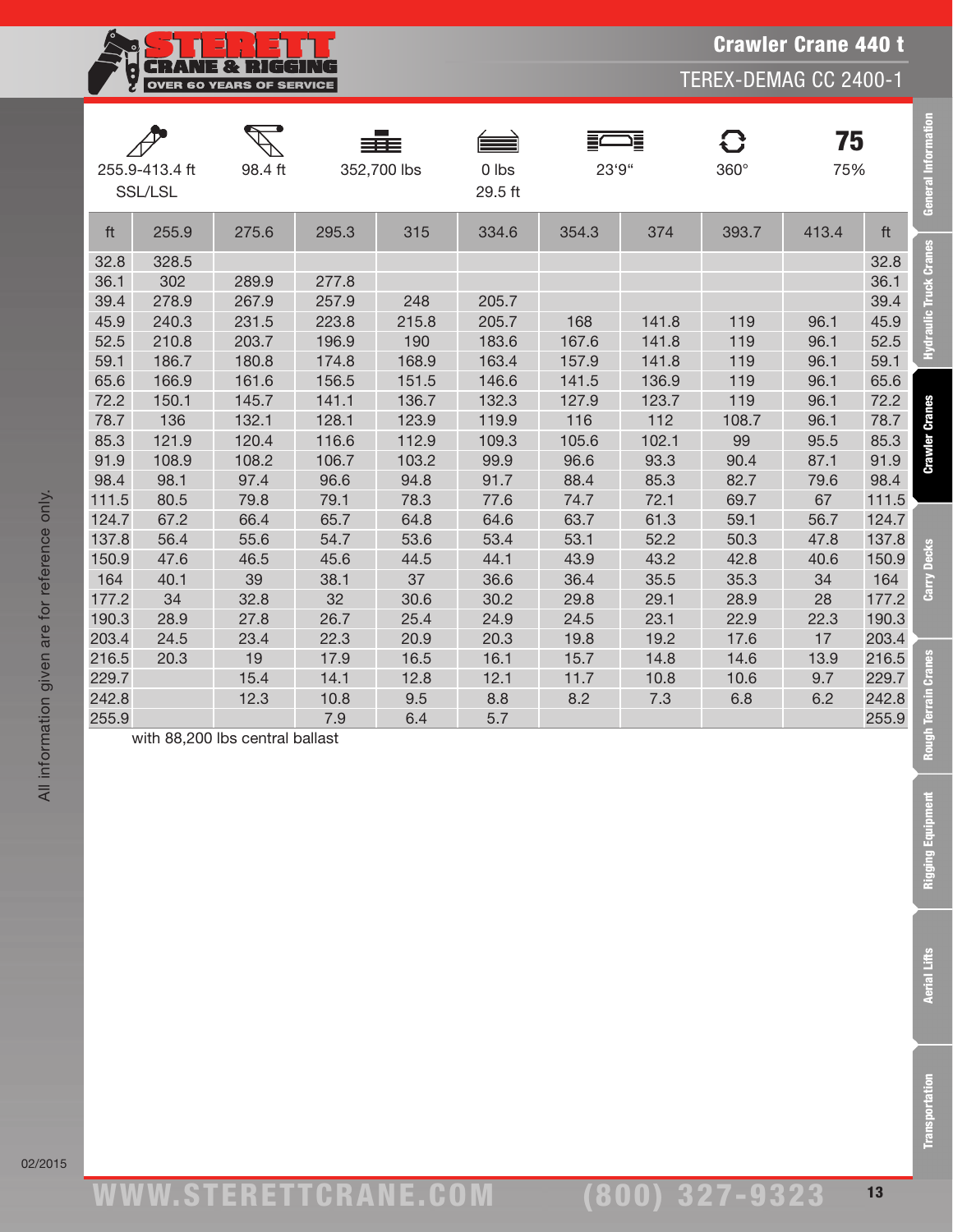440 t Crawler Crane

TEREX-DEMAG CC 2400-1

| ق                     |                | 255.9-374 ft<br>SGLmax.         | 98.4 ft        | 352,700 lbs    | 0-551,000 lbs<br>29.5-49.2 ft | 23'9"          | $360^\circ$  |              | 75<br>75%      |
|-----------------------|----------------|---------------------------------|----------------|----------------|-------------------------------|----------------|--------------|--------------|----------------|
|                       | ft             | 255.9                           | 275.6          | 295.3          | 315                           | 334.6          | 354.3        | 374          | ft             |
| <u>sa</u>             | 32.8           | 379.2                           |                |                |                               |                |              |              | 32.8           |
| raulic Truck Cran     | 36.1           | 379.2                           | 348.3          | 318.6          |                               |                |              |              | 36.1           |
|                       | 39.4           | 379.2                           | 348.3          | 318.6          | 287.7                         | 270.1          |              |              | 39.4           |
|                       | 45.9           | 379.2                           | 348.3          | 318.6          | 287.7                         | 269            | 237          | 207.2        | 45.9           |
|                       | 52.5           | 379.2                           | 348.3          | 318.6          | 287.7                         | 267.9          | 237          | 207          | 52.5           |
|                       | 59.1           | 379.2                           | 348.3          | 318.6          | 287.7                         | 265.7          | 237          | 207          | 59.1           |
|                       | 65.6           | 379.2                           | 348.3          | 318.6          | 287.7                         | 261.2          | 237          | 207          | 65.6           |
|                       | 72.2           | 379.2                           | 348.3          | 318.6          | 287.7                         | 257.9          | 237          | 207          | 72.2           |
|                       | 78.7           | 379.2                           | 348.3          | 318.6          | 287.7                         | 251.3          | 234.8        | 206.8        | 78.7           |
| <b>Crawler Cranes</b> | 85.3           | 379.2                           | 348.3          | 318.6          | 287.7                         | 244.7          | 232.6        | 205.7        | 85.3           |
|                       | 91.9           | 379.2                           | 348.3          | 310.9          | 283.3                         | 238.1          | 230.4        | 204.6        | 91.9           |
|                       | 98.4           | 350.5                           | 347.2          | 299.8          | 275.6                         | 232.6          | 229.3        | 203.7        | 98.4           |
|                       | 111.5          | 302                             | 299.8          | 277.8          | 256.8                         | 217.8          | 222.7        | 202.2        | 111.5          |
|                       | 124.7          | 263.5                           | 262.4          | 255.7          | 237                           | 202.8          | 211.4        | 193.1        | 124.7          |
| <b>Decks</b>          | 137.8          | 234.8                           | 231.5          | 230.4          | 217.8                         | 187.6          | 199.5        | 184.1        | 137.8          |
|                       | 150.9          | 210.8                           | 208.8          | 205.5          | 198.2                         | 172.6          | 188.3        | 175          | 150.9          |
| Carry                 | 164            | 190                             | 188.3          | 186.3          | 178.8                         | 157.6          | 178.1        | 166          | 164            |
|                       | 177.2<br>190.3 | 172.6<br>157.9                  | 170.6<br>155.9 | 168.9<br>153.9 | 159.2<br>147.5                | 142.6<br>128.5 | 164.9<br>151 | 157<br>147.9 | 177.2<br>190.3 |
|                       | 203.4          | 145.1                           | 142.9          | 140.9          | 136.2                         | 119.3          | 137.8        | 136.5        | 203.4          |
|                       | 216.5          | 134                             | 131.8          | 129.6          | 125.2                         | 110            | 126.3        | 124.8        | 216.5          |
| <b>Cranes</b>         | 229.7          |                                 | 121.9          | 119.7          | 114                           | 101            | 116.2        | 114.6        | 229.7          |
| rain                  | 242.8          |                                 | 112.2          | 107.4          | 102.7                         | 91.7           | 107.1        | 105.6        | 242.8          |
| è                     | 255.9          |                                 |                | 94.4           | 92.2                          | 82.9           | 99.2         | 97.7         | 255.9          |
|                       | 269            |                                 |                |                | 82.5                          | 74.3           | 92.2         | 90.4         | 269            |
| Rough                 | 282.2          |                                 |                |                |                               | 66.6           | 85.5         | 83.8         | 282.2          |
|                       | 295.3          |                                 |                |                |                               | 58.6           | 79.8         | 78           | 295.3          |
|                       | 308.4          |                                 |                |                |                               |                | 74.5         | 72.5         | 308.4          |
|                       | 321.5          |                                 |                |                |                               |                |              | 67.7         | 321.5          |
| Rigging Equipn        |                | with 88,200 lbs central ballast |                |                |                               |                |              |              |                |
| Aerial Lifts          |                |                                 |                |                |                               |                |              |              |                |
| nsportation           |                |                                 |                |                |                               |                |              |              |                |

Rigging Equ

14

All information given are for reference only.

All information given are for reference only.

**CRANE & RIGGING**<br>OVER 60 YEARS OF SERVICE

်<br>မ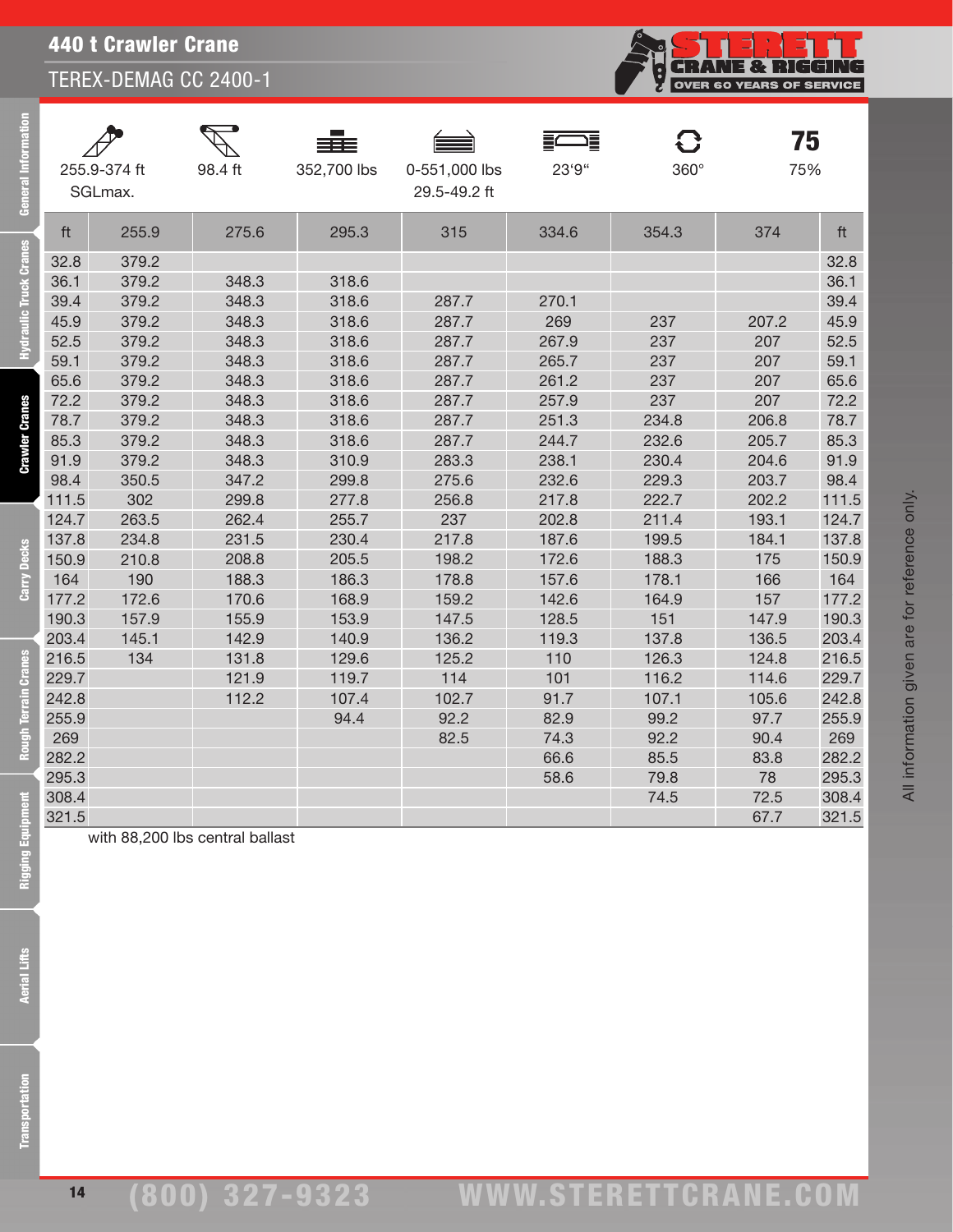

TEREX-DEMAG CC 2400-1



02/2015

Transportation Aerial Lifts Rigging Equipment Rough Terrain Cranes Carry Decks Crawler Cranes Hydraulic Truck Cranes General Information

**Rough Terrain Cranes** 

Rigging Equipment

**Aerial Lifts** 

Transportation

Carry Decks

General Information

Hydraulic Truck Cranes

**Crawler Cranes**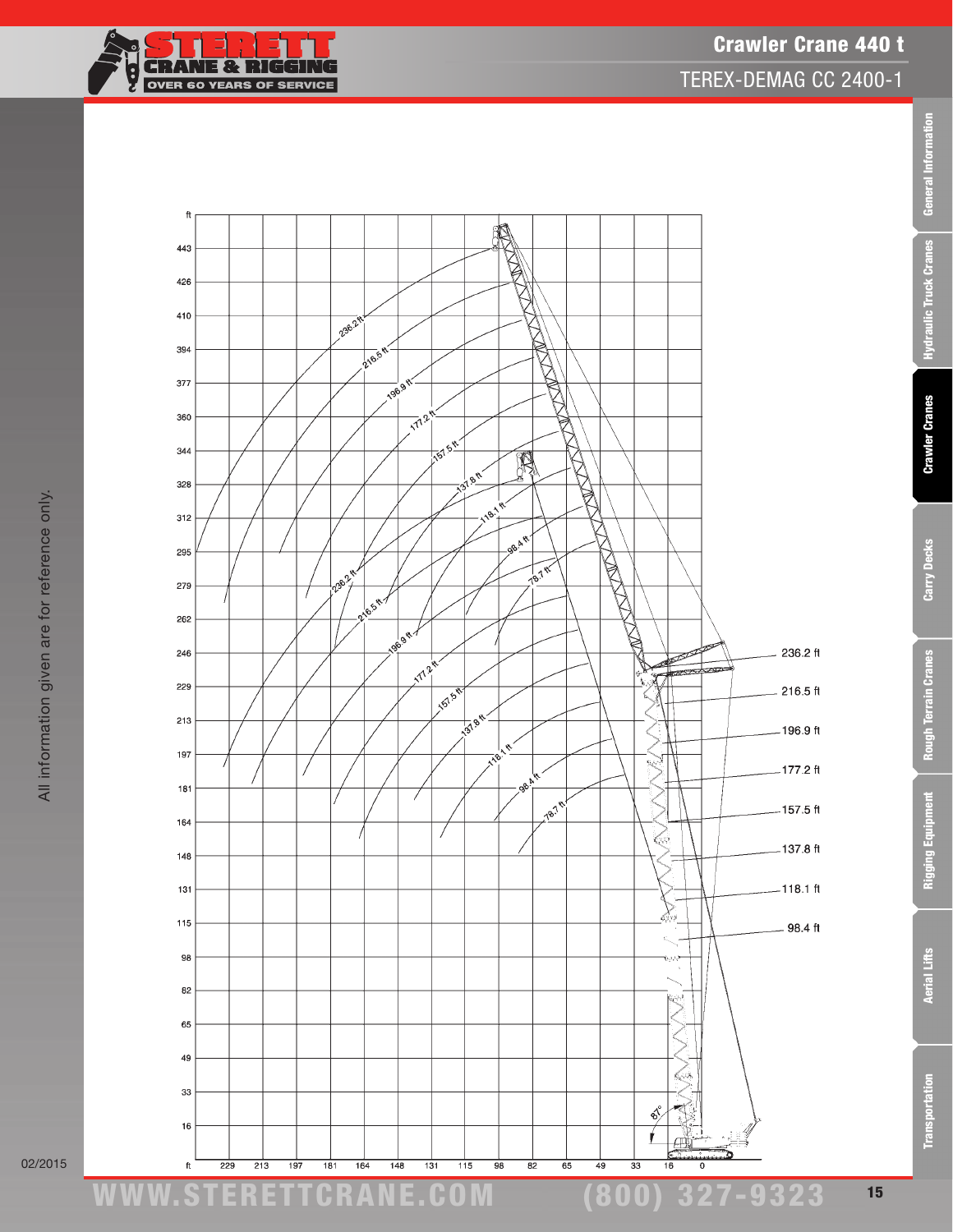

| 98.4 ft    |
|------------|
| SW 87°-85° |

eral Information

draulic Truck Cranes

**Crawler Cranes** 

Carry Decks

**Rough Terrain Cranes** 



 $\overline{78.7}$ -236.2 ft 352,700 lbs 23'9" 360°

FWE



 $75$ <sub>75%</sub>

| 98.4<br>ft<br>157.5<br>118.1<br>137.8<br>196.9<br>216.5<br>78.7<br>98.4<br>177.2<br>236.2<br>36.1<br>370.4<br>39.4<br>340.6<br>325.2<br>42.7<br>315.3<br>302<br>288.8<br>45.9<br>281.1<br>270.1<br>293.2 | ft<br>36.1<br>39.4<br>42.7<br>45.9<br>49.2<br>52.5<br>59.1<br>65.6 |
|----------------------------------------------------------------------------------------------------------------------------------------------------------------------------------------------------------|--------------------------------------------------------------------|
|                                                                                                                                                                                                          |                                                                    |
|                                                                                                                                                                                                          |                                                                    |
|                                                                                                                                                                                                          |                                                                    |
|                                                                                                                                                                                                          |                                                                    |
|                                                                                                                                                                                                          |                                                                    |
|                                                                                                                                                                                                          |                                                                    |
| 49.2<br>274.5<br>263.5<br>243.6<br>252.4                                                                                                                                                                 |                                                                    |
| 52.5<br>246.9<br>257.9<br>238.1<br>229.3<br>220.5                                                                                                                                                        |                                                                    |
| 59.1<br>229.3<br>220.5<br>212.7<br>205<br>197.8<br>191.1                                                                                                                                                 |                                                                    |
| 65.6<br>192<br>141.3<br>201.1<br>199.3<br>185.2<br>172.8<br>166.9<br>178.8                                                                                                                               |                                                                    |
| 72.2<br>175.7<br>174.6<br>168.4<br>162.7<br>157.6<br>152.1<br>141.3<br>113.5<br>177.5                                                                                                                    | 72.2                                                               |
| 78.7<br>156.7<br>155.6<br>153.9<br>149.3<br>144.6<br>139.6<br>135.4<br>112.9<br>158.5                                                                                                                    | 78.7                                                               |
| 85.3<br>143.1<br>141.3<br>140.2<br>138.5<br>133.4<br>128.8<br>124.8<br>112.4<br>137.6                                                                                                                    | 85.3                                                               |
| 91.9<br>115.5<br>110<br>128.5<br>127.2<br>125.4<br>125<br>123.5<br>119<br>128.5                                                                                                                          | 91.9                                                               |
| 98.4<br>116.4<br>114.6<br>114.2<br>113.1<br>110.9<br>107.6<br>103.6<br>117.7                                                                                                                             | 98.4                                                               |
| 111.5<br>99<br>96.6<br>90.2<br>99<br>97.2<br>95.7<br>94.4<br>93.7                                                                                                                                        | 111.5                                                              |
| 124.7<br>85.8<br>83.8<br>83.1<br>82.2<br>80.9<br>80.2<br>78.7                                                                                                                                            | 124.7                                                              |
| 131.2<br>78.3<br>77.6<br>76.7<br>75.4<br>74.7<br>73.2                                                                                                                                                    | 131.2                                                              |
| 68.1<br>137.8<br>73.4<br>71.7<br>70.3<br>69.7<br>72.8                                                                                                                                                    | 137.8                                                              |
| 59.5<br>150.9<br>64.2<br>63.1<br>61.9<br>61.1                                                                                                                                                            | 150.9                                                              |
| 164<br>54.9<br>57.3<br>56.2<br>54<br>52.5                                                                                                                                                                | 164                                                                |
| 177.2<br>46.5<br>50.5<br>48.9<br>48.1                                                                                                                                                                    | 177.2                                                              |
| 190.3<br>41.4<br>44.1<br>43.2                                                                                                                                                                            | 190.3                                                              |
| 203.4<br>39.9<br>38.8<br>37.3                                                                                                                                                                            | 203.4                                                              |
| 216.5<br>35.3<br>33.5                                                                                                                                                                                    | 216.5                                                              |
| 229.7<br>30                                                                                                                                                                                              | 229.7                                                              |
| 242.8<br>26.2                                                                                                                                                                                            | 242.8                                                              |

with 88,200 lbs central ballast

**Aerial Lifts**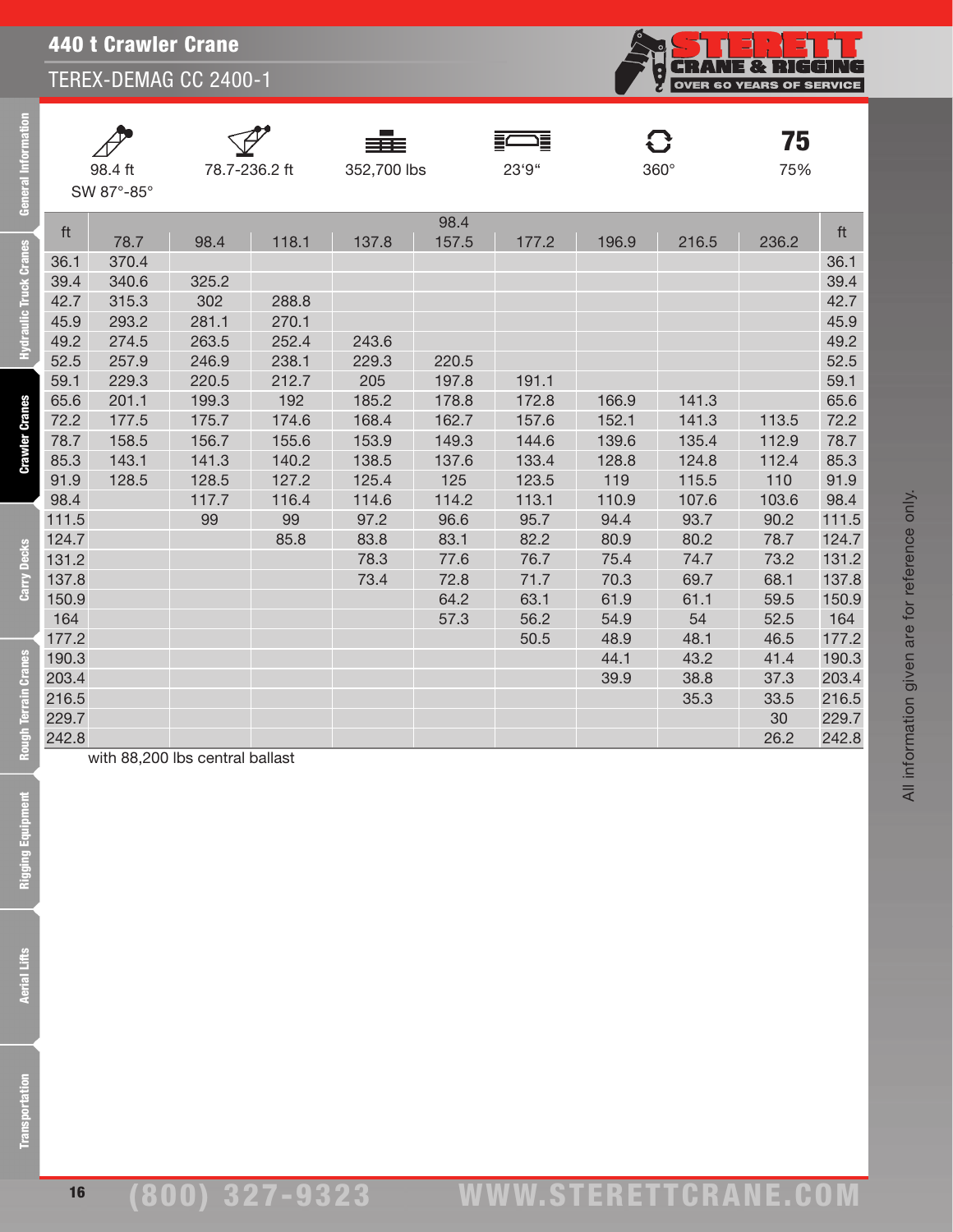

| <b>General Information</b>    |       | 75<br>75% | C<br>$360^\circ$ |       | Ē<br>23'9" |                | ≡≡≡<br>352,700 lbs |       | 78.7-236.2 ft                   | 118,1 $ft$<br>SW 87°-85° |       |
|-------------------------------|-------|-----------|------------------|-------|------------|----------------|--------------------|-------|---------------------------------|--------------------------|-------|
|                               | ft    | 236.2     | 216.5            | 196.9 | 177.2      | 118.1<br>157.5 | 137.8              | 118.1 | 98.4                            | 78.7                     | ft    |
| <b>Hydraulic Truck Cranes</b> | 36.1  |           |                  |       |            |                |                    |       |                                 | 352.7                    | 36.1  |
|                               | 39.4  |           |                  |       |            |                |                    |       | 310.9                           | 325.2                    | 39.4  |
|                               | 45.9  |           |                  |       |            |                |                    | 259   | 270.1                           | 281.1                    | 45.9  |
|                               | 49.2  |           |                  |       |            |                | 233.7              | 242.5 | 252.4                           | 263.5                    | 49.2  |
|                               | 52.5  |           |                  |       |            | 212.5          | 220.5              | 229.3 | 238.1                           | 248                      | 52.5  |
|                               | 59.1  |           |                  |       | 184.3      | 190.7          | 197.5              | 205.3 | 213.2                           | 221.6                    | 59.1  |
|                               | 65.6  |           | 133.2            | 156.5 | 166.9      | 172.6          | 178.8              | 185.6 | 192.5                           | 200                      | 65.6  |
|                               | 72.2  | 107.6     | 133.2            | 147   | 152.3      | 157.4          | 162.9              | 169.1 | 174.8                           | 176.6                    | 72.2  |
|                               | 78.7  | 107.6     | 131              | 134.9 | 140        | 144.6          | 149.7              | 154.8 | 155.9                           | 157.6                    | 78.7  |
| <b>Crawler Cranes</b>         | 85.3  | 107.4     | 120.8            | 124.6 | 129.2      | 133.4          | 137.6              | 139.3 | 140.4                           | 142.2                    | 85.3  |
|                               | 91.9  | 105.2     | 112              | 115.5 | 119.7      | 123.7          | 124.8              | 126.5 | 127.6                           | 127.2                    | 91.9  |
|                               | 98.4  | 100.3     | 104.3            | 107.4 | 111.6      | 113.3          | 113.8              | 115.7 | 116.8                           |                          | 98.4  |
|                               | 111.5 | 87.5      | 91.1             | 93.9  | 95         | 95.9           | 96.3               | 98.3  | 97.9                            |                          | 111.5 |
|                               | 118.1 | 82        | 85.3             | 86.6  | 88         | 88.8           | 89.3               | 91.3  |                                 |                          | 118.1 |
|                               | 124.7 | 77.2      | 79.8             | 80.5  | 81.6       | 82.7           | 83.1               | 85.1  |                                 |                          | 124.7 |
|                               | 137.8 | 67.7      | 69.2             | 69.9  | 71.2       | 72.1           | 72.8               |       |                                 |                          | 137.8 |
| Carry Decks                   | 144.4 | 63.1      | 64.8             | 65.5  | 66.6       | 67.7           | 68.6               |       |                                 |                          | 144.4 |
|                               | 150.9 | 59.1      | 60.6             | 61.3  | 62.6       | 63.7           | 63.3               |       |                                 |                          | 150.9 |
|                               | 164   | 52        | 53.6             | 54.2  | 55.8       | 56.9           |                    |       |                                 |                          | 164   |
|                               | 177.2 | 46.1      | 47.8             | 48.5  | 49.8       |                |                    |       |                                 |                          | 177.2 |
| <b>Cranes</b>                 | 190.3 | 41        | 42.8             | 43.7  |            |                |                    |       |                                 |                          | 190.3 |
|                               | 203.4 | 36.8      | 38.6             | 39.5  |            |                |                    |       |                                 |                          | 203.4 |
| <b>Terrain</b>                | 216.5 | 33.1      | 34.8             |       |            |                |                    |       |                                 |                          | 216.5 |
|                               | 229.7 | 29.5      |                  |       |            |                |                    |       |                                 |                          | 229.7 |
|                               | 242.8 | 25.6      |                  |       |            |                |                    |       |                                 |                          | 242.8 |
|                               |       |           |                  |       |            |                |                    |       | with 88.200 lbs central hallast |                          |       |

with 88,200 lbs central ballast

ww.TDKv.com

Transportation Aerial Lifts Rigging Equipment Rough Terrain Cranes Carry Decks Crawler Cranes Hydraulic Truck Cranes General Information

**Rigging Equipment** 

**Aerial Lifts** 

**Transportation** 

Crawler Crane 440 t

TEREX-DEMAG CC 2400-1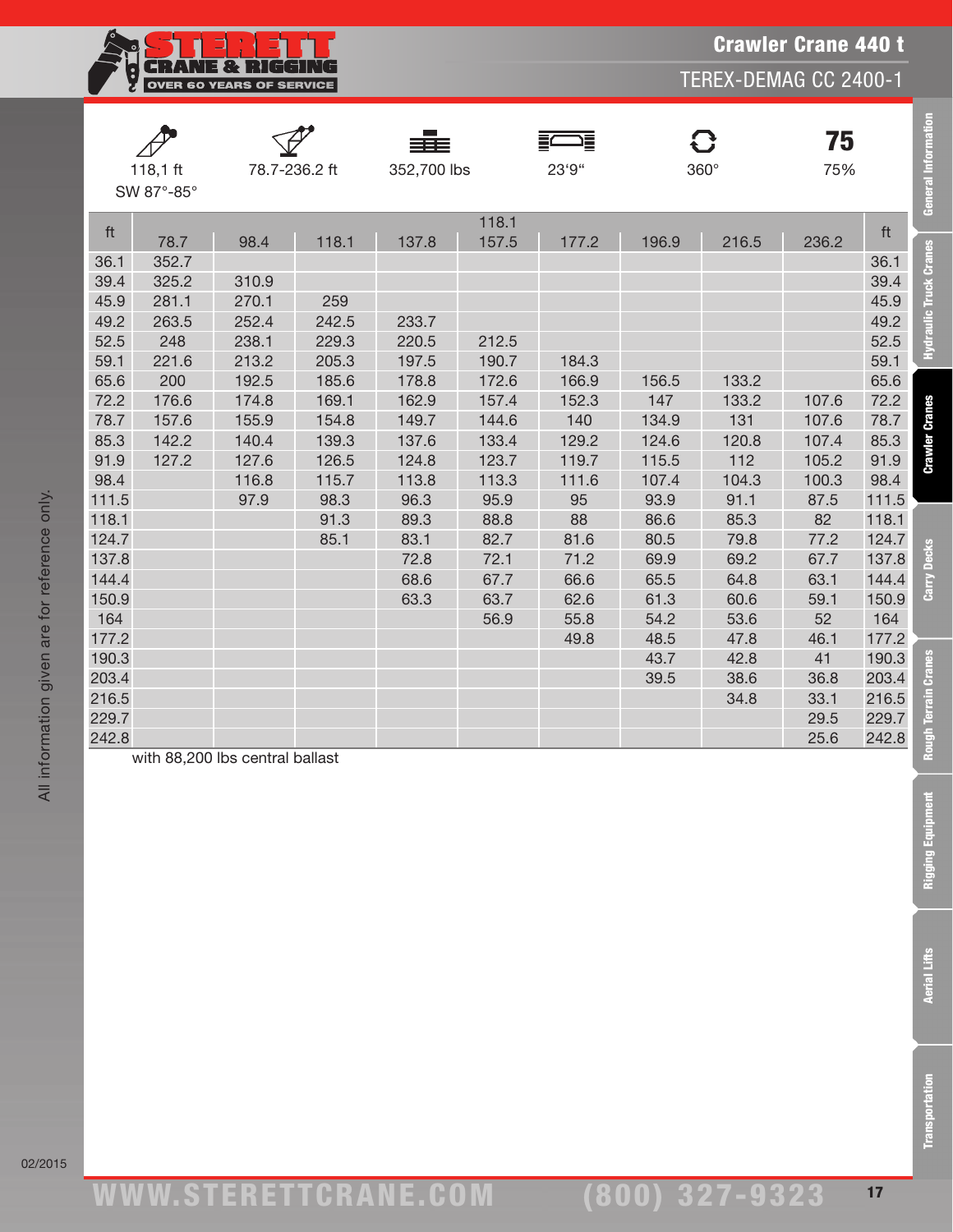

| 137.8 ft  |
|-----------|
| SW 87°-85 |

 $\blacktriangle$ 

General Information

**Hydraulic Truck Cranes** 

**Crawler Cranes** 

Carry Decks

**Rough Terrain Cranes** 





FWE



**75** 

|       | SW 87°-85° |       |       |       |       |       |       |       |       |       |
|-------|------------|-------|-------|-------|-------|-------|-------|-------|-------|-------|
|       |            |       |       |       | 137.8 |       |       |       |       |       |
| ft    | 78.7       | 98.4  | 118.1 | 137.8 | 157.5 | 177.2 | 196.9 | 216.5 | 236.2 | ft    |
| 36.1  | 335.1      |       |       |       |       |       |       |       |       | 36.1  |
| 39.4  | 309.7      |       |       |       |       |       |       |       |       | 39.4  |
| 42.7  | 287.7      | 275.6 |       |       |       |       |       |       |       | 42.7  |
| 45.9  | 269        | 257.9 | 248   |       |       |       |       |       |       | 45.9  |
| 49.2  | 252.4      | 242.5 | 232.6 | 223.8 |       |       |       |       |       | 49.2  |
| 52.5  | 238.1      | 228.2 | 220.2 | 211.9 |       |       |       |       |       | 52.5  |
| 55.8  | 224.9      | 216.5 | 208.3 | 200.6 | 193.3 |       |       |       |       | 55.8  |
| 59.1  | 213.4      | 205.3 | 197.8 | 190.3 | 183.6 | 169.5 |       |       |       | 59.1  |
| 65.6  | 193.1      | 185.8 | 179   | 172.6 | 166.4 | 160.9 | 146.2 |       |       | 65.6  |
| 72.2  | 175.5      | 169.5 | 163.4 | 157.6 | 152.1 | 147   | 142   | 125   | 103.6 | 72.2  |
| 78.7  | 156.7      | 155   | 150.1 | 144.8 | 139.8 | 135.4 | 130.5 | 123.9 | 103.6 | 78.7  |
| 85.3  | 141.3      | 139.6 | 138.5 | 133.8 | 129.2 | 125   | 120.6 | 116.8 | 103.2 | 85.3  |
| 91.9  | 125.9      | 126.8 | 125.7 | 123.9 | 119.9 | 116   | 111.8 | 108.2 | 101.6 | 91.9  |
| 98.4  |            | 116   | 114.9 | 113.1 | 111.8 | 108   | 104.1 | 100.8 | 97    | 98.4  |
| 111.5 |            | 96.6  | 97.4  | 95.7  | 95.2  | 94.4  | 91.1  | 88.2  | 84.7  | 111.5 |
| 124.7 |            |       | 84.4  | 82.5  | 82    | 81.1  | 79.8  | 77.8  | 74.5  | 124.7 |
| 131.2 |            |       | 76.9  | 76.9  | 76.5  | 75.4  | 74.3  | 73.4  | 70.3  | 131.2 |
| 137.8 |            |       |       | 72.1  | 71.4  | 70.5  | 69.2  | 68.8  | 66.4  | 137.8 |
| 150.9 |            |       |       | 62.2  | 63.1  | 62.2  | 60.8  | 60.2  | 58.6  | 150.9 |
| 164   |            |       |       |       | 56.2  | 55.1  | 53.8  | 53.1  | 51.6  | 164   |
| 177.2 |            |       |       |       |       | 49.4  | 48.1  | 47.2  | 45.6  | 177.2 |
| 190.3 |            |       |       |       |       | 43.2  | 43.2  | 42.3  | 40.6  | 190.3 |
| 203.4 |            |       |       |       |       |       | 39    | 38.1  | 36.4  | 203.4 |
| 216.5 |            |       |       |       |       |       |       | 34.4  | 32.4  | 216.5 |
| 229.7 |            |       |       |       |       |       |       |       | 29.1  | 229.7 |
| 242.8 |            |       |       |       |       |       |       |       | 26.2  | 242.8 |

Rigging Equipment

with 88,200 lbs central ballast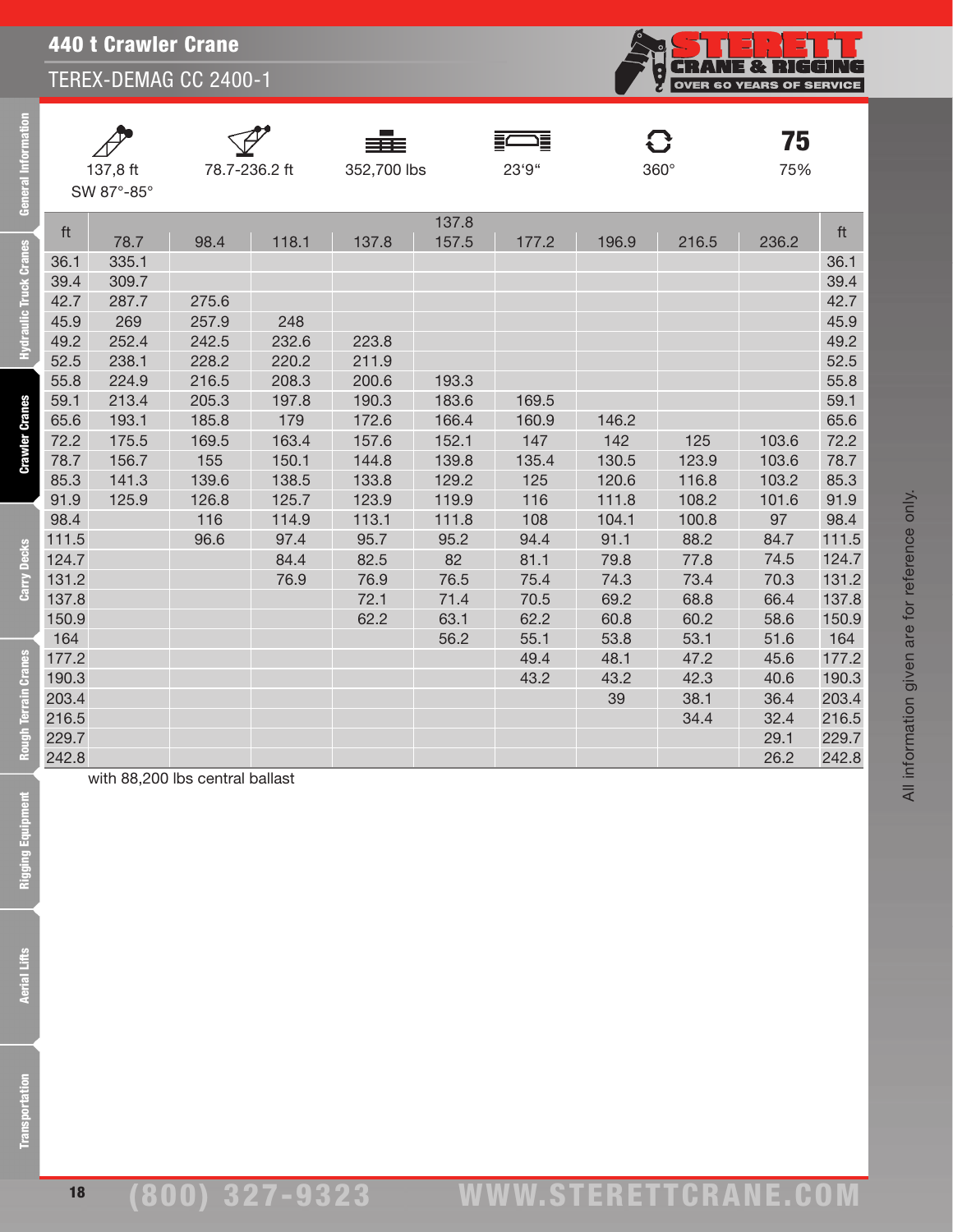**CRANE & RIGGING**<br>OVER 60 YEARS OF SERVICE Ş

TEREX-DEMAG CC 2400-1

|       | 157.5 ft<br>SW 87°-85° |                                 | 78.7-236.2 ft | 352,700 lbs |                | 這<br>23'9" |       | 0<br>$360^\circ$ | 75<br>75% |       | General Information   |
|-------|------------------------|---------------------------------|---------------|-------------|----------------|------------|-------|------------------|-----------|-------|-----------------------|
| ft    | 78.7                   | 98.4                            | 118.1         | 137.8       | 157.5<br>157.5 | 177.2      | 196.9 | 216.5            | 236.2     | ft    |                       |
| 39.4  | 295.4                  |                                 |               |             |                |            |       |                  |           | 39.4  |                       |
| 42.7  | 275.6                  | 263.5                           |               |             |                |            |       |                  |           | 42.7  | Hydraulic Truck Crar  |
| 45.9  | 257.9                  | 246.9                           | 237           |             |                |            |       |                  |           | 45.9  |                       |
| 52.5  | 228.2                  | 220                             | 211.6         | 203.5       |                |            |       |                  |           | 52.5  |                       |
| 55.8  | 216.5                  | 208.3                           | 200.4         | 192.9       | 178.4          |            |       |                  |           | 55.8  |                       |
| 59.1  | 205.5                  | 197.5                           | 190.3         | 183.2       | 176.6          | 155        |       |                  |           | 59.1  |                       |
| 65.6  | 186.3                  | 179.2                           | 172.6         | 166.2       | 160.5          | 155        | 132.9 |                  |           | 65.6  |                       |
| 72.2  | 170.4                  | 163.8                           | 157.9         | 152.1       | 146.8          | 142        | 132.9 | 115.3            | 96.6      | 72.2  |                       |
| 78.7  | 155.6                  | 150.8                           | 145.3         | 140         | 135.1          | 130.7      | 125.9 | 114.2            | 96.6      | 78.7  |                       |
| 85.3  | 140.4                  | 138.7                           | 134.5         | 129.4       | 125            | 120.8      | 116.4 | 112.2            | 96.1      | 85.3  |                       |
| 91.9  | 127.6                  | 125.9                           | 124.8         | 120.4       | 116            | 112.2      | 108   | 104.7            | 96.1      | 91.9  | <b>Crawler Cranes</b> |
| 98.4  |                        | 115.1                           | 114           | 112.2       | 108.2          | 104.7      | 100.5 | 97.4             | 93.7      | 98.4  |                       |
| 111.5 |                        | 95.2                            | 96.8          | 94.8        | 94.6           | 91.7       | 88.2  | 85.3             | 81.8      | 111.5 |                       |
| 124.7 |                        |                                 | 83.6          | 81.6        | 81.4           | 80.5       | 78    | 75.4             | 72.1      | 124.7 |                       |
| 131.2 |                        |                                 | 75.8          | 76.3        | 75.8           | 75         | 73.6  | 71               | 67.9      | 131.2 |                       |
| 137.8 |                        |                                 |               | 71.4        | 70.8           | 69.9       | 68.8  | 67               | 63.9      | 137.8 |                       |
| 150.9 |                        |                                 |               | 61.1        | 62.4           | 61.5       | 60.2  | 59.7             | 57.3      | 150.9 | Carry Decks           |
| 157.5 |                        |                                 |               |             | 58.9           | 57.8       | 56.7  | 56               | 54.2      | 157.5 |                       |
| 164   |                        |                                 |               |             | 55.8           | 54.7       | 53.4  | 52.7             | 50.9      | 164   |                       |
| 177.2 |                        |                                 |               |             |                | 48.9       | 47.4  | 46.7             | 45.2      | 177.2 |                       |
| 190.3 |                        |                                 |               |             |                | 42.3       | 42.5  | 41.9             | 40.1      | 190.3 |                       |
| 203.4 |                        |                                 |               |             |                |            | 38.6  | 37.7             | 35.9      | 203.4 | <b>Cranes</b>         |
| 216.5 |                        |                                 |               |             |                |            |       | 34               | 32        | 216.5 |                       |
| 229.7 |                        |                                 |               |             |                |            |       | 29.1             | 28.7      | 229.7 | Terrain               |
| 242.8 |                        |                                 |               |             |                |            |       |                  | 25.8      | 242.8 | <b>Rough</b>          |
|       |                        | with 88,200 lbs central ballast |               |             |                |            |       |                  |           |       |                       |

02/2015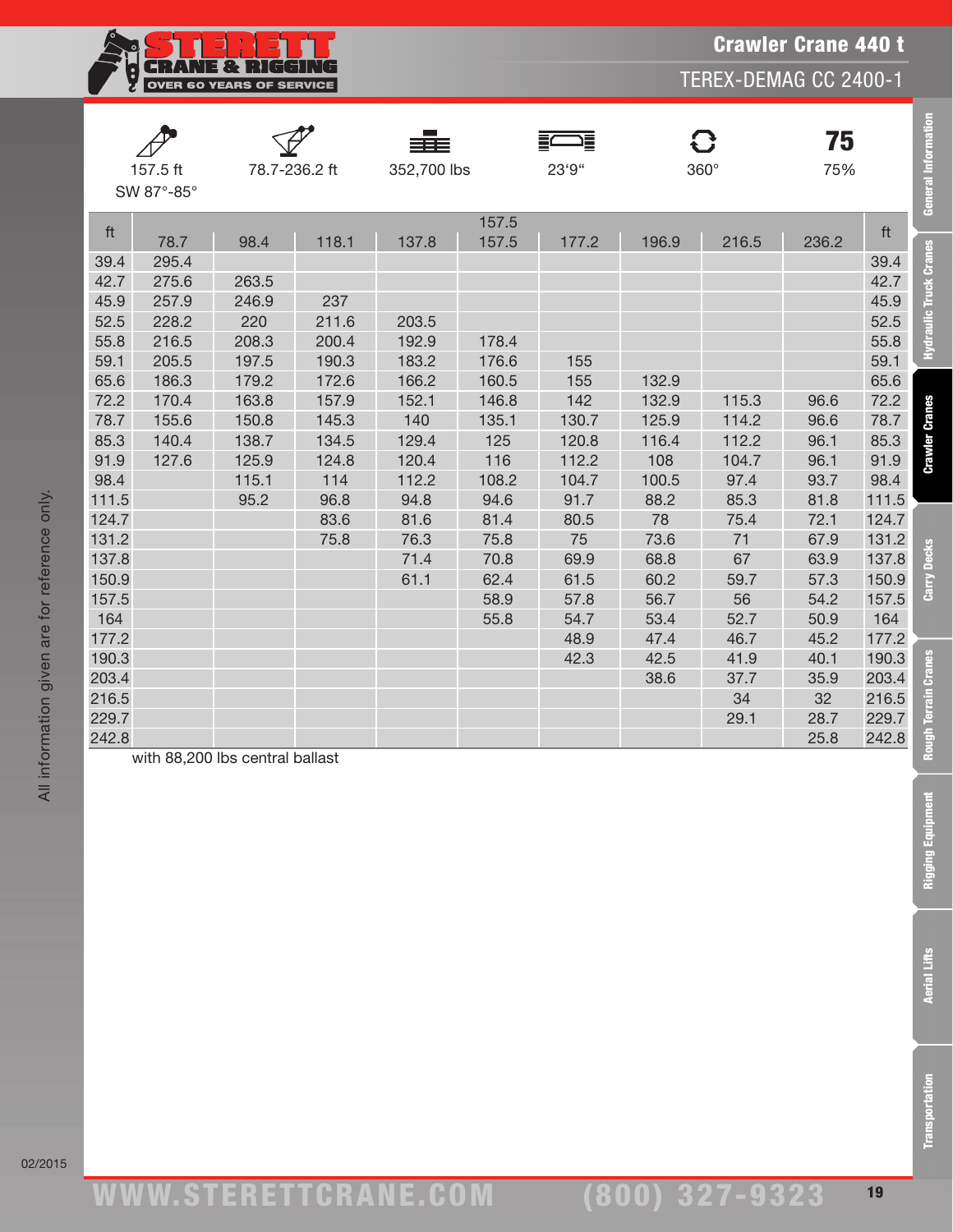

| $\not\!\!\!\!\!D$ |
|-------------------|
| 177.2 ff          |
| SW 87°-85°        |

 $\Delta$ 

eral Information

Feb

lic Truck Cranes

**Crawler Cranes** 

Carry Decks

**Rough Terrain Cranes** 







**C}** 78.7-236.2 ft 352,700 lbs 23'9" 360°

**75** 

|       |                  |       |                   |       | 177.2 |       |       |       |       |       |
|-------|------------------|-------|-------------------|-------|-------|-------|-------|-------|-------|-------|
| ft    | 78.7*            | 98.4* | 118.1             | 137.8 | 157.5 | 177.2 | 196.9 | 216.5 | 236.2 | ft    |
| 39.4  | 281.1            |       |                   |       |       |       |       |       |       | 39.4  |
| 42.7  | 263.5            | 252.4 |                   |       |       |       |       |       |       | 42.7  |
| 45.9  | 246.9            | 237   |                   |       |       |       |       |       |       | 45.9  |
| 49.2  | 232.6            | 222.7 | 214.7             |       |       |       |       |       |       | 49.2  |
| 52.5  | 219.8            | 211.2 | 203               | 189.8 |       |       |       |       |       | 52.5  |
| 55.8  | 208.1            | 200.2 | 192.5             | 185.2 | 165.3 |       |       |       |       | 55.8  |
| 59.1  | 197.5            | 190   | 183               | 176.1 | 165.3 |       |       |       |       | 59.1  |
| 65.6  | 179.7            | 172.6 | 166.2             | 160.3 | 154.5 | 142.4 | 123.5 |       |       | 65.6  |
| 72.2  | 164.5            | 158.1 | 152.3             | 146.6 | 141.5 | 136.9 | 123.5 | 106.7 |       | 72.2  |
| 78.7  | 151.7            | 145.7 | 140.2             | 135.1 | 130.3 | 126.1 | 120.8 | 106.7 | 91.9  | 78.7  |
| 85.3  | 139.3            | 134.9 | 129.9             | 125   | 120.6 | 116.6 | 112.2 | 104.9 | 91.3  | 85.3  |
| 91.9  | 126.5            | 124.8 | 121               | 116.4 | 112.2 | 108.5 | 104.3 | 101   | 89.7  | 91.9  |
| 98.4  | 112.4            | 114   | 113.1             | 108.7 | 104.7 | 101.2 | 97.2  | 93.9  | 88.4  | 98.4  |
| 111.5 |                  | 97    | 95.9              | 93.9  | 91.9  | 88.8  | 85.1  | 82.2  | 78.9  | 111.5 |
| 124.7 |                  |       | 82.9              | 80.9  | 80.5  | 78.7  | 75.4  | 72.8  | 69.4  | 124.7 |
| 137.8 |                  |       | 70.1              | 70.5  | 70.1  | 69.2  | 67.2  | 64.8  | 61.7  | 137.8 |
| 144.4 |                  |       |                   | 66.4  | 65.7  | 64.8  | 63.7  | 61.3  | 58.4  | 144.4 |
| 150.9 |                  |       |                   | 60    | 61.9  | 60.8  | 59.7  | 58    | 55.1  | 150.9 |
| 157.5 |                  |       |                   |       | 58.2  | 57.3  | 56    | 55.1  | 52.2  | 157.5 |
| 164   |                  |       |                   |       | 55.1  | 54    | 52.7  | 52    | 49.6  | 164   |
| 177.2 |                  |       |                   |       |       | 48.3  | 47    | 46.3  | 44.5  | 177.2 |
| 190.3 |                  |       |                   |       |       | 41.4  | 42.1  | 41.4  | 39.7  | 190.3 |
| 203.4 |                  |       |                   |       |       |       | 37.9  | 37    | 35.3  | 203.4 |
| 216.5 |                  |       |                   |       |       |       |       | 33.5  | 31.3  | 216.5 |
| 229.7 |                  |       |                   |       |       |       |       | 28.2  | 28    | 229.7 |
| 242.8 |                  |       |                   |       |       |       |       |       | 25.1  | 242.8 |
|       | $11$ 00.000 $II$ |       | المستطال والمستلط |       |       |       |       |       |       |       |

with 88,200 lbs central ballast

\* idler wheel supported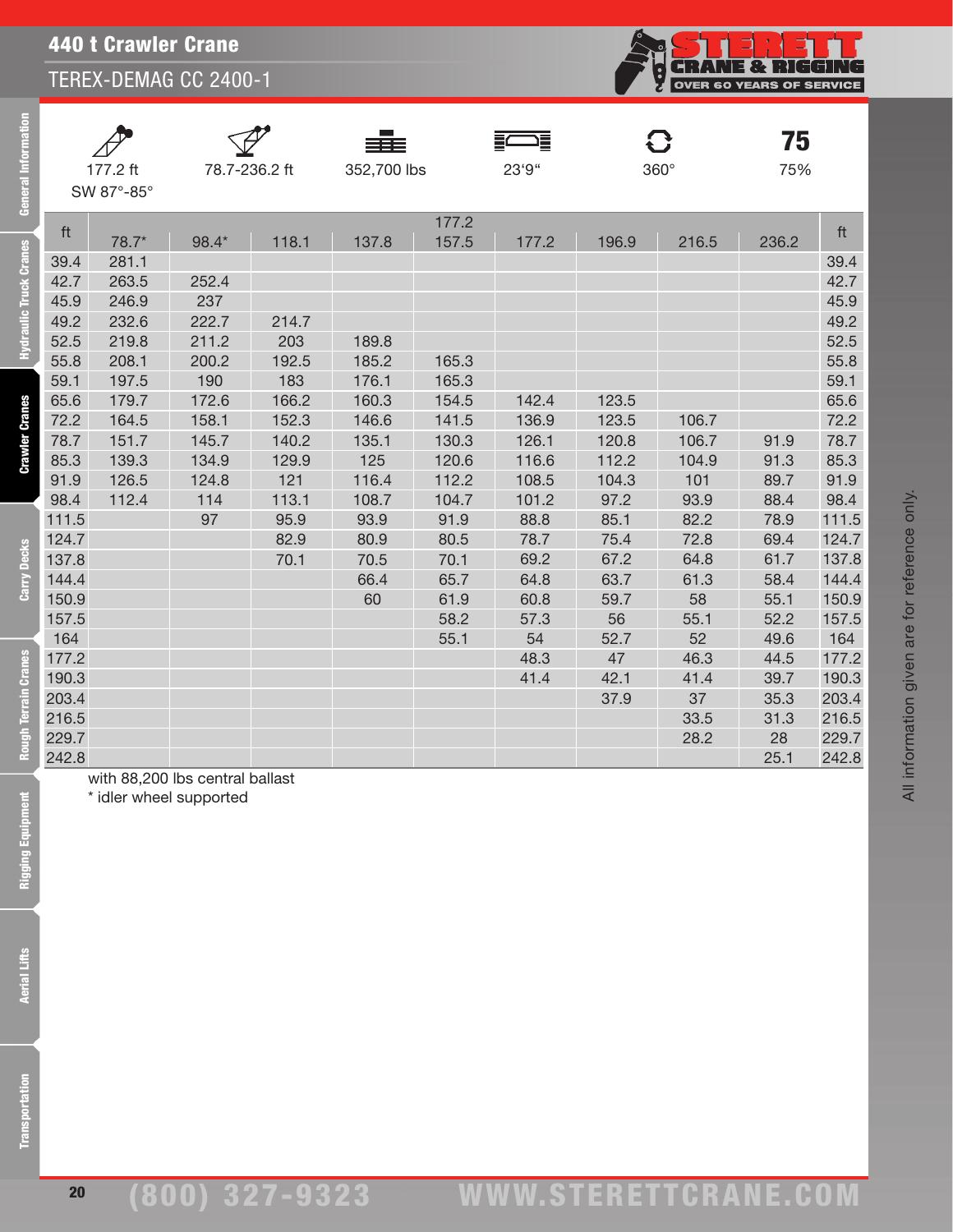

|       |            |               |            | ===         |         | 들<br>這   |        | C           | 75     |       |
|-------|------------|---------------|------------|-------------|---------|----------|--------|-------------|--------|-------|
|       | 196.9 ft   | 78.7-236.2 ft |            | 352,700 lbs |         | 23'9"    |        | $360^\circ$ | 75%    |       |
|       | SW 87°-85° |               |            |             |         |          |        |             |        |       |
|       |            |               |            |             | 196.6   |          |        |             |        |       |
| ft    | 78.7***    | 98.4***       | $118.1***$ | 137.8***    | 157.5** | $177.2*$ | 196.9* | $216.5*$    | 236.2* | ft    |
| 39.4  | 263.5      |               |            |             |         |          |        |             |        | 39.4  |
| 45.9  | 235.9      | 226           |            |             |         |          |        |             |        | 45.9  |
| 49.2  | 222.7      | 214.1         | 194.4      |             |         |          |        |             |        | 49.2  |
| 52.5  | 210.8      | 202.4         | 194.4      | 170.4       |         |          |        |             |        | 52.5  |
| 59.1  | 190        | 182.5         | 175.7      | 169.1       | 146.4   |          |        |             |        | 59.1  |
| 65.6  | 172.8      | 166.2         | 160.1      | 154.1       | 146.4   | 128.1    | 110.2  |             |        | 65.6  |
| 72.2  | 158.5      | 152.3         | 146.8      | 141.3       | 136.2   | 126.5    | 110.2  | 95.9        |        | 72.2  |
| 78.7  | 146.4      | 140.7         | 135.4      | 130.3       | 125.7   | 121.3    | 109.1  | 95.9        | 82.5   | 78.7  |
| 85.3  | 136        | 130.5         | 125.4      | 120.6       | 116.4   | 112.4    | 106.7  | 94.4        | 82.5   | 85.3  |
| 91.9  | 125.7      | 121.5         | 116.8      | 112.2       | 108.2   | 104.5    | 100.5  | 92.6        | 81.1   | 91.9  |
| 98.4  | 110.9      | 113.1         | 109.1      | 104.9       | 101     | 97.4     | 93.7   | 90.6        | 80.2   | 98.4  |
| 111.5 |            | 96.1          | 95         | 92.4        | 88.8    | 85.8     | 82.2   | 79.4        | 75.8   | 111.5 |
| 124.7 |            |               | 82         | 80          | 78.9    | 76.1     | 72.8   | 70.1        | 67     | 124.7 |
| 137.8 |            |               | 68.8       | 69.7        | 69.4    | 68.1     | 64.8   | 62.4        | 59.5   | 137.8 |
| 150.9 |            |               |            | 61.7        | 61.1    | 60.2     | 58.2   | 56          | 53.1   | 150.9 |
| 157.5 |            |               |            | 55.6        | 57.5    | 56.7     | 55.3   | 53.1        | 50.3   | 157.5 |
| 164   |            |               |            |             | 54.5    | 53.4     | 52     | 50.5        | 47.6   | 164   |
| 177.2 |            |               |            |             | 46.5    | 47.6     | 46.3   | 45.6        | 42.8   | 177.2 |
| 190.3 |            |               |            |             |         | 40.6     | 41.4   | 40.8        | 38.8   | 190.3 |
| 203.4 |            |               |            |             |         |          | 37.5   | 36.6        | 34.6   | 203.4 |
| 216.5 |            |               |            |             |         |          |        | 32.8        | 30.9   | 216.5 |
| 229.7 |            |               |            |             |         |          |        | 27.3        | 27.6   | 229.7 |
| 242.8 |            |               |            |             |         |          |        |             | 24.7   | 242.8 |

with 88,200 lbs central ballast

\* with assist crane

\*\* idler wheel supported

\*\*\* with additional side jack

General Informat

Hydraulic Truck Cranes

**Crawler Cranes** 

Carry Decks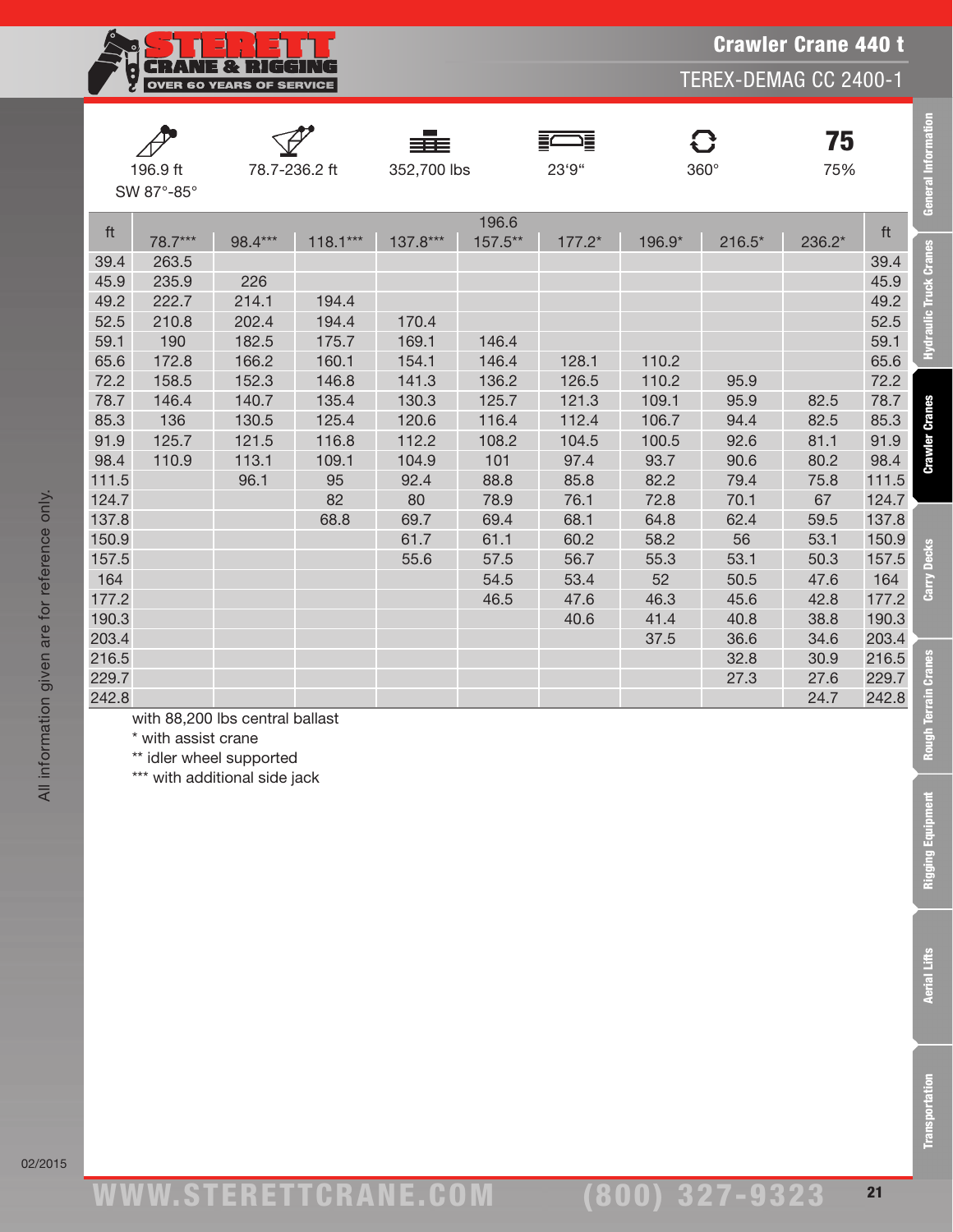

| $\oint$                  |
|--------------------------|
| 216.5 ft                 |
| $SW 87^\circ - 85^\circ$ |

 $\overline{a}$ 

eral Information

Ē

aulic Truck Cranes

**Crawler Cranes** 

Carry Decks





 $\mathbf C$ 

 $75$ <sub>75%</sub>

All information given are for reference only.

All information given are for reference only.

|       |       |                                 |          |        | 216.5  |          |        |          |        |       |
|-------|-------|---------------------------------|----------|--------|--------|----------|--------|----------|--------|-------|
| ft    | 78.7* | 98.4*                           | $118.1*$ | 137.8* | 157.5* | $177.2*$ | 196.9* | $216.5*$ | 236.2* | ft    |
| 42.7  | 231.5 |                                 |          |        |        |          |        |          |        | 42.7  |
| 45.9  | 226   | 198                             |          |        |        |          |        |          |        | 45.9  |
| 49.2  | 213.4 | 198                             | 173.3    |        |        |          |        |          |        | 49.2  |
| 52.5  | 202.2 | 194.2                           | 173.3    |        |        |          |        |          |        | 52.5  |
| 55.8  | 191.8 | 184.5                           | 173.3    | 150.4  |        |          |        |          |        | 55.8  |
| 59.1  | 182.5 | 175.5                           | 168.9    | 150.4  | 131.6  |          |        |          |        | 59.1  |
| 65.6  | 166.4 | 160.1                           | 154.1    | 148.2  | 131.6  | 114.6    |        |          |        | 65.6  |
| 72.2  | 152.8 | 146.8                           | 141.3    | 136    | 128.5  | 114.6    | 99.6   | 86.9     |        | 72.2  |
| 78.7  | 141.3 | 135.6                           | 130.5    | 125.7  | 121    | 112.2    | 98.8   | 86.9     | 75.2   | 78.7  |
| 85.3  | 131.4 | 126.1                           | 121.3    | 116.4  | 112.2  | 108.2    | 97     | 86.2     | 75.2   | 85.3  |
| 91.9  | 123   | 117.5                           | 112.9    | 108.5  | 104.5  | 100.8    | 94.8   | 84.7     | 74.1   | 91.9  |
| 98.4  | 109.3 | 110                             | 105.6    | 101.4  | 97.4   | 94.1     | 90.2   | 83.3     | 73.2   | 98.4  |
| 111.5 |       | 95                              | 93.5     | 89.5   | 85.8   | 82.7     | 79.1   | 76.5     | 70.8   | 111.5 |
| 124.7 |       |                                 | 81.1     | 79.1   | 76.3   | 73.4     | 70.1   | 67.5     | 64.4   | 124.7 |
| 137.8 |       |                                 | 67.7     | 69     | 68.6   | 65.7     | 62.6   | 60.2     | 57.1   | 137.8 |
| 150.9 |       |                                 |          | 60.8   | 60.4   | 59.3     | 56.2   | 53.8     | 50.9   | 150.9 |
| 157.5 |       |                                 |          | 54.5   | 56.9   | 52.7     | 50.7   | 48.5     | 45.6   | 157.5 |
| 164   |       |                                 |          |        | 53.8   | 52.7     | 50.7   | 48.5     | 45.6   | 164   |
| 177.2 |       |                                 |          |        | 45.4   | 47       | 45.9   | 43.9     | 41,2   | 177.2 |
| 190.3 |       |                                 |          |        |        | 42.3     | 41     | 39.9     | 37     | 190.3 |
| 203.4 |       |                                 |          |        |        |          | 36.8   | 35.9     | 33.5   | 203.4 |
| 216.5 |       |                                 |          |        |        |          | 30.6   | 32.2     | 30.2   | 216.5 |
| 229.7 |       |                                 |          |        |        |          |        | 26.5     | 26.9   | 229.7 |
| 242.8 |       |                                 |          |        |        |          |        |          | 24     | 242.8 |
|       |       | with 88,200 lbs central ballast |          |        |        |          |        |          |        |       |

\* with assist crane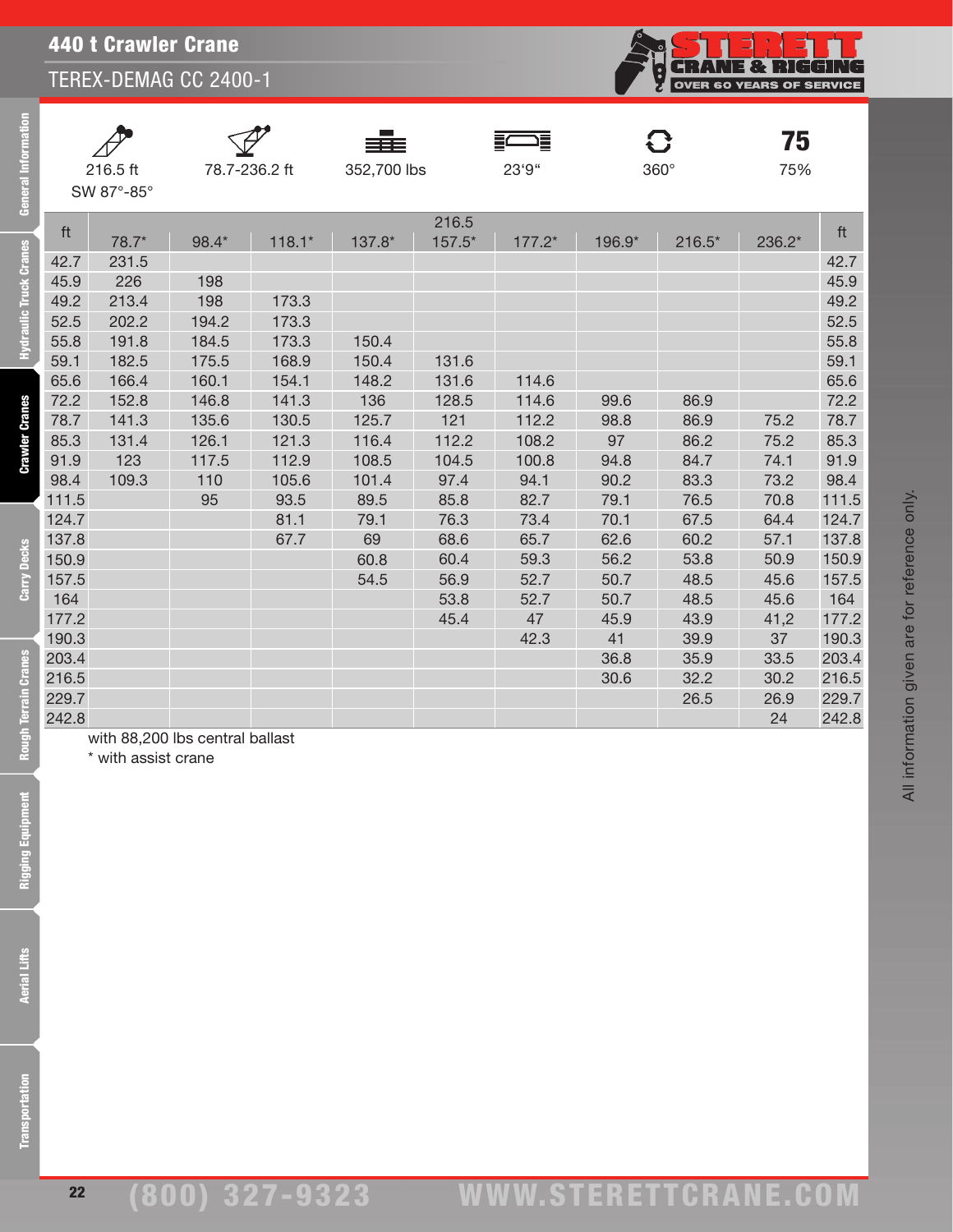**CRANE & RIGGING** Ę, OVER 60 YEARS OF SERVICE

TEREX-DEMAG CC 2400-1

|       | 236.2 ft<br>SW 87°-85° |                                 | 78.7-236.2 ft | 352,700 lbs |                 | 這<br>23'9" |        | $\mathbf G$<br>360° | 75<br>75% |       | <b>General Information</b> |
|-------|------------------------|---------------------------------|---------------|-------------|-----------------|------------|--------|---------------------|-----------|-------|----------------------------|
| ft    | 78.7*                  | 98.4*                           | $118.1*$      | 137.8*      | 236.2<br>157.5* | 177.2*     | 196.9* | $216.5*$            | 236.2*    | ft    |                            |
| 42.7  | 198                    |                                 |               |             |                 |            |        |                     |           | 42.7  | Hydraulic Truck Cranes     |
| 45.9  | 198                    | 173.3                           |               |             |                 |            |        |                     |           | 45.9  |                            |
| 52.5  | 193.6                  | 173.3                           | 149.5         |             |                 |            |        |                     |           | 52.5  |                            |
| 55.8  | 183.9                  | 170.4                           | 149.5         | 131.6       |                 |            |        |                     |           | 55.8  |                            |
| 59.1  | 175.3                  | 167.8                           | 149.5         | 131.6       | 114.2           |            |        |                     |           | 59.1  |                            |
| 65.6  | 159.8                  | 153.7                           | 145.3         | 129.9       | 114.2           | 100.3      |        |                     |           | 65.6  |                            |
| 72.2  | 147                    | 141.3                           | 135.8         | 126.5       | 112.9           | 100.3      | 86.9   | 76.5                |           | 72.2  |                            |
| 78.7  | 136                    | 130.5                           | 125.7         | 120.8       | 110.2           | 98.1       | 86.9   | 76.5                | 65        | 78.7  |                            |
| 85.3  | 126.5                  | 121.5                           | 116.6         | 112         | 107.4           | 97.2       | 85.3   | 75.8                | 65        | 85.3  | <b>Crawler Cranes</b>      |
| 91.9  | 118.6                  | 113.3                           | 108.7         | 104.5       | 100.5           | 93.7       | 84.2   | 74.5                | 64.6      | 91.9  |                            |
| 98.4  | 104.9                  | 106.3                           | 101.9         | 97.7        | 93.9            | 90.4       | 81.8   | 74.5                | 63.5      | 98.4  |                            |
| 111.5 |                        | 93.9                            | 90.2          | 86.2        | 82.7            | 79.6       | 76.1   | 70.3                | 62.4      | 111.5 |                            |
| 124.7 |                        |                                 | 80.2          | 76.9        | 73.6            | 70.8       | 67.5   | 64.8                | 58.9      | 124.7 |                            |
| 137.8 |                        |                                 | 66.1          | 68.1        | 65.9            | 63.3       | 60.2   | 57.8                | 54.7      | 137.8 |                            |
| 150.9 |                        |                                 |               | 60          | 59.7            | 56.9       | 54     | 51.8                | 48.7      | 150.9 |                            |
| 157.5 |                        |                                 |               | 53.1        | 56.2            | 54.2       | 51.1   | 48.9                | 46.1      | 157.5 |                            |
| 164   |                        |                                 |               |             | 52.9            | 51.6       | 48.7   | 46.5                | 43.7      | 164   | Carry Decks                |
| 177.2 |                        |                                 |               |             | 44.3            | 46.3       | 44.1   | 42.1                | 39.2      | 177.2 |                            |
| 190.3 |                        |                                 |               |             |                 | 41.7       | 40.1   | 38.1                | 35.5      | 190.3 |                            |
| 203.4 |                        |                                 |               |             |                 |            | 36.2   | 34.6                | 32        | 203.4 |                            |
| 216.5 |                        |                                 |               |             |                 |            | 29.5   | 31.5                | 28.9      | 216.5 | <b>Cranes</b>              |
| 229.7 |                        |                                 |               |             |                 |            |        | 28.4                | 26.2      | 229.7 |                            |
| 242.8 |                        |                                 |               |             |                 |            |        |                     | 23.6      | 242.8 |                            |
| 255.9 |                        |                                 |               |             |                 |            |        |                     | 18.3      | 255.9 |                            |
|       | * with assist crane    | with 88,200 lbs central ballast |               |             |                 |            |        |                     |           |       | Rough Terrain              |

\* with assist crane

ww.TDKv.com

(800) 327-9323

Transportation Aerial Lifts Rigging Equipment Rough Terrain Cranes Carry Decks Crawler Cranes Hydraulic Truck Cranes General Information

**Rigging Equipment** 

**Aerial Lifts** 

**Transportation**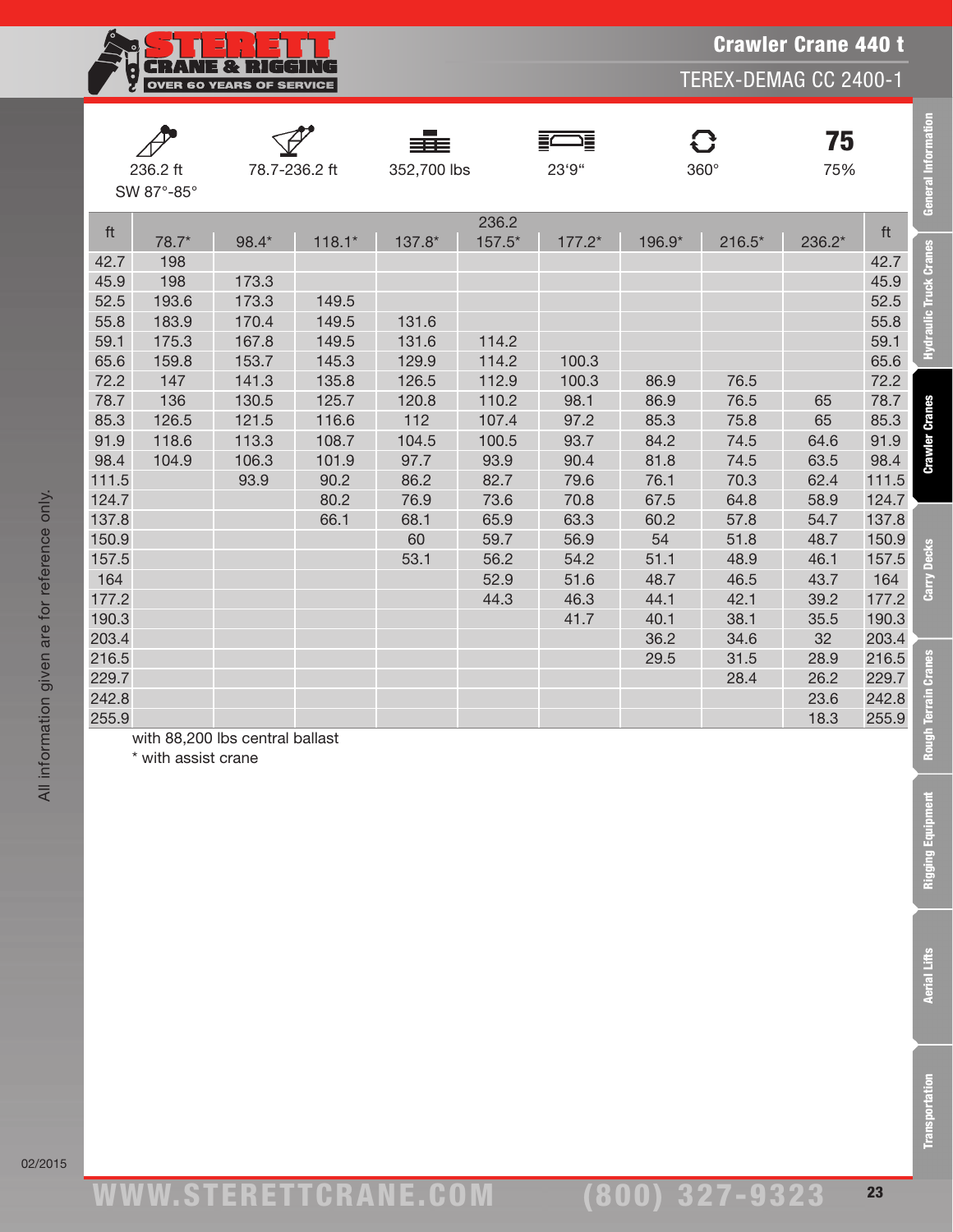

**General Information** Transportation Aerial Lifts Rigging Equipment Rough Terrain Cranes Carry Decks Crawler Cranes Hydraulic Truck Cranes General Information **Hydraulic Truck Cranes** 

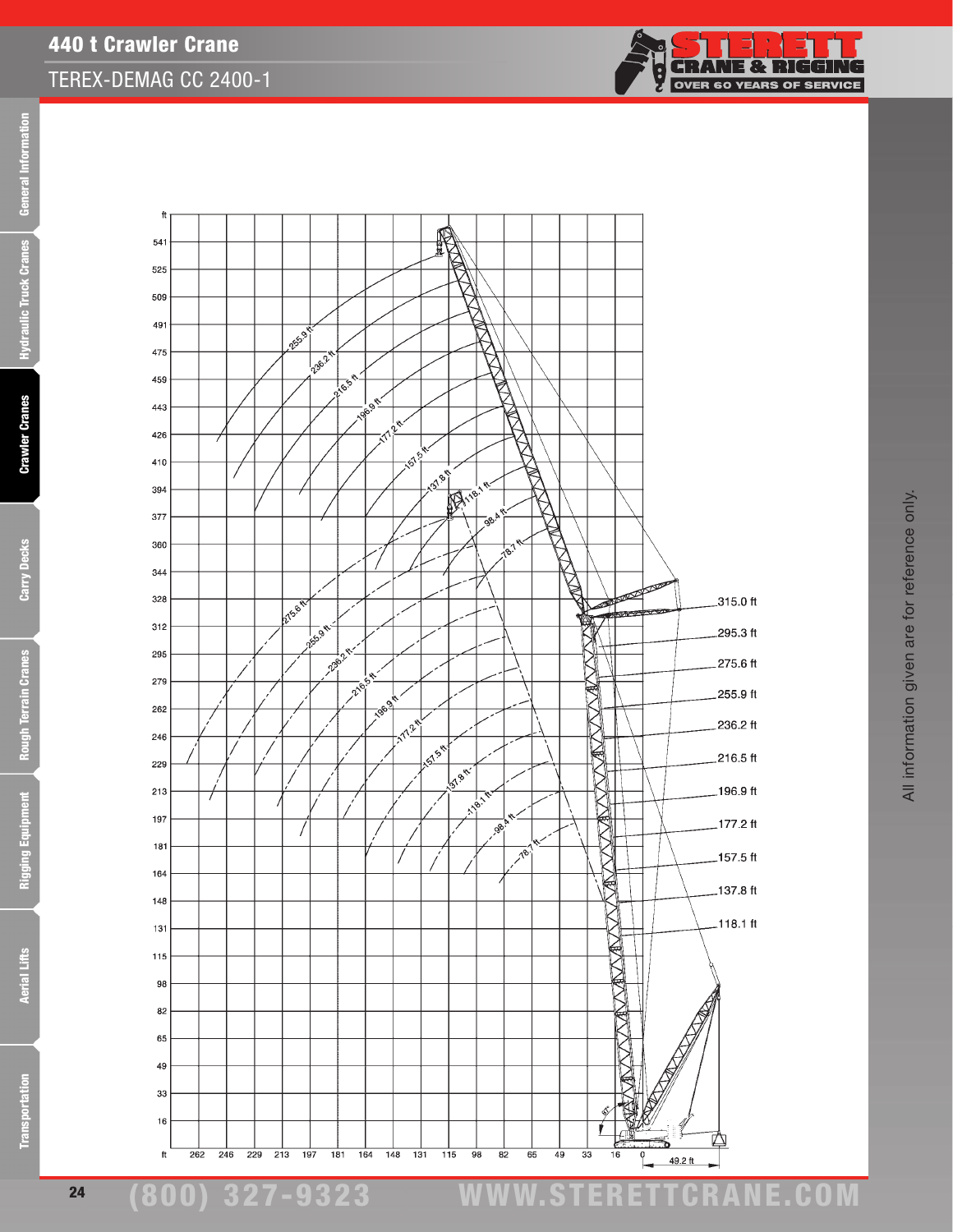

TEREX-DEMAG CC 2400-1

|              |                            |                       |                                 |               |          |              |                              |        | 這      |        | 8        | 75           |              |
|--------------|----------------------------|-----------------------|---------------------------------|---------------|----------|--------------|------------------------------|--------|--------|--------|----------|--------------|--------------|
|              | 118.1-137.8 ft<br>SWSL 85° | 98.4 ft               |                                 | 78.7-275.6 ft |          | 352,700 lbs  | 0-551,00 lbs<br>29.5-49.2 ft |        | 23'9"  |        | 360°     | 75%          |              |
|              |                            |                       | 118.1                           |               |          |              |                              |        | 137.8  |        |          |              |              |
| ft           | 78.7                       | 118.1                 | 157.5                           | 196.9         | 236.2    | 275.6        | 78.7                         | 118.1  | 157.5  | 196.9  | 236.2    | 275.6        | ft           |
| 36.1         | 418.9*                     |                       |                                 |               |          |              | 418.9*                       |        |        |        |          |              | 36.1         |
| 39.4         | 418.9*                     |                       |                                 |               |          |              | 418.9*                       |        |        |        |          |              | 39.4         |
| 45.9         | 418.9*                     | 349.4*                |                                 |               |          |              | 418.9*                       | 328.5* |        |        |          |              | 45.9         |
| 52.5         | 418.9*                     | 352.7                 | 249.1*                          |               |          |              | 418.9*                       | 327.4* |        |        |          |              | 52.5         |
| 59.1         | 418.9*                     | 349.4                 | 246.9*                          |               |          |              | 418.9*                       | 334    | 233.7* |        |          |              | 59.1         |
| 65.6         | 418.9                      | 339.5                 | 248                             | 175.3*        |          |              | 418.9                        | 327.4  | 234.8  | $168*$ |          |              | 65.6         |
| 72.2         | 364.9                      | 326.3                 | 241.4                           | 171.7         | $117.9*$ |              | 377                          | 316.4  | 232.6  | 164.7* | $114.4*$ |              | 72.2         |
| 78.7         | 321.9                      | 309.7                 | 233.7                           | 171.7         | $117.1*$ |              | 331.8                        | 303.1  | 227.1  | 165.6  | $113.5*$ |              | 78.7         |
| 85.3         | 287.7                      | 292.1                 | 223.8                           | 168.2         | 115.7    | $81.8*$      | 295.4                        | 285.5  | 219.6  | 162.3  | 112.4    | 79.4*        | 85.3         |
| 91.9         | 242.5                      | 273.4                 | 213.2                           | 164.5         | 114.9    | $80.2*$      | 250.2                        | 270.1  | 210.5  | 159.2  | 111.8    | $78*$        | 91.9         |
| 98.4         |                            | 248                   | 203.3                           | 160.7         | 113.1    | 79.4         |                              | 254.6  | 201.3  | 155.9  | 110      | 77.2         | 98.4         |
| 111.5        |                            | 208.3                 | 183.6                           | 152.8         | 109.6    | 76.7         |                              | 211.4  | 183    | 149.3  | 106.9    | 75.2         | 111.5        |
| 124.7        |                            | 167.6                 | 163.8                           | 145.1         | 106      | 74.1         |                              | 169.5  | 164.7  | 142.2  | 103.6    | 72.5         | 124.7        |
| 137.8        |                            |                       | 149                             | 137.3         | 103      | 71.2         |                              |        | 149.7  | 135.1  | 100.8    | 70.1         | 137.8        |
| 150.9        |                            |                       | 132.1                           | 129.6         | 99.9     | 69           |                              |        | 132.9  | 128.1  | 97.9     | 67.9         | 150.9        |
| 164          |                            |                       | 110.2                           | 118.8         | 96.6     | 66.8         |                              |        | 110.9  | 119    | 95.2     | 65.9         | 164          |
| 177.2        |                            |                       |                                 | 106.5         | 93.7     | 64.8         |                              |        |        | 107.1  | 92.6     | 63.7         | 177.2        |
| 190.3        |                            |                       |                                 | 92.6          | 87.5     | 62.6         |                              |        |        | 92.6   | 87.7     | 61.7         | 190.3        |
| 203.4        |                            |                       |                                 | 78.5          | 81.4     | 60.4         |                              |        |        | 78.5   | 82.2     | 59.7         | 203.4        |
| 216.5        |                            |                       |                                 |               | 75       | 57.8         |                              |        |        |        | 76.3     | 57.8         | 216.5        |
| 229.7        |                            |                       |                                 |               | 66.6     | 55.1         |                              |        |        |        | 66.6     | 55.6         | 229.7        |
| 242.8        |                            |                       |                                 |               | 56.9     | 52.5         |                              |        |        |        | 56.7     | 53.4         | 242.8        |
| 255.9<br>269 |                            |                       |                                 |               |          | 49.8<br>47.2 |                              |        |        |        |          | 51.1<br>48.7 | 255.9        |
| 282.2        |                            |                       |                                 |               |          | 41.7         |                              |        |        |        |          | 41.2         | 269<br>282.2 |
|              |                            |                       | with 88,200 lbs central ballast |               |          |              |                              |        |        |        |          |              |              |
|              |                            | * Main boom angle 87° |                                 |               |          |              |                              |        |        |        |          |              |              |
|              |                            |                       |                                 |               |          |              |                              |        |        |        |          |              |              |
|              |                            |                       |                                 |               |          |              |                              |        |        |        |          |              |              |

휸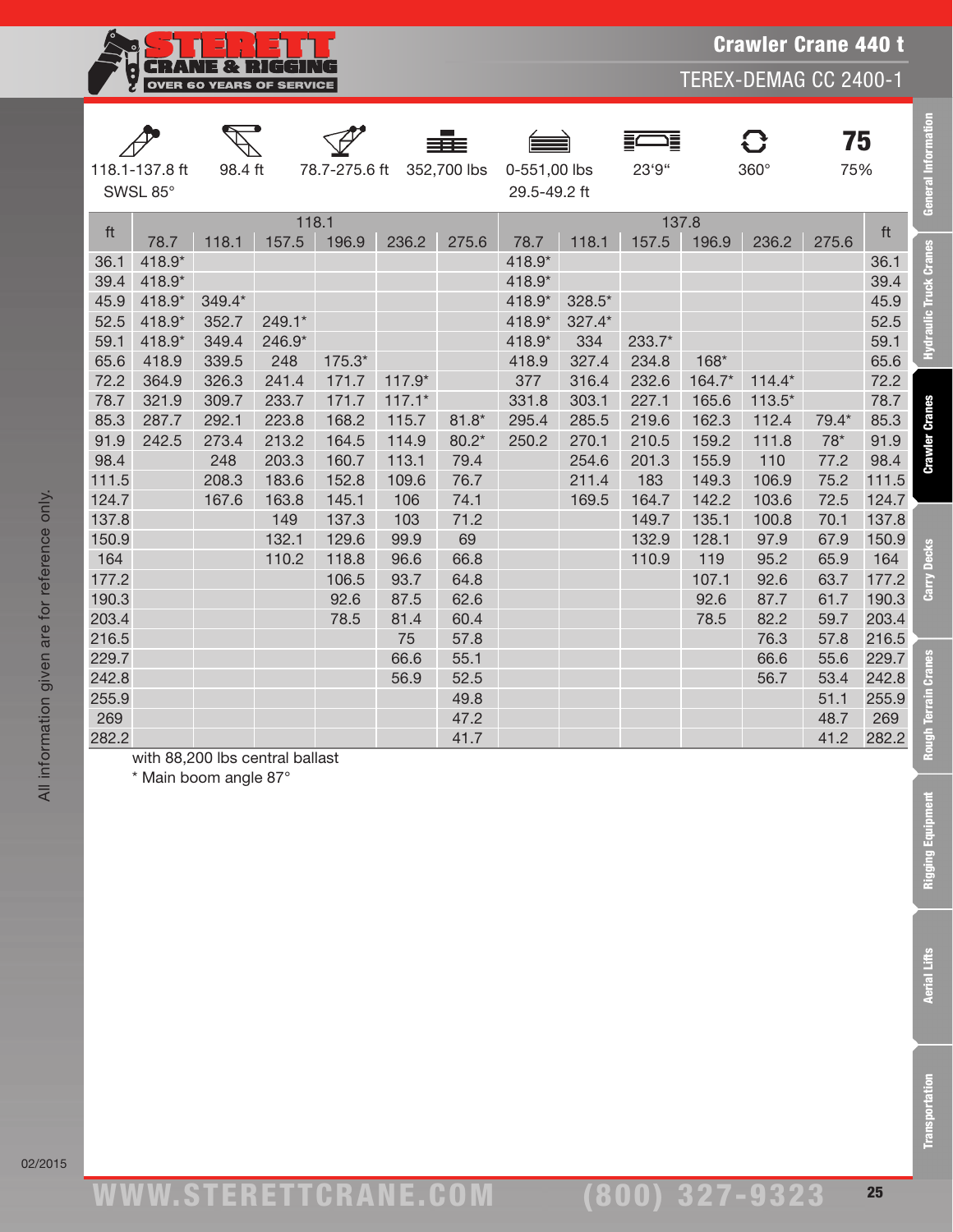j.<br>N 75  $\mathbf{C}$ **FOR SERVICE** 

|                |         | ≡≡≡ |                                        |       |             | 75  |
|----------------|---------|-----|----------------------------------------|-------|-------------|-----|
| 157.5-177.2 ft | 98.4 ft |     | 78.7-275.6 ft 352,700 lbs 0-551,00 lbs | 23'9" | $360^\circ$ | 75% |
| SWSL 85°       |         |     | 29.5-49.2 ft                           |       |             |     |

**Transportation** 

All information given are for reference only.

All information given are for reference only.

|       |                                                          |          |          |                |          |             |                              |        |                |          |          | 75      |       |
|-------|----------------------------------------------------------|----------|----------|----------------|----------|-------------|------------------------------|--------|----------------|----------|----------|---------|-------|
|       | 157.5-177.2 ft<br>SWSL 85°                               | 98.4 ft  |          | 78.7-275.6 ft  |          | 352,700 lbs | 0-551,00 lbs<br>29.5-49.2 ft |        | 23'9"          |          | 360°     | 75%     |       |
| ft    | 78.7                                                     | 118.1    | 157.5    | 157.5<br>196.9 | 236.2    | 275.6       | 78.7                         | 118.1  | 177.2<br>157.5 | 196.9    | 236.2    | 275.6   | ft    |
| 39.4  | 407.9*                                                   |          |          |                |          |             | 379.2*                       |        |                |          |          |         | 39.4  |
| 45.9  | 407.9*                                                   | $300.9*$ |          |                |          |             | 379.2*                       |        |                |          |          |         | 45.9  |
| 52.5  | 407.9                                                    | 298.7*   |          |                |          |             | 379.2                        | 275.6* |                |          |          |         | 52.5  |
| 59.1  | 407.9                                                    | 306.4    | $215.6*$ |                |          |             | 374.8                        | 278.9  | 202.6*         |          |          |         | 59.1  |
| 65.6  | 396.8                                                    | 300.9    | 216.9    | $155*$         |          |             | 360.5                        | 275.6  | 200.4*         | 146.8*   |          |         | 65.6  |
| 72.2  | 380.3                                                    | 294.3    | 216.7    | 153.4*         | 107.6*   |             | 347.2                        | 270.1  | 204.8          | $145.5*$ |          |         | 72.2  |
| 78.7  | 341.7                                                    | 286.6    | 214.1    | 153.4          | 107.6*   |             | 332.9                        | 263.5  | 202.2          | 146.6    | $103.2*$ |         | 78.7  |
| 85.3  | 303.1                                                    | 274.5    | 209      | 152.3          | $105.8*$ | $75.4*$     | 308.6                        | 255.7  | 199.1          | 145.7    | $101.6*$ | $72.3*$ | 85.3  |
| 91.9  | 264.6                                                    | 262.4    | 201.7    | 149.9          | 106.3    | $74.7*$     | 276.7                        | 249.1  | 194            | 143.7    | 101.6    | $71.9*$ | 91.9  |
| 98.4  |                                                          | 251.3    | 193.8    | 147.3          | 104.9    | 74.1        | 230.4                        | 241.4  | 188.3          | 141.5    | 101.2    | $70.8*$ | 98.4  |
| 111.5 |                                                          | 218      | 177.9    | 141.5          | 102.1    | 72.3        |                              | 221.6  | 174.2          | 136.5    | 98.5     | 69.9    | 111.5 |
| 124.7 |                                                          | 175.7    | 162      | 135.4          | 99.4     | 69.9        |                              | 181.4  | 160.1          | 130.7    | 96.1     | 68.1    | 124.7 |
| 137.8 |                                                          |          | 147.9    | 129.2          | 96.8     | 67.7        |                              | 139.8  | 146.8          | 125.2    | 93.9     | 65.9    | 137.8 |
| 150.9 |                                                          |          | 134.9    | 123            | 94.4     | 65.7        |                              |        | 134.7          | 119.5    | 91.7     | 64.2    | 150.9 |
| 164   |                                                          |          | 114.4    | 115.7          | 92.2     | 63.9        |                              |        | 117.5          | 113.5    | 89.5     | 62.4    | 164   |
| 177.2 |                                                          |          |          | 108            | 89.7     | 61.9        |                              |        |                | 106.7    | 87.3     | 60.6    | 177.2 |
| 190.3 |                                                          |          |          | 95             | 86       | 60.2        |                              |        |                | 97       | 84.2     | 58.9    | 190.3 |
| 203.4 |                                                          |          |          | 80.9           | 81.4     | 58.4        |                              |        |                | 83.1     | 80.2     | 57.3    | 203.4 |
| 216.5 |                                                          |          |          |                | 76.9     | 56.7        |                              |        |                |          | 76.3     | 55.6    | 216.5 |
| 229.7 |                                                          |          |          |                | 68.1     | 54.9        |                              |        |                |          | 69.7     | 54      | 229.7 |
| 242.8 |                                                          |          |          |                | 58.4     | 53.1        |                              |        |                |          | 60       | 52.5    | 242.8 |
| 255.9 |                                                          |          |          |                |          | 51.1        |                              |        |                |          |          | 50.7    | 255.9 |
| 269   |                                                          |          |          |                |          | 49.4        |                              |        |                |          |          | 49.2    | 269   |
| 282.2 |                                                          |          |          |                |          | 42.8        |                              |        |                |          |          | 44.1    | 282.2 |
|       | with 88,200 lbs central ballast<br>* Main boom angle 87° |          |          |                |          |             |                              |        |                |          |          |         |       |
|       |                                                          |          |          |                |          |             |                              |        |                |          |          |         |       |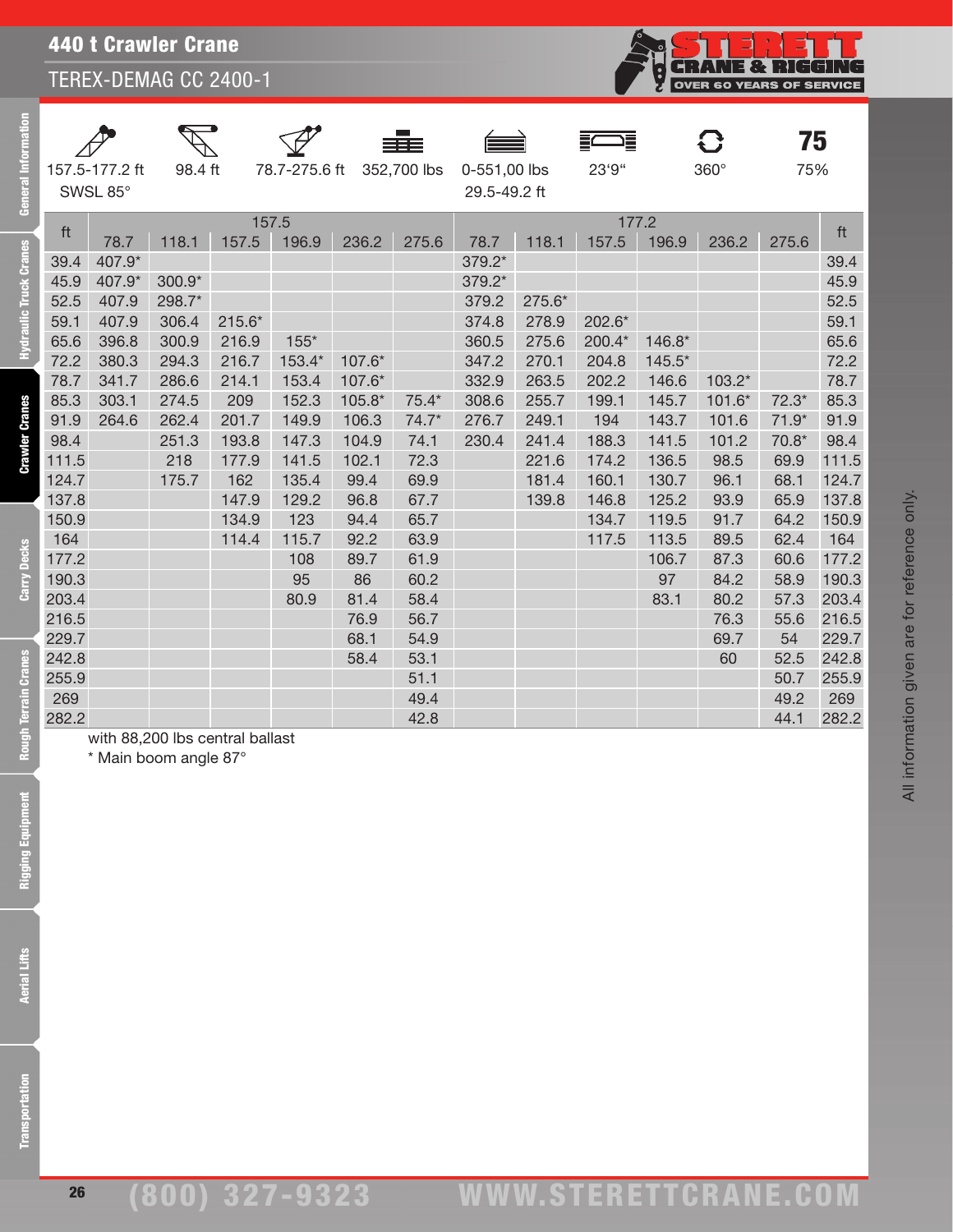

TEREX-DEMAG CC 2400-1

| 196.6-216.5 ft | 98.4 ft | 78.7-275.6 ft 352,700 lbs 0-551,00 lbs |              |
|----------------|---------|----------------------------------------|--------------|
| SWSL 85°       |         |                                        | 29.5-49.2 ft |







| <b>General Information</b>             |                                                         | 75<br>75%                                             | 360°                                                   |                                                                | 這<br>23'9"                                                |                                                           | 0-551,00 lbs<br>29.5-49.2 ft               | 352,700 lbs                                        |                                                            | 78.7-275.6 ft                                             |                                                             | 98.4 ft                                                     | 196.6-216.5 ft<br>SWSL 85°                             |                                                           |
|----------------------------------------|---------------------------------------------------------|-------------------------------------------------------|--------------------------------------------------------|----------------------------------------------------------------|-----------------------------------------------------------|-----------------------------------------------------------|--------------------------------------------|----------------------------------------------------|------------------------------------------------------------|-----------------------------------------------------------|-------------------------------------------------------------|-------------------------------------------------------------|--------------------------------------------------------|-----------------------------------------------------------|
| ft                                     |                                                         | 275.6                                                 | 236.2                                                  | 196.9                                                          | 216.5<br>157.5                                            | 118.1                                                     | 78.7                                       | 275.6                                              | 236.2                                                      | 196.9                                                     | 196.6<br>157.5                                              | 118.1                                                       | 78.7                                                   | ft                                                        |
| Hydraulic Truck Cranes<br>72.2         | 39.4<br>45.9<br>52.5<br>59.1<br>65.6                    |                                                       |                                                        | $123*$                                                         | 164.5*<br>162.9*<br>165.3                                 | $218.5*$<br>$213.6*$<br>218.9<br>214.3                    | $291.0*$<br>295.4<br>288.8<br>278.9<br>269 |                                                    |                                                            | 135.1<br>134.5                                            | 183.0*<br>181.4*<br>185                                     | 246.9*<br>249.1<br>246.9<br>241.4                           | 339.5*<br>$335.1*$<br>342.8<br>332.9<br>320.8<br>308.6 | 39.4<br>45.9<br>52.5<br>59.1<br>65.6<br>72.2              |
| <b>Crawler Cranes</b>                  | 78.7<br>85.3<br>91.9<br>98.4<br>111.5<br>124.7<br>137.8 | $62.6*$<br>$62.6*$<br>$61.7*$<br>61.5<br>60.2<br>58.9 | 88.8*<br>88.2*<br>88.4<br>88.4<br>86.9<br>85.3<br>83.6 | $121.5*$<br>123.7<br>122.1<br>120.8<br>117.3<br>113.3<br>109.1 | 164<br>161.4<br>158.3<br>155.2<br>148.2<br>141.1<br>133.8 | 208.8<br>203<br>197.3<br>191.4<br>179.7<br>169.3<br>152.1 | 257.9<br>248<br>239.2<br>230.4             | 68.3*<br>67.9*<br>66.8*<br>66.4<br>64.4<br>62.6    | $96.1*$<br>$95.0*$<br>95.2<br>94.8<br>92.8<br>90.8<br>88.8 | 135.6<br>135.6<br>133.8<br>132.1<br>127.9<br>123<br>118.2 | 182.5<br>179.9<br>176.6<br>173.1<br>162.9<br>152.8<br>142.6 | 235.9<br>229.3<br>222.7<br>216.7<br>202.4<br>186.1<br>146.4 | 296.5<br>283.3<br>267.9<br>243.6                       | 78.7<br>85.3<br>91.9<br>98.4<br>111.5<br>124.7<br>137.8   |
| 150.9<br>Carry Decks<br>177.2<br>190.3 | 164<br>203.4<br>216.5<br>229.7                          | 57.5<br>56.2<br>54.9<br>53.6<br>52.2<br>50.9<br>49.2  | 81.4<br>79.6<br>77.6<br>75.4<br>72.1<br>69<br>65.7     | 104.7<br>100.3<br>95.7<br>90.8<br>86<br>72.5                   | 125.7<br>117.5<br>101.2                                   |                                                           |                                            | 60.8<br>59.3<br>58<br>56.4<br>54.9<br>53.4<br>51.8 | 87.1<br>85.1<br>83.3<br>80.9<br>77.2<br>73.4<br>69.7       | 113.3<br>108<br>102.5<br>97<br>85.1                       | 131.8<br>120.6<br>97.9                                      |                                                             |                                                        | 150.9<br>164<br>177.2<br>190.3<br>203.4<br>216.5<br>229.7 |
| Rough Terrain Cranes                   | 242.8<br>255.9<br>269<br>282.2                          | 47.6<br>46.1<br>44.5<br>43                            | 62.4                                                   |                                                                |                                                           |                                                           |                                            | 50.3<br>48.7<br>47<br>45.2                         | 61.5                                                       |                                                           | with 88,200 lbs central ballast                             |                                                             | * Main boom angle 87°                                  | 242.8<br>255.9<br>269<br>282.2                            |
| <b>Rigging Equipment</b>               |                                                         |                                                       |                                                        |                                                                |                                                           |                                                           |                                            |                                                    |                                                            |                                                           |                                                             |                                                             |                                                        |                                                           |
| <b>Aerial Lifts</b>                    |                                                         |                                                       |                                                        |                                                                |                                                           |                                                           |                                            |                                                    |                                                            |                                                           |                                                             |                                                             |                                                        |                                                           |
| <b>ransportation</b>                   |                                                         |                                                       |                                                        |                                                                |                                                           |                                                           |                                            |                                                    |                                                            |                                                           |                                                             |                                                             |                                                        |                                                           |

All information given are for reference only.

All information given are for reference only.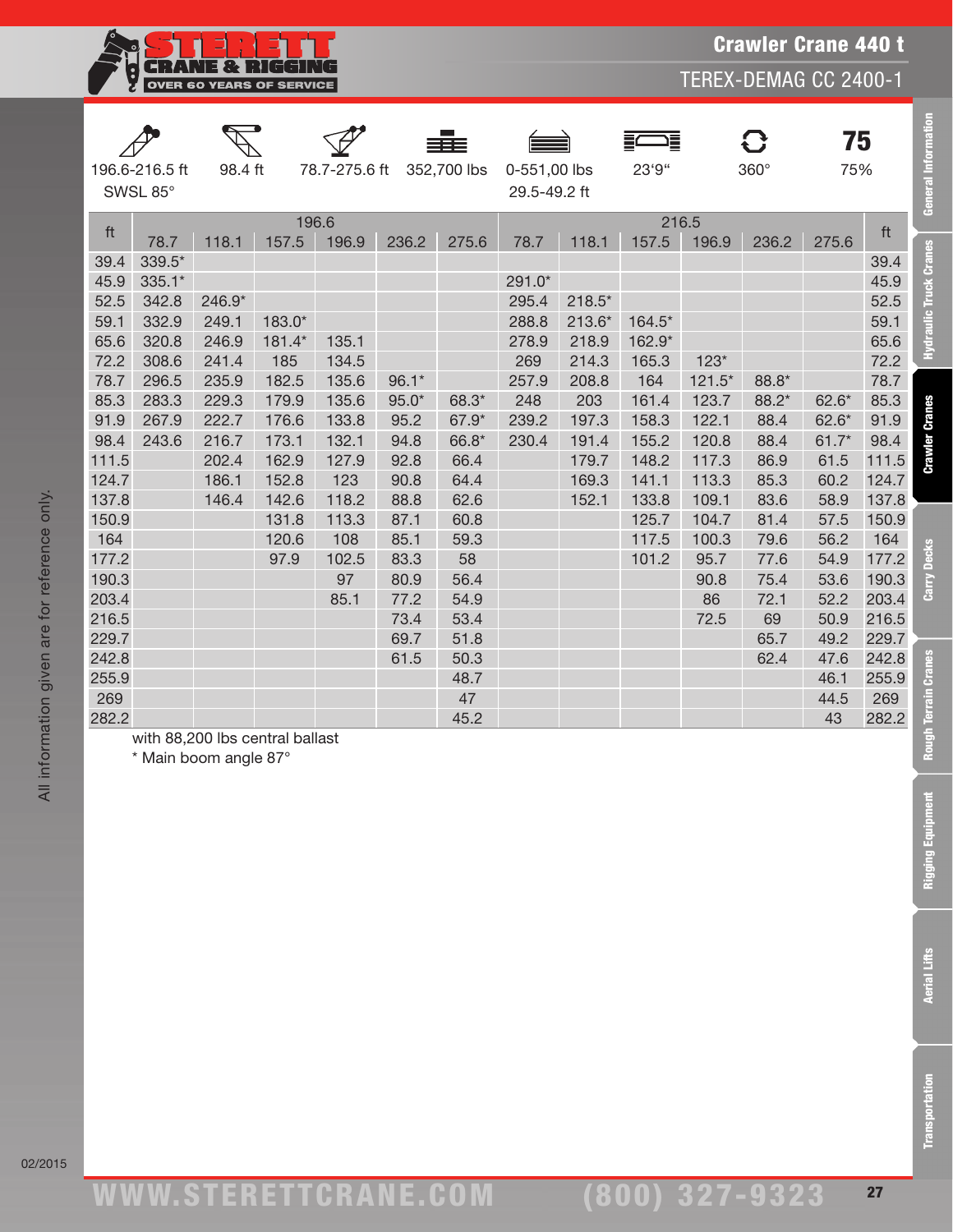**CRANE & RIGGING OVER 60 YEARS OF SERVICE** 

All information given are for reference only.

All information given are for reference only.

|                |         |                                        | 332 | $\equiv$     |                       |             | 75  |
|----------------|---------|----------------------------------------|-----|--------------|-----------------------|-------------|-----|
| 236.2-255.9 ft | 98.4 ft | 78.7-275.6 ft 352,700 lbs 0-551,00 lbs |     |              | $23^{\circ}9^{\circ}$ | $360^\circ$ | 75% |
| SWSL 85°       |         |                                        |     | 29.5-49.2 ft |                       |             |     |

eral Ē

28

| 177.2 | 100.3 | 84.4 | 68.8 | 50.9 |  | 84 | 70.8 | 58   | 43.9       | 177.2 |
|-------|-------|------|------|------|--|----|------|------|------------|-------|
| 190.3 |       | 80.7 | 66.4 | 49.4 |  |    | 67.2 | 55.3 | 42.3       | 190.3 |
| 203.4 |       | 77.2 | 63.7 | 47.8 |  |    | 63.5 | 52.9 | 40.8       | 203.4 |
| 216.5 |       | 73.4 | 60.8 | 46.5 |  |    | 59.7 | 50.5 | 39.2 216.5 |       |
| 229.7 |       |      | 58.2 | 44.5 |  |    |      | 48.1 | 37.5 229.7 |       |
| 242.8 |       |      | 55.6 | 42.8 |  |    |      | 45.6 | 35.7       | 242.8 |
| 255.9 |       |      | 52.9 | 41   |  |    |      | 43.2 | 34         | 255.9 |

ft 236.2 255.9 ft 78.7 118.1 157.5 196.9 236.2 275.6 78.7 118.1 157.5 196.9 236.2 275.6 42.7 255.7\* 219.4\* |42.7 45.9 252.4\* 219.4\* 45.9 52.5 254.6 192.2\* 212.7\* 165.6\* 52.5 59.1 250.2 187.6\* 145.7\* 217.4 163.4\* 59.1 65.6 242.5 192 144.4\* 210.8 164.5 125.7\* 65.6 72.2 233.7 187.6 144.8 110.5\* 203.5 162.5 123.0\* 95.9\* 72.2 78.7 224.9 183 144.8 108.5\* 82.0\* 196.2 158.5 125.4 94.4\* 72.3\* 78.7 85.3 217.2 177.9 142.4 109.8 81.4\* 58.4\* 188.9 154.3 122.8 94.8 71.9\* 85.3 91.9 209.2 172.6 139.6 108.9 80.5\* 58.4\* 181.9 149.7 120.4 94.1 70.8\* 52.2\* 91.9 98.4 201.7 167.3 136.5 107.6 81.6 57.5\* 174.6 145.1 117.7 92.6 71.2 51.6\* 98.4 111.5 157.2 130.1 104.1 80.2 57.3 135.8 112 89.3 69.7 51.4 111.5 124.7 147.9 123.7 100.3 78.5 56 127.2 106.3 85.8 67.7 50.3 124.7 137.8 138.7 117.3 96.3 76.3 54.9 118.4 100.3 82 65.5 48.9 137.8 150.9 111.6 92.2 73.9 53.8 94.8 78.3 62.8 47.2 150.9 164 106 88.2 71.4 52.2 89.3 74.5 60.4 45.6 164

269 39 32.4 269 282.2 37.3 30.6 282.2 295.3 28.9 295.3

with 88,200 lbs central ballast

\* Main boom angle 87°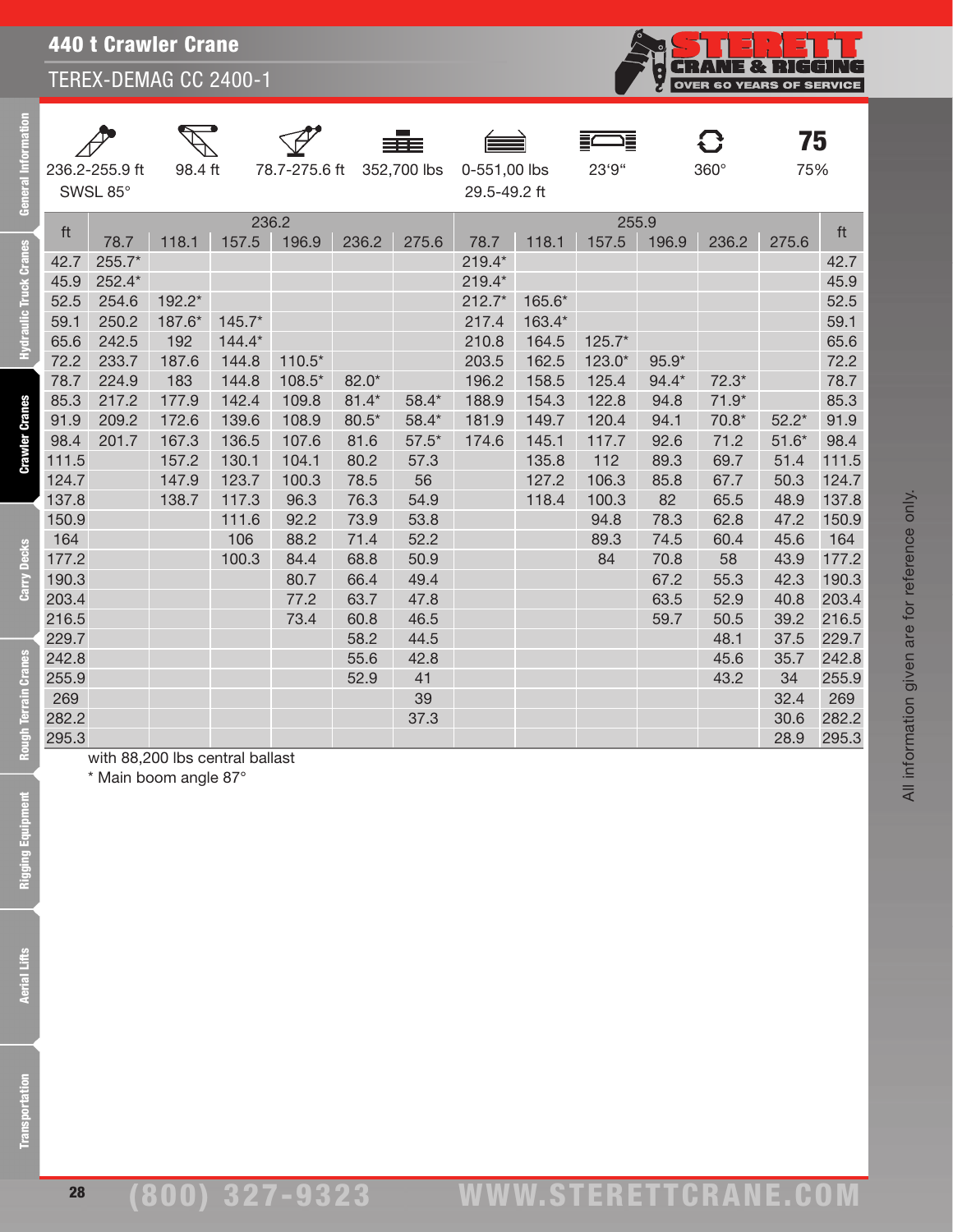

TEREX-DEMAG CC 2400-1

|              | 275.6-295.3 ft  | 98.4 ft                         |          | 78.7-275.6 ft | 352,700 lbs |       | 0-551,00 lbs    | 23'9"    | 這       | 8<br>$360^\circ$ | 75<br>75% |              | General Information   |
|--------------|-----------------|---------------------------------|----------|---------------|-------------|-------|-----------------|----------|---------|------------------|-----------|--------------|-----------------------|
|              | SWSL 85°        |                                 |          |               |             |       | 29.5-49.2 ft    |          |         |                  |           |              |                       |
| ft           |                 |                                 | 275.6    |               |             |       |                 |          | 295.3   |                  |           | ft           |                       |
|              | 78.7            | 118.1                           | 157.5    | 196.9         | 236.2       | 275.6 | 78.7            | 118.1    | 157.5   | 196.9            | 236.2     |              | <b>Cranes</b>         |
| 45.9         | 191.8*          |                                 |          |               |             |       | 164.0*          |          |         |                  |           | 45.9         |                       |
| 52.5<br>59.1 | 186.3*<br>189.8 | $145.5*$<br>$143.7*$            |          |               |             |       | 159.6*<br>160.5 | 122.6*   |         |                  |           | 52.5<br>59.1 | <b>lic Truck</b>      |
| 65.6         | 184.1           | 144.8                           | $111.3*$ |               |             |       | 158.5           | $119.5*$ | $94.4*$ |                  |           | 65.6         |                       |
| 72.2         | 178.1           | 143.1                           | 108.9*   | 84.9*         |             |       | 153.9           | 122.1    | $92.4*$ | $71.7*$          |           | 72.2         | Hydrau                |
| 78.7         | 172             | 139.6                           | 110      | 84.0*         | $63.5*$     |       | 149             | 119.3    | 93      | $71.0*$          |           | 78.7         |                       |
| 85.3         | 165.8           | 135.6                           | 108.9    | 82.2*         | $63.5*$     |       | 144.4           | 116.2    | 92.2    | 69.7*            | 53.1      | 85.3         |                       |
| 91.9         | 160.1           | 131.6                           | 106.5    | 83.8          | $62.4*$     | 46.1* | 139.8           | 113.1    | 90.2    | 70.3             | 52        | 91.9         |                       |
| 98.4         | 154.5           | 127.6                           | 104.1    | 82.5          | 62.4        | 45.6* | 135.6           | 110      | 88.2    | 69.7             | 51.6      | 98.4         |                       |
| 111.5        |                 | 119.7                           | 99       | 79.1          | 61.1        | 45    |                 | 103.6    | 84      | 67.2             | 50.7      | 111.5        |                       |
| 124.7        |                 | 112.2                           | 93.7     | 75.8          | 59.1        | 44.1  |                 | 97.9     | 80      | 64.2             | 48.7      | 124.7        | <b>Crawler Cranes</b> |
| 137.8        |                 | 104.9                           | 88.6     | 72.3          | 56.9        | 43    |                 | 92.4     | 75.8    | 61.3             | 46.7      | 137.8        |                       |
| 150.9        |                 |                                 | 83.8     | 68.8          | 54.5        | 41.2  |                 |          | 72.1    | 58.4             | 44.8      | 150.9        |                       |
| 164          |                 |                                 | 78.9     | 65.5          | 51.8        | 39.5  |                 |          | 68.3    | 55.6             | 42.8      | 164          |                       |
| 177.2        |                 |                                 | 74.1     | 61.9          | 49.4        | 37.7  |                 |          | 64.6    | 52.9             | 40.8      | 177.2        | S                     |
| 190.3        |                 |                                 |          | 58.6          | 46.7        | 35.9  |                 |          |         | 50.5             | 38.8      | 190.3        | ن<br>م                |
| 203.4        |                 |                                 |          | 55.1          | 44.5        | 34.2  |                 |          |         | 47.8             | 36.8      | 203.4        |                       |
| 216.5        |                 |                                 |          | 51.8          | 42.3        | 32.4  |                 |          |         | 45.4             | 35.1      | 216.5        | తె                    |
| 229.7        |                 |                                 |          |               | 39.9        | 30.9  |                 |          |         |                  | 33.3      | 229.7        |                       |
| 242.8        |                 |                                 |          |               | 37.7        | 29.3  |                 |          |         |                  | 31.5      | 242.8        |                       |
| 255.9        |                 |                                 |          |               | 35.5        | 27.8  |                 |          |         |                  | 29.8      | 255.9        | <b>Cranes</b>         |
| 269          |                 |                                 |          |               |             | 26.2  |                 |          |         |                  |           | 269          |                       |
| 282.2        |                 |                                 |          |               |             | 24.7  |                 |          |         |                  |           | 282.2        |                       |
| 295.3        |                 |                                 |          |               |             | 23.1  |                 |          |         |                  |           | 295.3        |                       |
|              |                 | with 88,200 lbs central ballast |          |               |             |       |                 |          |         |                  |           |              | <b>Rough Terrain</b>  |
|              |                 | * Main boom angle 87°           |          |               |             |       |                 |          |         |                  |           |              |                       |
|              |                 |                                 |          |               |             |       |                 |          |         |                  |           |              |                       |
|              |                 |                                 |          |               |             |       |                 |          |         |                  |           |              | nent                  |
|              |                 |                                 |          |               |             |       |                 |          |         |                  |           |              | <b>Rigging Equip</b>  |
|              |                 |                                 |          |               |             |       |                 |          |         |                  |           |              |                       |
|              |                 |                                 |          |               |             |       |                 |          |         |                  |           |              |                       |
|              |                 |                                 |          |               |             |       |                 |          |         |                  |           |              |                       |
|              |                 |                                 |          |               |             |       |                 |          |         |                  |           |              |                       |
|              |                 |                                 |          |               |             |       |                 |          |         |                  |           |              |                       |
|              |                 |                                 |          |               |             |       |                 |          |         |                  |           |              |                       |
|              |                 |                                 |          |               |             |       |                 |          |         |                  |           |              | <b>Aerial Lifts</b>   |
|              |                 |                                 |          |               |             |       |                 |          |         |                  |           |              |                       |
|              |                 |                                 |          |               |             |       |                 |          |         |                  |           |              |                       |
|              |                 |                                 |          |               |             |       |                 |          |         |                  |           |              |                       |
|              |                 |                                 |          |               |             |       |                 |          |         |                  |           |              |                       |
|              |                 |                                 |          |               |             |       |                 |          |         |                  |           |              |                       |
|              |                 |                                 |          |               |             |       |                 |          |         |                  |           |              | ransportation         |
|              |                 |                                 |          |               |             |       |                 |          |         |                  |           |              |                       |
|              |                 |                                 |          |               |             |       |                 |          |         |                  |           |              |                       |

Rough